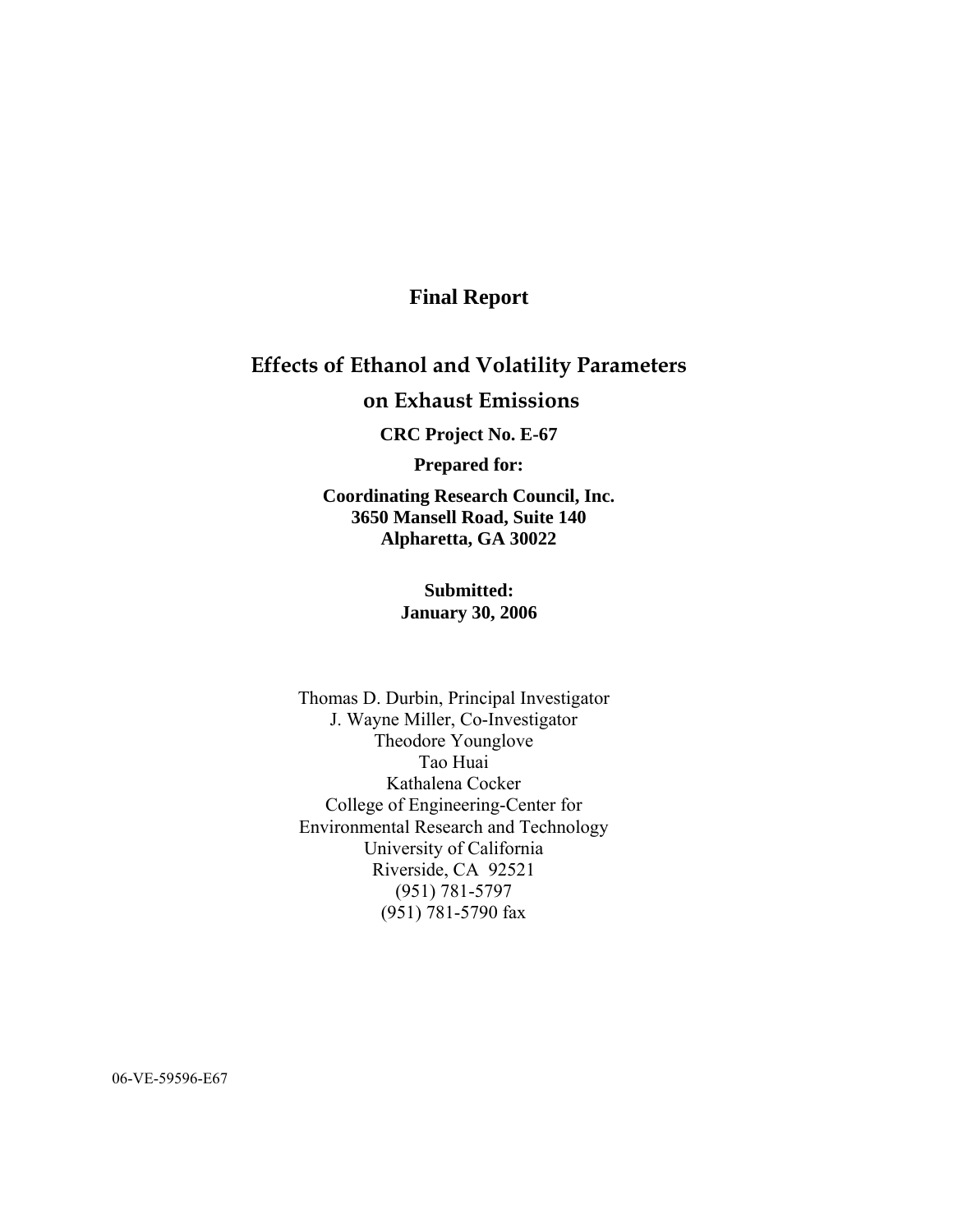# **Table of Contents**

| 1. |     |  |
|----|-----|--|
| 2. |     |  |
|    | 2.1 |  |
|    | 22  |  |
|    | 2.3 |  |
|    | 24  |  |
|    | 2.5 |  |
|    | 2.6 |  |
|    | 2.7 |  |
| 3. |     |  |
|    | 31  |  |
|    | 32  |  |
| 4. |     |  |
| 5. |     |  |
| 6. |     |  |
| 7. |     |  |
| 8. |     |  |

## **Appendices**

Appendix A. Properties of the Test Fuels Appendix B. Results for Testing of Vinyl Acetate Fuel Effects Appendix C. Description of Catalyst Aging Appendix D. Detailed Description of Statistical Analysis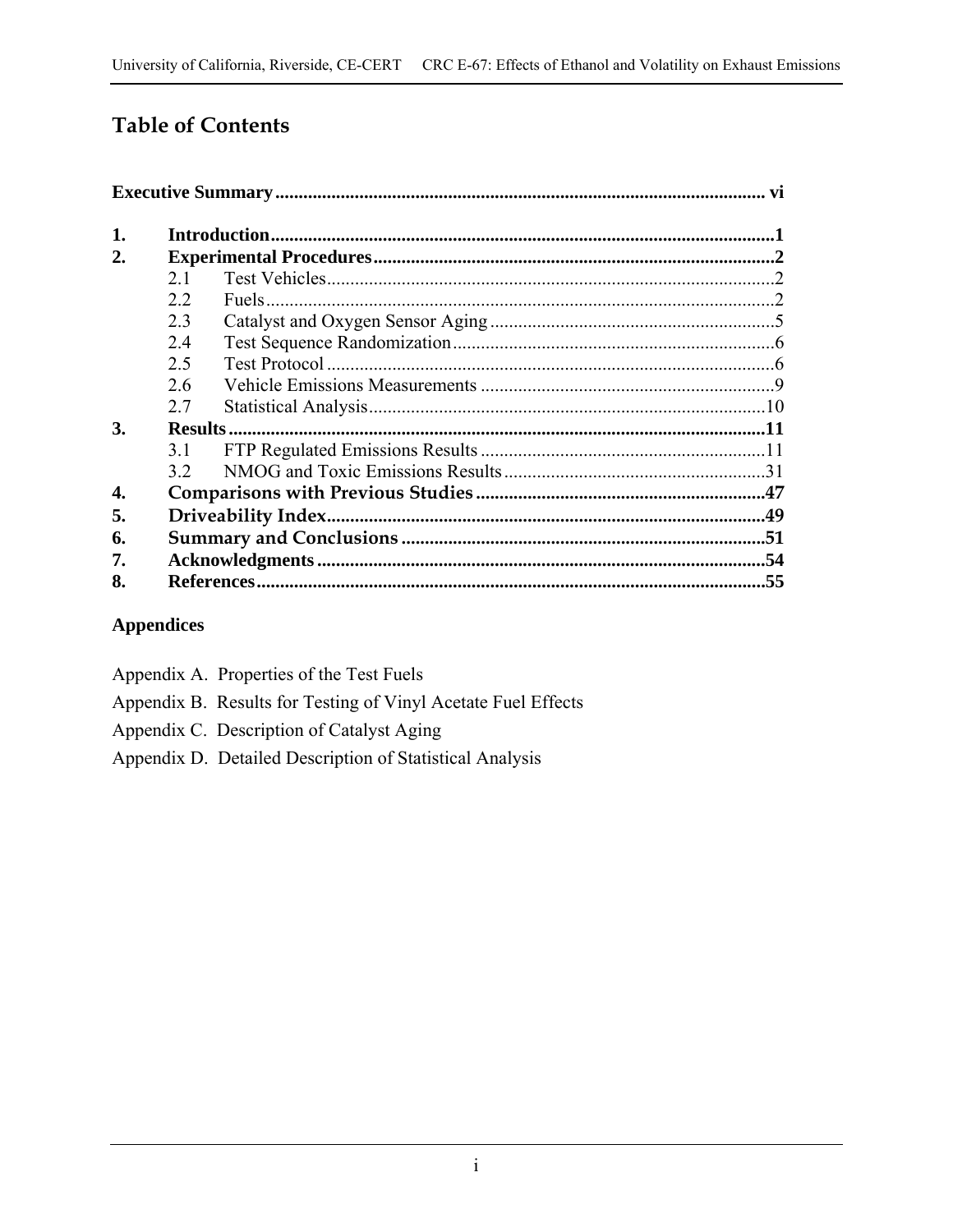## **List of Figures**

| Figure 4. Composite NMHC Balanced Average by T <sub>50</sub> - Fleet Average and Individual Vehicles 12 |
|---------------------------------------------------------------------------------------------------------|
| Figure 5a. Composite NMHC Balanced Average by EtOH x T <sub>90</sub> - Fleet Average 13                 |
| Figure 5b. Composite NMHC Balanced Average by T <sub>90</sub> x EtOH - Fleet Average 13                 |
|                                                                                                         |
|                                                                                                         |
| Figure 7a. Bag 1 NMHC Balanced Average by EtOH x T <sub>90</sub> – Fleet Average 16                     |
| Figure 7b. Bag 1 NMHC Balanced Average by T <sub>90</sub> x EtOH - Fleet Average16                      |
|                                                                                                         |
| Figure 8b. Composite CO Balanced Average by T <sub>50</sub> x EtOH - Fleet Average 18                   |
| Figure 9. Composite CO Balanced Average by T <sub>90</sub> - Fleet Average and Individual Vehicles19    |
|                                                                                                         |
|                                                                                                         |
| Figure 11. Bag 1 CO Balanced Average by T <sub>90</sub> – Fleet Average and Individual Vehicles21       |
|                                                                                                         |
|                                                                                                         |
| Figure 13. Bag 1 NO <sub>x</sub> Balanced Average by EtOH - Fleet Average and Individual Vehicles24     |
| Figure 14. Bag 1 NOx Balanced Average by $T_{50}$ – Fleet Average and Individual Vehicles25             |
| Figure 15. Fuel Consumption Balanced Average by EtOH - Fleet Average and Individual                     |
| .27                                                                                                     |
| Figure 16. Fuel Consumption Balanced Average by $T_{50}$ - Fleet Average and Individual                 |
| .27                                                                                                     |
| Figure 17. Fuel Consumption Balanced Average by T <sub>90</sub> - Fleet Average and Individual          |
|                                                                                                         |
| Figure 18. Bag 1 Fuel Consumption Balanced Average by EtOH - Fleet Average and Individual               |
|                                                                                                         |
| Figure 19. Bag 1 Fuel Consumption Balanced Average by $T_{50}$ – Fleet Average and Individual           |
|                                                                                                         |
| Figure 20. Bag 1 Fuel Consumption Balanced Average by T <sub>90</sub> - Fleet Average and Individual    |
|                                                                                                         |
| Figure 21. NMOG Balanced Average by EtOH - Fleet Average and Individual Vehicles33                      |
| Figure 22. NMOG Balanced Average by T <sub>50</sub> - Fleet Average and Individual Vehicles 33          |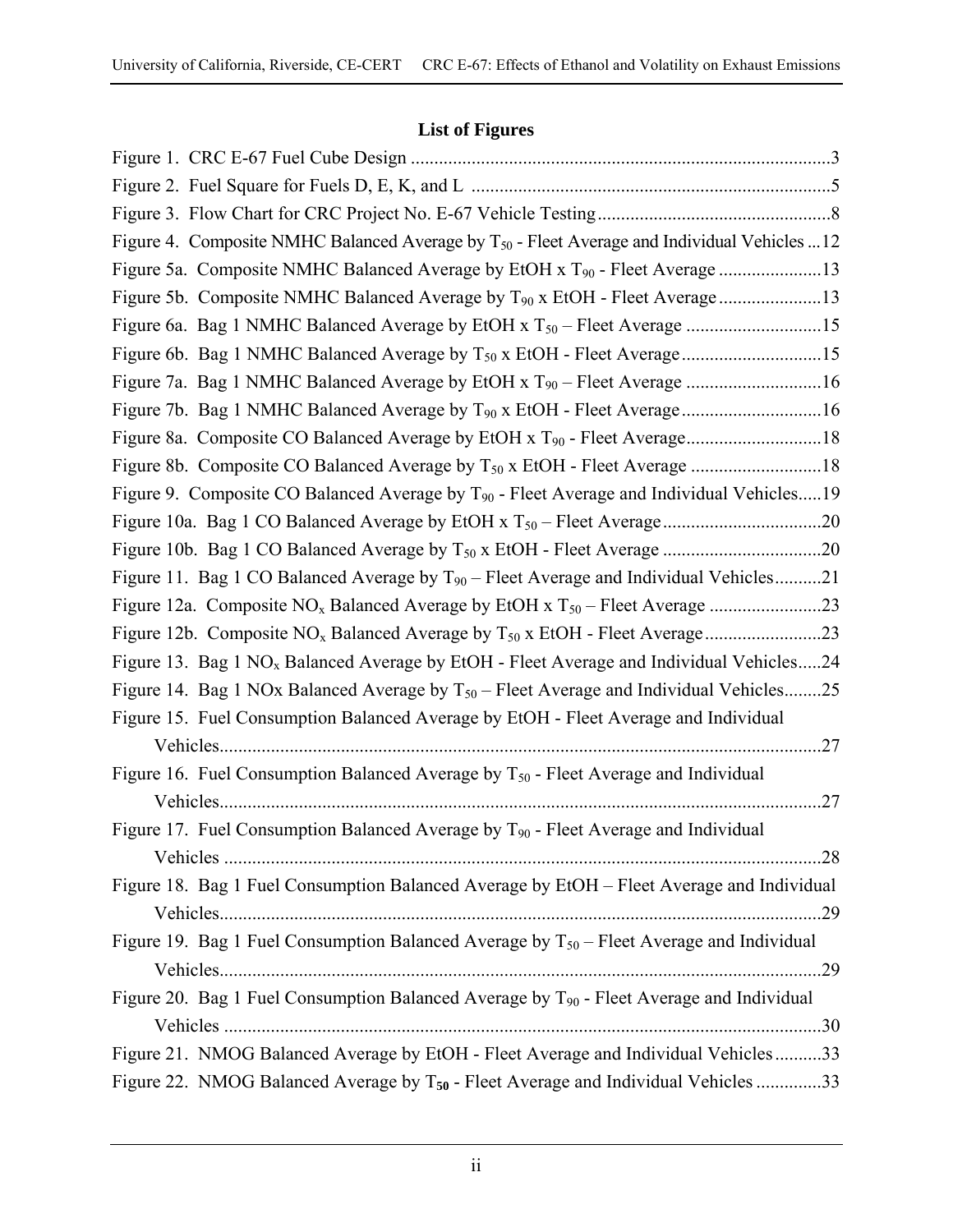| Figure 23. Composite Formaldehyde Balanced Average by $T_{50}$ - Fleet Average and Individual           |
|---------------------------------------------------------------------------------------------------------|
|                                                                                                         |
| Figure 24. Bag 1 Formaldehyde Balanced Average by EtOH - Fleet Average and Individual                   |
|                                                                                                         |
| Figure 25. Bag 1 Formaldehyde Balanced Average by $T_{50}$ - Fleet Average and Individual               |
|                                                                                                         |
| Figure 26. Composite Acetaldehyde Balanced Average by EtOH - Fleet Average and Individual               |
|                                                                                                         |
| Figure 27. Bag 1 Acetaldehyde Balanced Average by EtOH - Fleet Average and Individual                   |
|                                                                                                         |
| Figure 28. Composite Benzene Balanced Average by EtOH - Fleet Average and Individual                    |
|                                                                                                         |
| Figure 29. Composite Benzene Balanced Average by $T_{50}$ - Fleet Average and Individual                |
|                                                                                                         |
| Figure 30. Bag 1 Benzene Balanced Average by EtOH - Fleet Average and Individual                        |
|                                                                                                         |
| Figure 31. Bag 1 Benzene Balanced Average by T <sub>50</sub> - Fleet Average and Individual Vehicles 42 |
| Figure 32. Composite 1,3-Butadiene Balanced Average by EtOH - Fleet Average and Individual              |
|                                                                                                         |
| Figure 33. Composite 1,3-Butadience Balanced Average by $T_{50}$ - Fleet Average and Individual         |
|                                                                                                         |
| Figure 34. Bag 1 1,3-Butadiene Balanced Average by EtOH - Fleet Average and Individual                  |
|                                                                                                         |
| Figure 35. Bag 1 1,3-Butadience Balanced Average by $T_{50}$ - Fleet Average and Individual             |
|                                                                                                         |
|                                                                                                         |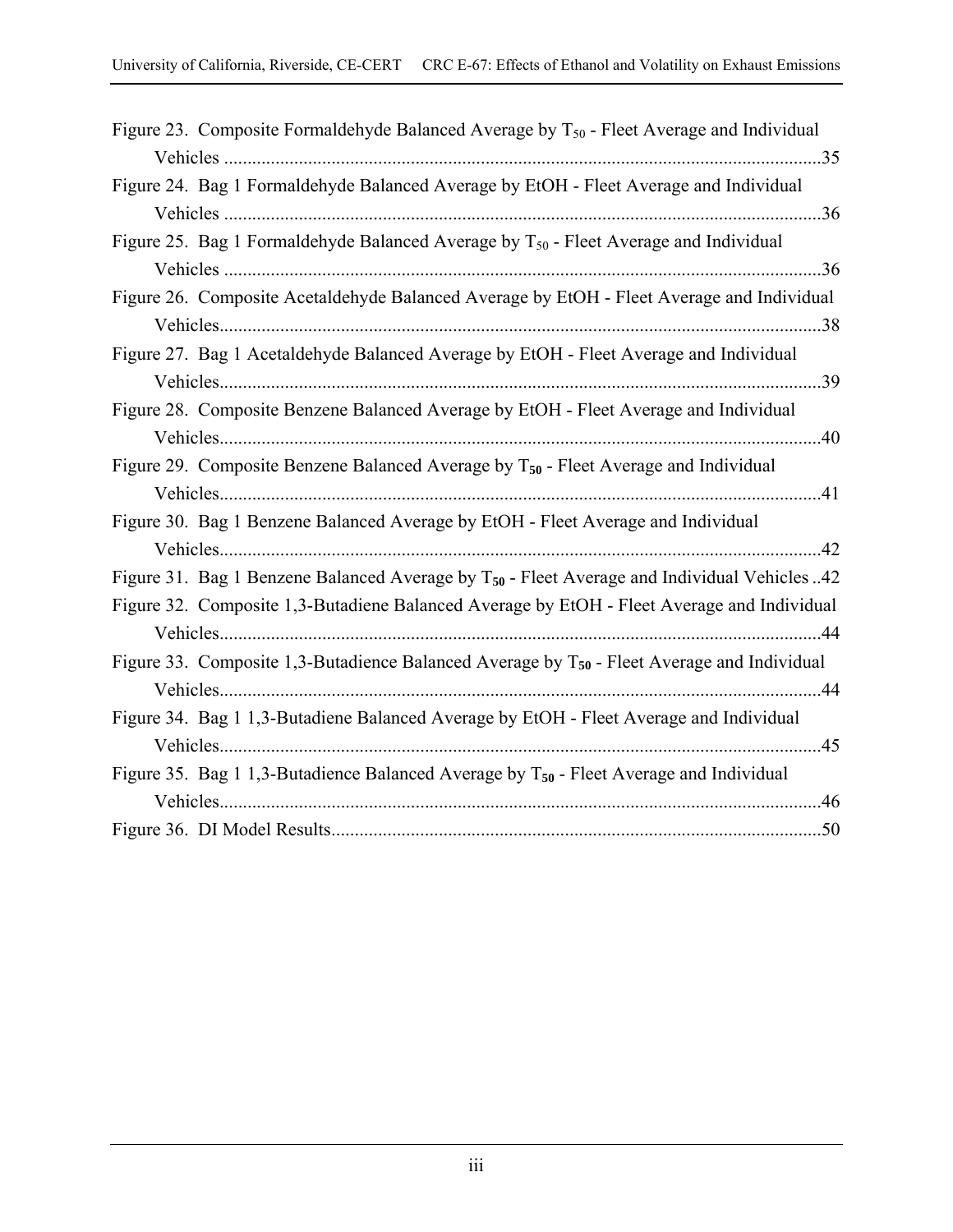## **List of Tables**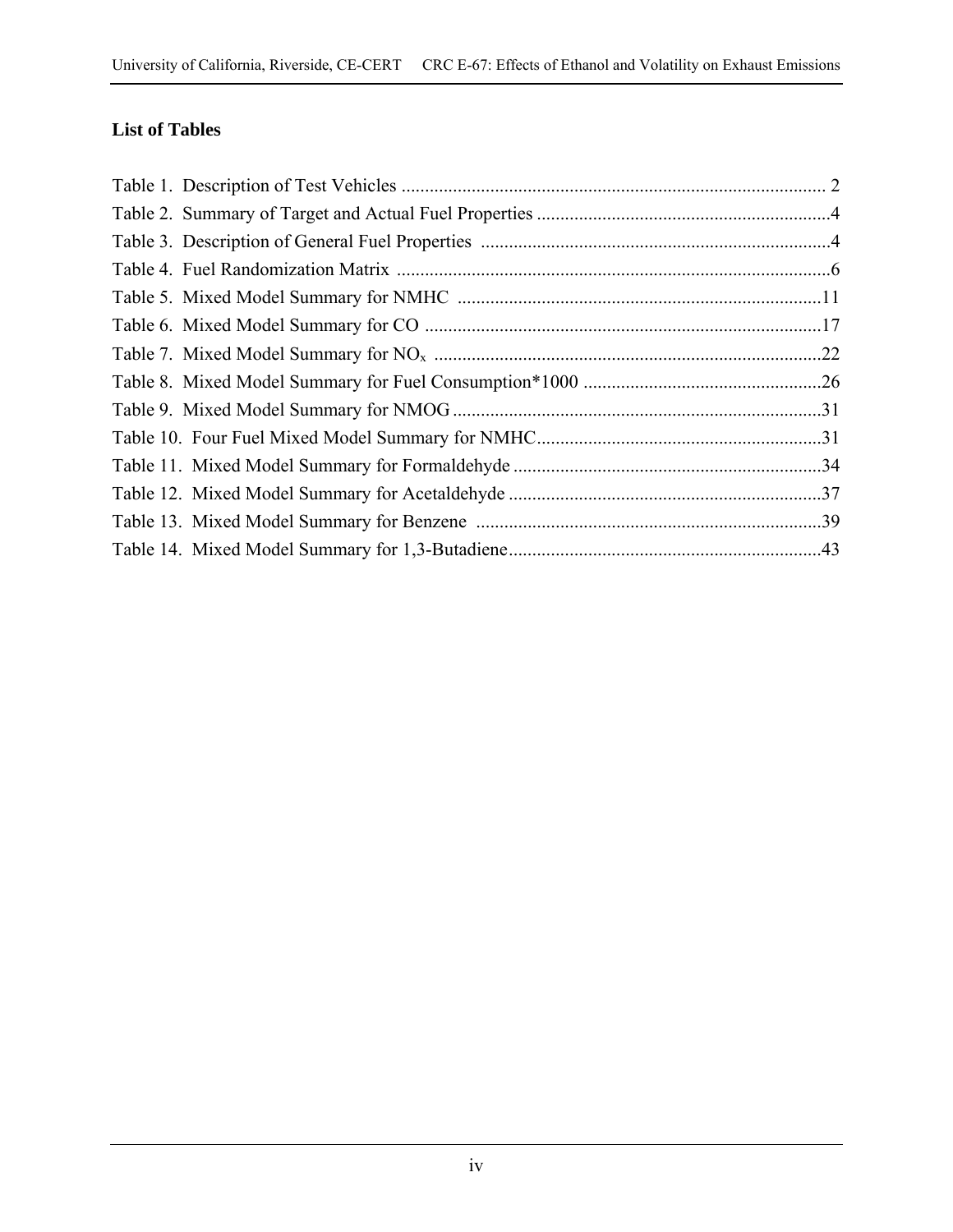#### **Disclaimer**

This report was prepared by the University of California-Riverside, College of Engineering-Center for Environmental Research and Technology (CE-CERT) as an account of work sponsored by the Coordinating Research Council (CRC). Neither the CRC, members of the CRC, CE-CERT, nor any person acting on their behalf: (1) makes any warranty, expressed or implied, with respect to the use of any information, apparatus, method, or process disclosed in this report, or (2) assumes any liabilities with respect to use of, inability to use, or damages resulting from the use or inability to use, any information, apparatus, method, or process disclosed in this report.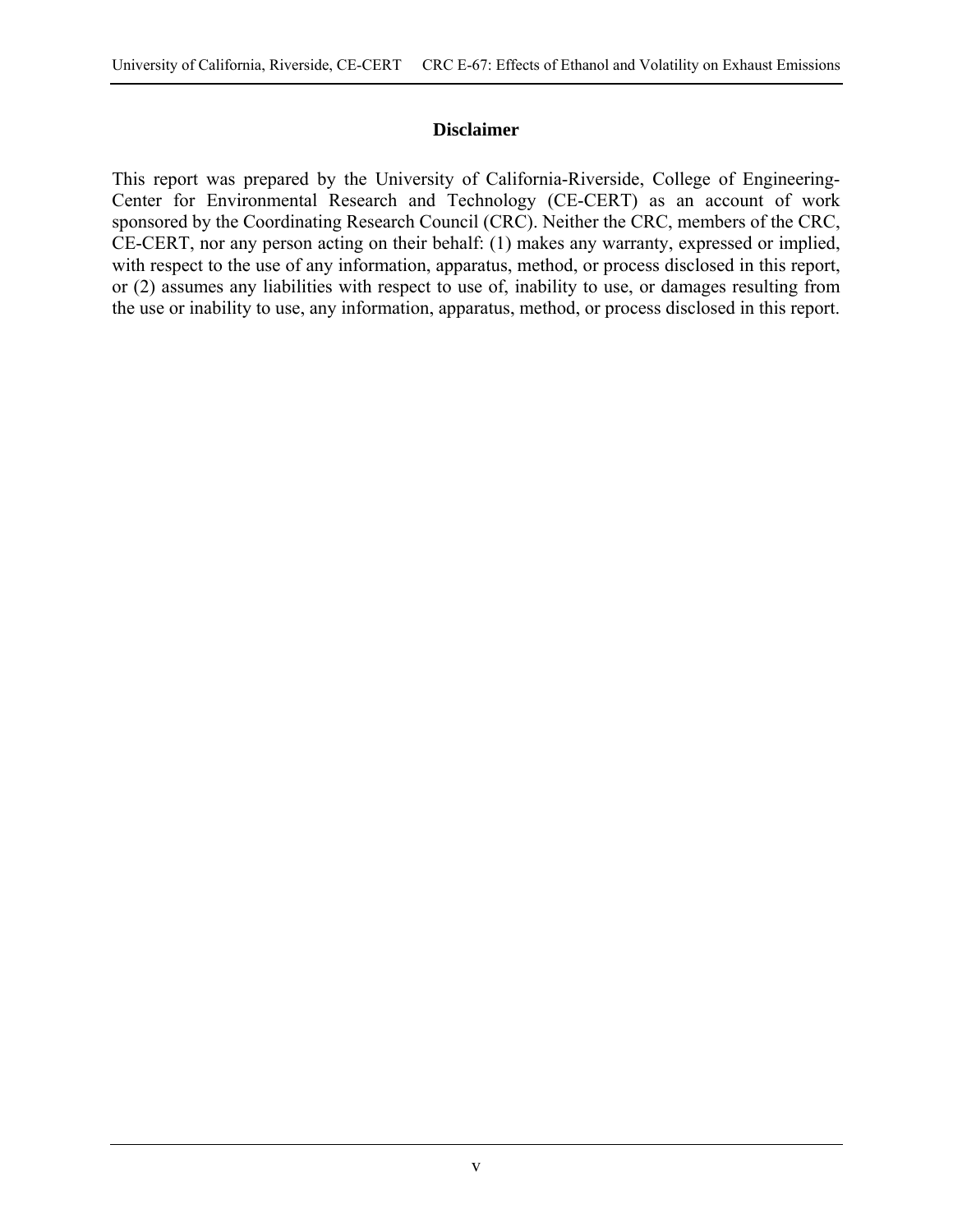## **Executive Summary**

Regulations on the composition of gasoline for environmental and other initiatives continue to play an important role in the production of gasoline. Predictions of the effects of changes in fuel properties on vehicle emissions are incorporated in the Environmental Protection Agency's (EPA's) Complex Model and the California Air Resources Board's (CARB's) Predictive Model. Oxygenate content and fuel volatility (distillation) variables are important parameters when determining the emission reduction potential of new fuels and these properties are included in the models used by EPA and CARB. Although the effects of fuel volatility and oxygenates on emissions have been extensively studied in the past, data on the effects of these fuel properties on the latest-technology vehicles – those certified to California's Low-Emission Vehicle (LEV), Ultra-Low-Emission Vehicle (ULEV), and Super-Ultra-Low-Emission Vehicle (SULEV) standards – are quite limited.

The goal of the present project is to expand the database of information available on the impacts of gasoline volatility parameters and ethanol content on exhaust emissions. This program includes a test fleet with the newest technology vehicles and a comprehensive set of test fuels with varying ethanol content and mid-range and back-end volatility. For this study, 12 California-certified LEV to SULEV vehicles, with an even split between passenger cars and light-duty trucks, were tested on a 12 fuel test matrix. The 12 fuels were designed with independently varying levels of ethanol concentration (0 volume %, 5.7 volume %, and 10 volume %),  $T_{50}$  (195°F, 215°F, and 235°F), and  $T_{90}$  (295°F, 330°F, and 355°F). The fuel matrix was designed to represent both non-oxygenated and oxygenated fuels available in California and the rest of the US. Vehicles were tested with catalysts that were bench-aged to an equivalent of 100,000 miles. Measurements included regulated exhaust emissions (non-methane hydrocarbons (NMHC), carbon monoxide (CO), and oxides of nitrogen  $(NO<sub>x</sub>)$ ), fuel consumption, as well as detailed non-methane organic gas (NMOG) speciation for a subset of four fuels. Complete randomization of the fuels testing order resulted in a more statistically-robust dataset for analysis.

The final analysis of project data estimated regression coefficients for the fuel effects, with the levels of ethanol,  $T_{50}$ , and  $T_{90}$  used as continuous variables. Models predicting emissions and fuel consumption from first order effects, second order effects, and interactions of the fuel parameters were derived.

Key findings are as follows:

## *Regulated Emissions and Fuel Consumption*

- NMHC:
	- o There was a statistically significant interaction between ethanol and  $T_{90}$ . The interaction showed that NMHC emissions increased with increasing ethanol content at the mid-point and high level of  $T_{90}$ , but were unaffected at the low  $T_{90}$ level. Looked at another way, NMHC emissions increased with increasing  $T_{90}$  at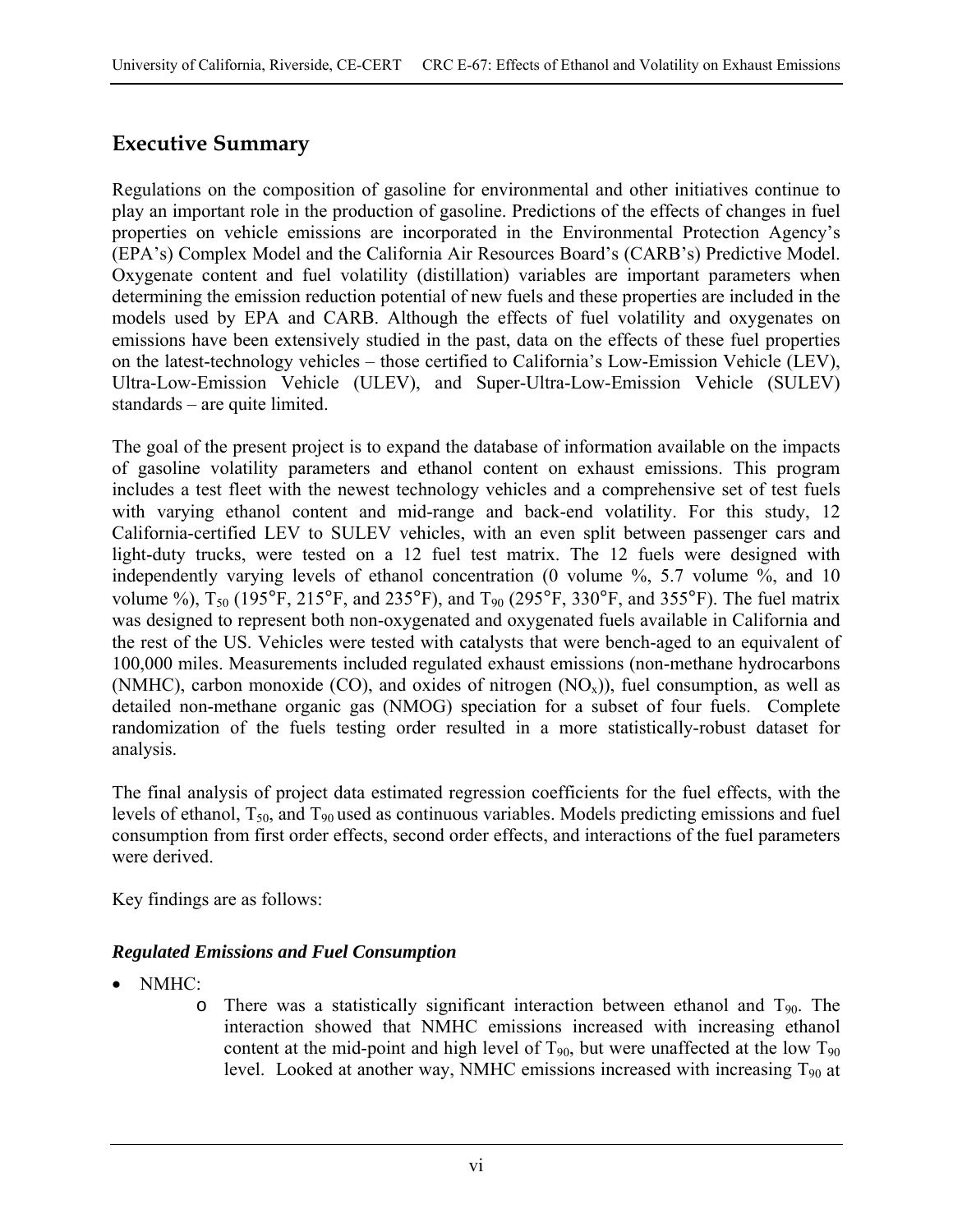the mid-point and high level of ethanol, but were unaffected by  $T_{90}$  at the zero level of ethanol.

- $\circ$  NMHC emissions increased with increasing  $T_{50}$ . The percentage increases in NMHC emissions in going from the low and mid-point level for  $T_{50}$  to the high  $T_{50}$  level were 36 and 25%, respectively.
- CO:
- $\circ$  There was a statistically significant interaction between ethanol and  $T_{50}$ . The interaction showed that CO emissions decreased as ethanol content was increased from the low to the mid-point level for all levels of  $T_{50}$ . However, increasing ethanol content from the mid-point to the high level produced little to no change in CO for the low and mid-point levels of  $T_{50}$ , and increased CO at the high level of  $T_{50}$ . Looked at another way, CO emissions increased with increasing  $T_{50}$  at the mid-point and high levels of ethanol, but were unaffected by  $T_{50}$  at the zero level of ethanol.
- $\circ$  CO emissions decreased with increasing  $T_{90}$ . The percentage decreases in CO emissions in going from the low and mid-point level for  $T_{90}$  to the high  $T_{90}$  level were 24% and 7%, respectively.
- $NO_{x}$ :
- $\circ$  There was a statistically significant interaction between ethanol and  $T_{50}$ . The interaction showed that  $NO<sub>x</sub>$  emissions increase with increasing ethanol content at the low level of  $T_{50}$ . At the mid-point level of  $T_{50}$ , NO<sub>x</sub> emissions are largely unaffected as ethanol content is increased from the zero to the mid-point level, but increase as ethanol is increased to the high level. At the high level of  $T_{50}$ ,  $NO<sub>x</sub>$ emissions are largely unaffected by ethanol content. Looked at another way,  $NO<sub>x</sub>$ emissions decreased with increasing  $T_{50}$  at the high level of ethanol, but were largely unaffected by  $T_{50}$  at the zero and mid-point levels of ethanol.
- Fuel Consumption:
	- o Fleet average fuel consumption increased by 1.4% when ethanol content was increased from the zero to the high level.
	- $\circ$  Fleet average fuel consumption decreased by 1.2% when  $T_{50}$  was increased from the low to the high level.
	- $\circ$  Fleet average fuel consumption decreased by 0.6% when T<sub>90</sub> was increased from the low to the high level.

In the fuel set used in this work, 10% ethanol tended to decrease volumetric heat content by 2.2%.

## *NMOG and Toxics Emissions*

Detailed speciation measurements were performed for a subset of four fuels with target  $T_{90}$  = 355 $\degree$ F in order to evaluate the fuel effects of ethanol and  $T_{50}$  on NMOG and the four mobile source air toxics: benzene, 1,3-butadiene, formaldehyde and acetaldehyde. Key findings are as follows: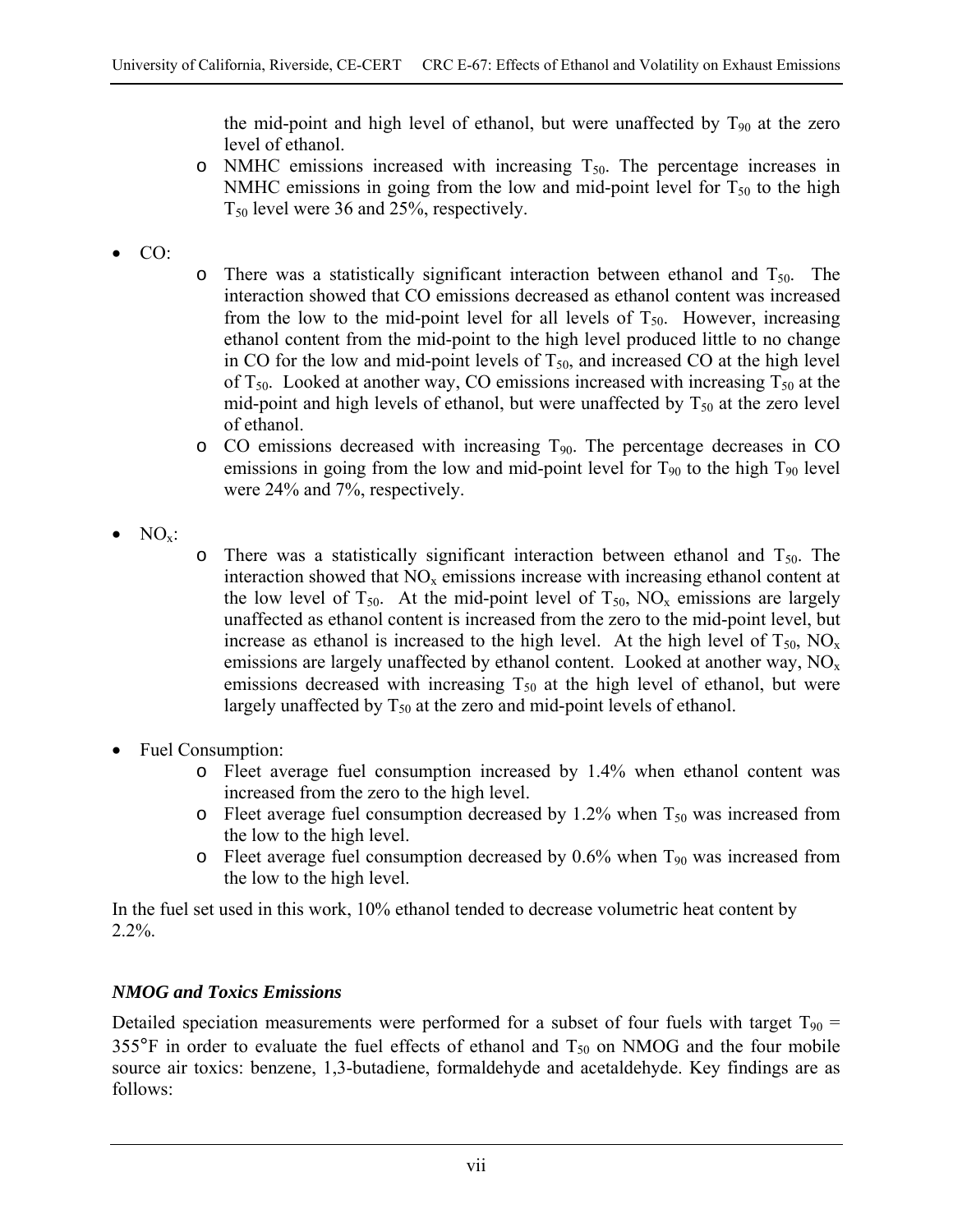- NMOG:
	- o NMOG emissions increased by 14% when ethanol content was increased from the zero to the high level.
	- $\circ$  NMOG emissions increased by 35% when T<sub>50</sub> was increased from the low to the high level.
- Formaldehyde:
	- o Formaldehyde emissions increased by 23% when  $T_{50}$  was increased from the low to the high level.
- Acetaldehyde:
	- o Acetaldehyde emissions increased by 73% when ethanol content was increased from the zero level to the high level.
- Benzene:
	- o Benzene emissions increased by 18% when ethanol content was increased from the zero to the high level.
	- o Benzene emissions increased by 38% when  $T_{50}$  was increased from the low to the high level.
- 1,3-butadiene:
	- o 1,3-butadiene emissions increased by 22% when ethanol content was increased from the zero to the high level.
	- $\circ$  1,3-butadiene emissions increased by 56% when T<sub>50</sub> was increased from the low to the high level.

The effects of ethanol and  $T_{50}$  on NMOG and mobile source toxics described above were only observed for the subset of fuels having the high level of  $T_{90}$ . The results of this study do not permit any conclusions as to what effects ethanol or  $T_{50}$  might have had on NMOG or toxics emissions for fuels having low or mid-point  $T_{90}$  levels.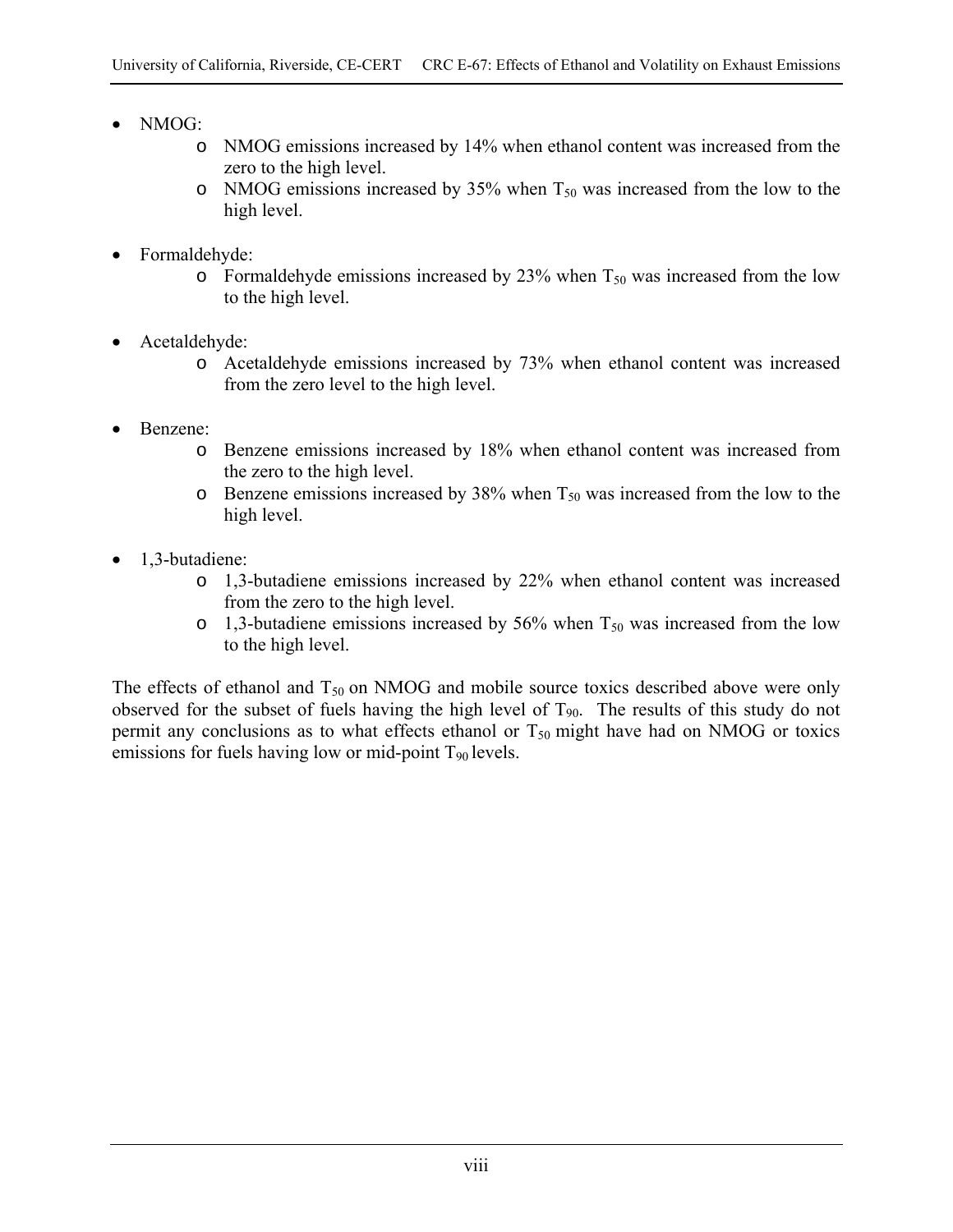# **1. Introduction**

As vehicle and fuel technologies continue to meet more stringent emission standards, it is useful to understand the effects of fuel properties on the emissions and performance of vehicles. Over the years, the impact of fuel properties on vehicle emissions has been the subject of numerous studies and programs. Data from these earlier programs have been used in the development of regulations for fuel properties. These data also have been incorporated into the Environmental Protection Agency's (EPA's) Complex Model and the California Air Resources Board's (CARB's) Predictive Model to estimate the effects of changes in fuel properties on vehicle emissions. Although the database on the emissions impact of fuel properties is large, data on the effects of fuel properties on the latest technology vehicles – those certified to California's Low-Emission Vehicle (LEV), Ultra-Low-Emission Vehicle (ULEV), and Super-Ultra-Low-Emission Vehicle (SULEV) standards – is more limited. In the future, these vehicle technologies will account for an increasing share of the emissions of the in-use vehicle fleet.

Today, regulatory agencies continue to consider changes in gasoline composition regulations in response to environmental and other initiatives. Oxygenate content and fuel volatility are two parameters that are considered to be important in determining the emission reduction potential of new fuels. Both properties are included in the models used by EPA and CARB. Many states have banned methyl t-butyl ether (MTBE), leading to greater use of ethanol (EtOH). The Renewable Fuel Standard (RFS) adopted as part of the federal Energy Policy Act of 2005 requires significant and increasing volumes of renewables to blended into the transportation fuel pool between 2006 and 2012, much of which is likely to be ethanol.

The effects of fuel volatility and ethanol/oxygenates on emissions have been investigated extensively in past studies [1-12]. These studies have shown some general trends of how these properties affect emissions. The reduction of  $T_{50}$  and  $T_{90}$  and the corresponding reduction of heavy fuel hydrocarbon compounds have generally been found to reduce exhaust hydrocarbon emissions [2,3,5,8]. Ethanol and other oxygenates typically have been found to reduce total hydrocarbon (THC) and carbon monoxide (CO) emissions [1,2,7-9,11,12]. Increases in oxides of nitrogen  $(NO_x)$  have been observed for oxygenates in some studies, although this observation is not consistent over all test fleets [1,2,7-9,11,12]. While these studies provide important information, there is relatively limited data on how these fuel parameters will affect emissions in advanced technology vehicles. Some of the more recent studies also include some contradictory data, including a recent study in which slightly higher  $NO<sub>x</sub>$  emissions were found for a fuel with no oxygenates in comparison with the oxygenated fuels [1].

The goal of this project is to expand the database of information available on the impacts of gasoline volatility parameters and ethanol content on exhaust emissions. This program includes a comprehensive set of test fuels with varying ethanol content and mid- and back-end volatility, and a test fleet with the newest technology vehicles. Measurements include detailed non-methane organic gas (NMOG) speciation for a subset of fuels. The information obtained from this study is valuable in better understanding and predicting the implications of changes in fuel properties for regulatory or other reasons.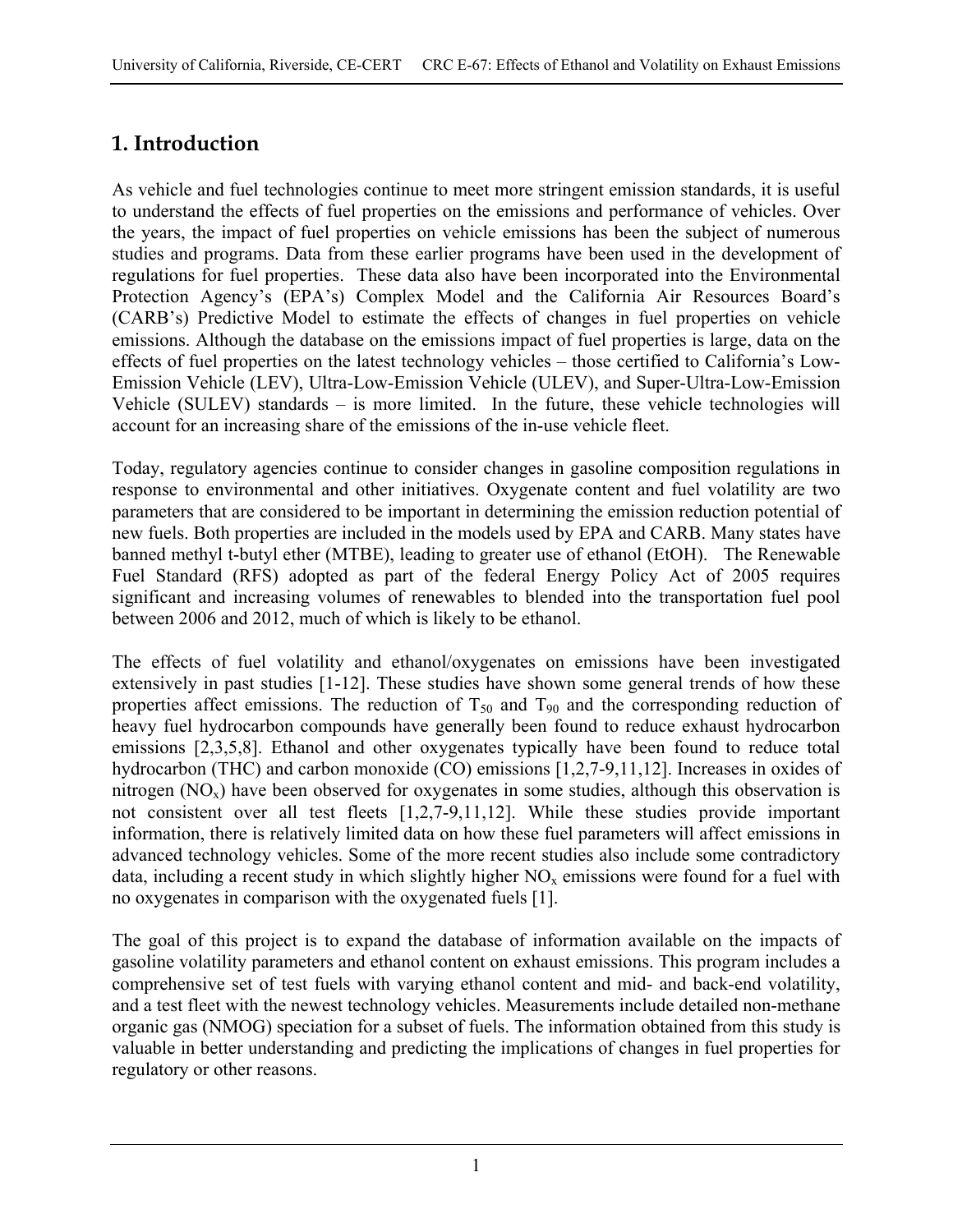# **2. Experimental Procedures**

## *2.1 Test Vehicles*

Twelve vehicles were recruited for testing. The vehicles included present day technologies with California low-emission vehicle (LEV), ultra-low emission vehicle (ULEV), and super-ultralow-emission vehicle (SULEV) certification. The test fleet was evenly split between passenger cars and light-duty trucks. Within each general certification category, e.g., LEV, the passenger cars and trucks are certified to different standards, and as such represent different emissions categories. Vehicles were obtained from a combination of sources including rental agencies, private parties, and corporate sponsors. All vehicles had accumulated at least 10,000 miles. Prior to entering the program, all vehicles were inspected using a standard checklist to ensure that they were in sound mechanical and operational condition. The vehicles were fitted with catalysts that had been bench-aged to the equivalent of 100,000 miles for testing. The specific details of the vehicles used in this project are listed in Table 1.

| #               | MY   | <b>OEM</b>     | <b>Model</b> | California           | <b>Type</b> |             | <b>Engine Mileage Engine Family</b> |
|-----------------|------|----------------|--------------|----------------------|-------------|-------------|-------------------------------------|
|                 |      |                |              | <b>Certification</b> |             | <b>Size</b> |                                     |
|                 | 2002 | Ford           | Taurus       | <b>LEV</b>           | PC          | 3.0 L       | 1FMXV03.0VF4<br>19.414              |
|                 |      | 2003 Chevrolet | Cavalier     | <b>LEV</b>           | PC          | 2.2 L       | 1GMXV02.2025<br>28,728              |
| 3               | 2003 | Ford           | $F-150$      | LEV                  | <b>LDT</b>  | 4.6 L       | 13,856 3FMXT05.4PFB                 |
| 4               | 2003 | Dodge          | Caravan      | <b>LEV</b>           | <b>LDT</b>  | 3.3L        | 18,342 3CRXT03.32DR                 |
| 5.              | 2003 | Ford           | Explorer     | <b>LEV</b>           | <b>LDT</b>  | 4.0 L       | 3FMXT04.02FB<br>16,445              |
| 6               |      | 2003 Chevrolet | Trailblazer  | LEV                  | <b>LDT</b>  | 4.2 L       | 3GMXT04.2185<br>13,141              |
|                 | 2002 | Toyota         | Camry        | <b>ULEV</b>          | PC          | 2.4 L       | 1TYXV02.4JJA<br>14,731              |
| 8               | 2003 | <b>Buick</b>   | LeSabre      | <b>ULEV</b>          | PC          | 3.8 L       | 10,364 3GMXV03.8044                 |
| 9               | 2001 | <b>VW</b>      | Jetta        | <b>ULEV</b>          | PC          | 2.0 L       | 1VWXV02.0223<br>28,761              |
| 10              | 2003 | Ford           | Windstar     | <b>ULEV</b>          | <b>LDT</b>  | 3.8 L       | 3FMXT03.82HA<br>20,523              |
| 11              |      | 2003 Chevrolet | Silverado    | <b>ULEV</b>          | <b>LDT</b>  | 5.3 L       | 3GMXT05.3176<br>10,298              |
| 12 <sup>1</sup> | 2003 | Honda          | Accord       | <b>SULEV</b>         | PC          | 2.4L        | 3HNXV02.4KCP<br>12,432              |

**Table 1. Description of Test Vehicles** 

PC = passenger car; LDT = light-duty truck; vehicles equipped with catalysts aged to 100,000 miles for testing

## *2.2 Fuels*

Twelve fuels were prepared and provided for testing for this project. These 12 fuels were designed to encompass three levels of ethanol content  $(0\%, 5.7\%$  and  $10\%)$ , three levels of  $T_{50}$ (195°F, 215°F and 235°F), and three levels of  $T_{90}$  (295°F, 330°F, and 355°F). The values for ethanol represent typical ethanol concentrations found in California (5.7%) and the rest of the US (10%). The ranges for both  $T_{50}$  and  $T_{90}$  span the 10th and 90th percentile values based on summer fuel surveys during/through calendar year 2002. Previous studies had shown that in addition to the main effects of ethanol,  $T_{50}$ , and  $T_{90}$ , curvature effects for each of these factors and interactions between ethanol and each of  $T_{50}$  and  $T_{90}$  might be important. From a full factorial design matrix of 27 fuels obtained from the three fuel factors each at three levels, statistical optimality criteria combined with practical concerns about what fuels could be blended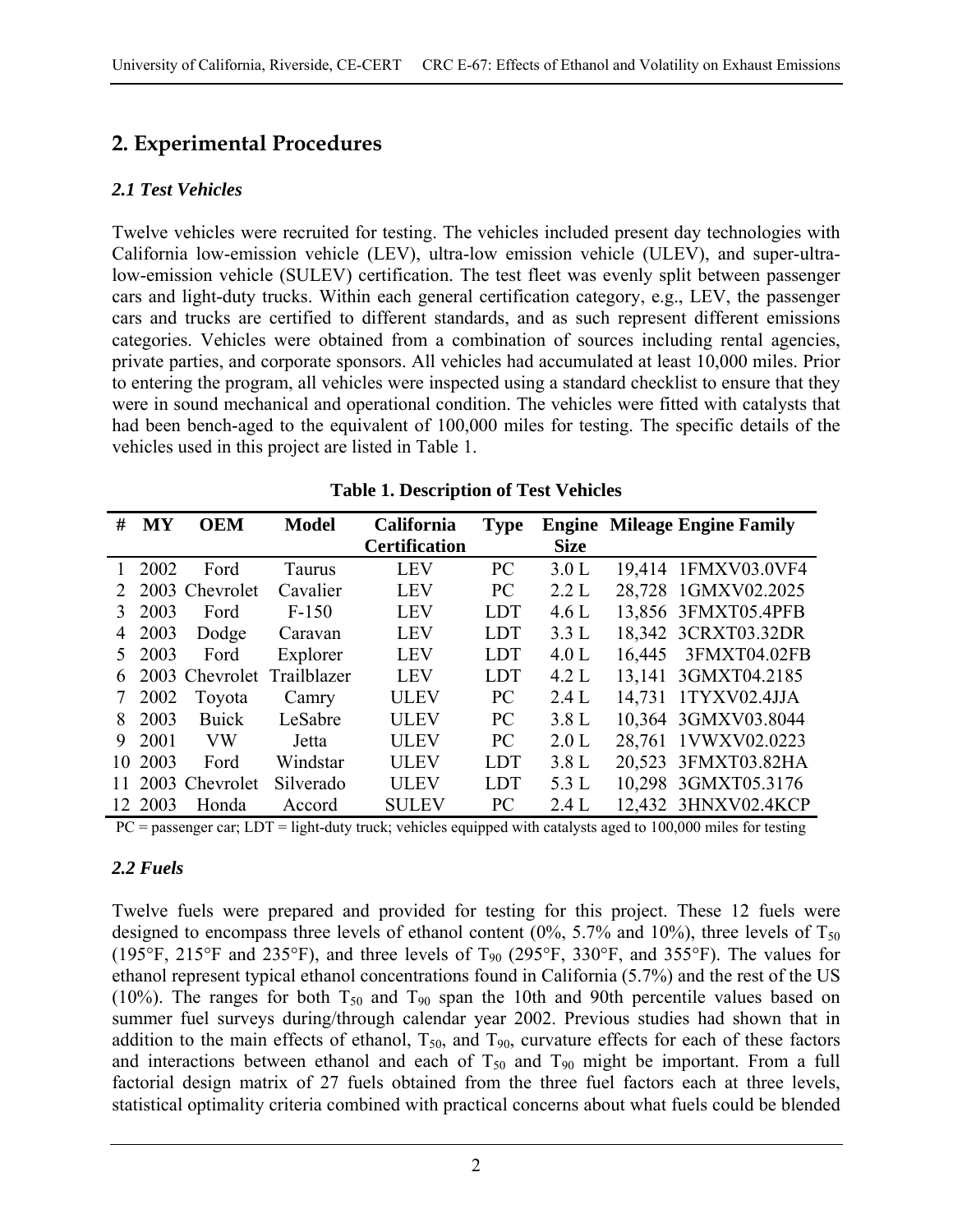from refinery streams led to the selection of 12 fuels as best for estimating the possible fuel effects. The fuel design matrix is shown graphically in Figure 1. A summary of the design and actual values of the fuel properties is provided in Table 2. The actual fuel property values shown in Table 2 represent averages of measurements from four or five laboratories, depending on the specific property. Driveability Index (DI) was calculated for each fuel using the equation recently balloted by ASTM. A more detailed listing of the fuel properties is provided in Appendix A.

The fuels were blended from refinery streams with the general properties targeted to be constant for all fuels in order to reduce or eliminate any potential confounding effect of these properties with the design parameters. The target values for the general fuel properties are provided in Table 3. The general fuel properties are intended to be representative of fuels that are available in the commercial marketplace, but are not necessarily representative of all commercial fuels. The fuels were blended by Haltermann Products, Channelview, TX.

The lubricant used for this study was a zero-sulfur, synthetic base lubricant containing ashless, zero-sulfur antiwear and anti-oxidant additives. This is the same lubricant that was used in two other recent vehicle emissions test programs [13, 14].



**Figure 1. CRC E-67 Fuel Cube Design**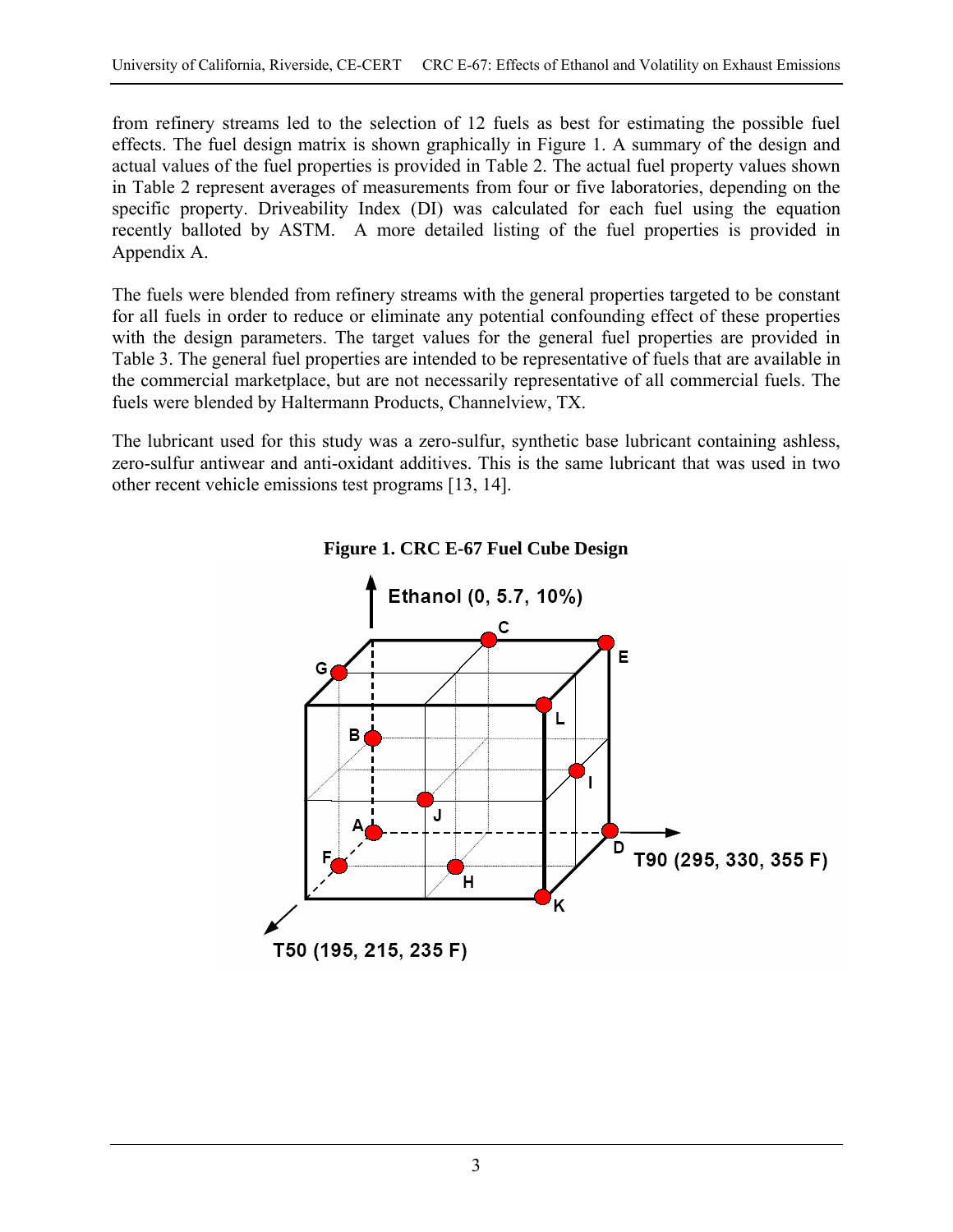| Target Properties for<br>Design Variables |                           |                          |                  |  | <b>Actual Values</b>      |                          |               |       |               |                |
|-------------------------------------------|---------------------------|--------------------------|------------------|--|---------------------------|--------------------------|---------------|-------|---------------|----------------|
| Fuel                                      | $T_{50}$ , ${}^{\circ}$ F | $T_{90}$ , ${}^{\circ}F$ | Ethanol,         |  | $T_{50}$ , ${}^{\circ}$ F | $T_{90}$ , ${}^{\circ}F$ | Ethanol,      | E200, | E300,         | Driveability   |
|                                           |                           |                          | $\frac{0}{0}$    |  |                           |                          | $\frac{0}{0}$ | $\%$  | $\frac{0}{0}$ | Index $(DI)^*$ |
| A                                         | 195                       | 295                      | $\boldsymbol{0}$ |  | 195                       | 294                      | 0.0           | 54    | 91            | 1082           |
| B                                         | 195                       | 295                      | 5.7              |  | 191                       | 290                      | 5.6           | 58    | 92            | 1076           |
| $\mathcal{C}$                             | 195                       | 330                      | 10               |  | 193                       | 329                      | 10.4          | 52    | 84            | 1128           |
| D                                         | 195                       | 355                      | $\mathbf{0}$     |  | 199                       | 355                      | 0.0           | 51    | 84            | 1153           |
| E                                         | 195                       | 355                      | 10               |  | 198                       | 352                      | 10.3          | 51    | 80            | 1165           |
| F                                         | 215                       | 295                      | $\mathbf{0}$     |  | 217                       | 295                      | 0.0           | 40    | 91            | 1148           |
| G                                         | 215                       | 295                      | 10               |  | 212                       | 291                      | 10.1          | 47    | 80            | 1151           |
| H                                         | 215                       | 330                      | $\mathbf{0}$     |  | 216                       | 327                      | 0.1           | 42    | 85            | 1177           |
|                                           | 215                       | 355                      | 5.7              |  | 216                       | 354                      | 5.9           | 43    | 78            | 1211           |
|                                           | 235                       | 330                      | 5.7              |  | 237                       | 329                      | 5.9           | 35    | 78            | 1255           |
| K                                         | 235                       | 355                      | $\theta$         |  | 236                       | 355                      | 0.0           | 38    | 75            | 1258           |
|                                           | 235                       | 355                      | 10               |  | 233                       | 349                      | 10.5          | 39    | 78            | 1282           |

**Table 2. Summary of Target and Actual Fuel Properties.** 

 $*$   $\overline{DI} = 1.5 * T_{10} + 3.0 * T_{50} + 1.0 * T_{90} + 2.4 * \text{vol\%}$  Ethanol (Equation recently balloted by ASTM)

| Property                                                             | Limits          | <b>Test Method</b>   |  |  |  |  |  |  |
|----------------------------------------------------------------------|-----------------|----------------------|--|--|--|--|--|--|
| <b>RVP</b>                                                           | 7.5-7.8 psi     | <b>ASTM 5191</b>     |  |  |  |  |  |  |
| <b>FBP</b>                                                           | $<$ 437 °F      | <b>ASTMD 86</b>      |  |  |  |  |  |  |
| <b>RON</b>                                                           | 91-95           | ASTMD 2699           |  |  |  |  |  |  |
| <b>MON</b>                                                           | 83-87           | ASTM D 2700          |  |  |  |  |  |  |
| $(R+M)/2$                                                            | 87-91           |                      |  |  |  |  |  |  |
| Aromatics                                                            | $23 - 27%$      | ASTM D1319 (Vol. %), |  |  |  |  |  |  |
|                                                                      |                 | or D5580 (Wt. %)     |  |  |  |  |  |  |
| Benzene                                                              | $0.9-1.0$ wt. % | ASTM D 5580 or D3606 |  |  |  |  |  |  |
| Olefins                                                              | $8 - 12\%$      | ASTM D 1319 (Vol. %) |  |  |  |  |  |  |
|                                                                      |                 | or $D6550$ (Wt.%)    |  |  |  |  |  |  |
| Sulfur                                                               | $15-20$ ppm     | ASTM D2622           |  |  |  |  |  |  |
| Note: All fuels met the quality levels in ASTM D4814 and contained a |                 |                      |  |  |  |  |  |  |
| detergent additive.                                                  |                 |                      |  |  |  |  |  |  |

#### **Table 3. Description of General Fuel Properties.**

In addition to the regulated emissions, full NMOG speciation measurements were made on the subset of fuels D, E, K, and L. These fuels represent the four corners of the right face of the fuel cube presented in Figure 1. These fuels all had the same T90 target value of 355**°**F, but differed in ethanol content and  $T_{50}$ . The characteristics of these fuels are presented in the fuel square in Figure 2.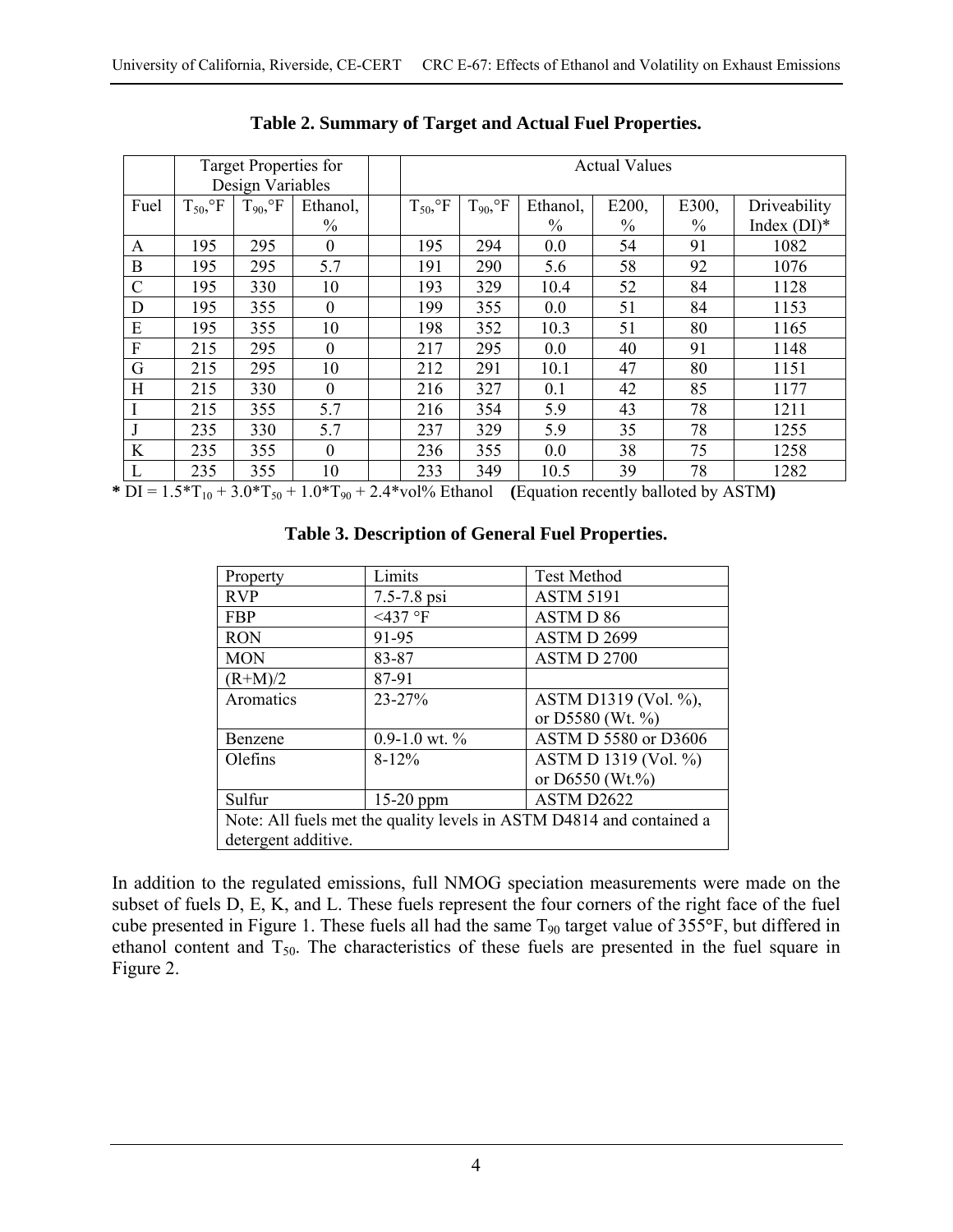

**Figure 2. Fuel Square for Fuels D, E, K, and L (all Target**  $T_{90} = 355^{\circ}F$ **)** 

In conducting more detailed analyses of the hydrocarbon species, it was determined that some fuels had become contaminated with low levels of vinyl acetate during the blending process. The vinyl acetate was introduced through one of the blend stocks and as such was more or less prevalent in the particular fuels that either used or did not use that blend stock. In total, 9 of the 12 fuels were contaminated with the vinyl acetate at levels ranging from 100-600 ppm.

Although it was not believed that vinyl acetate at these levels would influence the emissions results being measured in this study, a series of tests were performed to confirm this belief. Both bench and vehicle tests were performed to evaluate the potential effects of vinyl acetate. The bench tests included unwashed and solvent-washed gum (D 381), peroxides (D 3703/D 6447), and bench PFI deposits (D 6421). Vehicle emissions tests were performed on a subset of vehicles comparing an undoped, in-use, unoxygenated California gasoline with the same fuel doped with vinyl acetate. For each of the tests conducted, no effects were observed from the vinyl acetate contamination/doping. A summary of the test results for the vinyl acetate testing is provided in Appendix B.

## *2.3 Catalyst and Oxygen Sensor Aging*

For this program, each vehicle was tested using a bench-aged catalyst system. All catalyst aging was conducted at Johnson Matthey Testing in Taylor, MI. New catalyst systems were obtained from local dealerships for each of the vehicles. This included the underfloor catalyst(s), any close-coupled catalyst(s), and pre- and post-catalyst oxygen sensors. The catalyst systems were aged for 75 hours (100,000 mile equivalent) using the Rapid Aging Test-A (RAT-A) protocol [15]. All catalysts were aged using a single engine with the RAT-A temperature profile maintained for each catalyst. The aging protocol is discussed in detail in Appendix C. A site visit to Johnson Matthey Testing was performed by CRC to verify the aging setups and protocols utilized.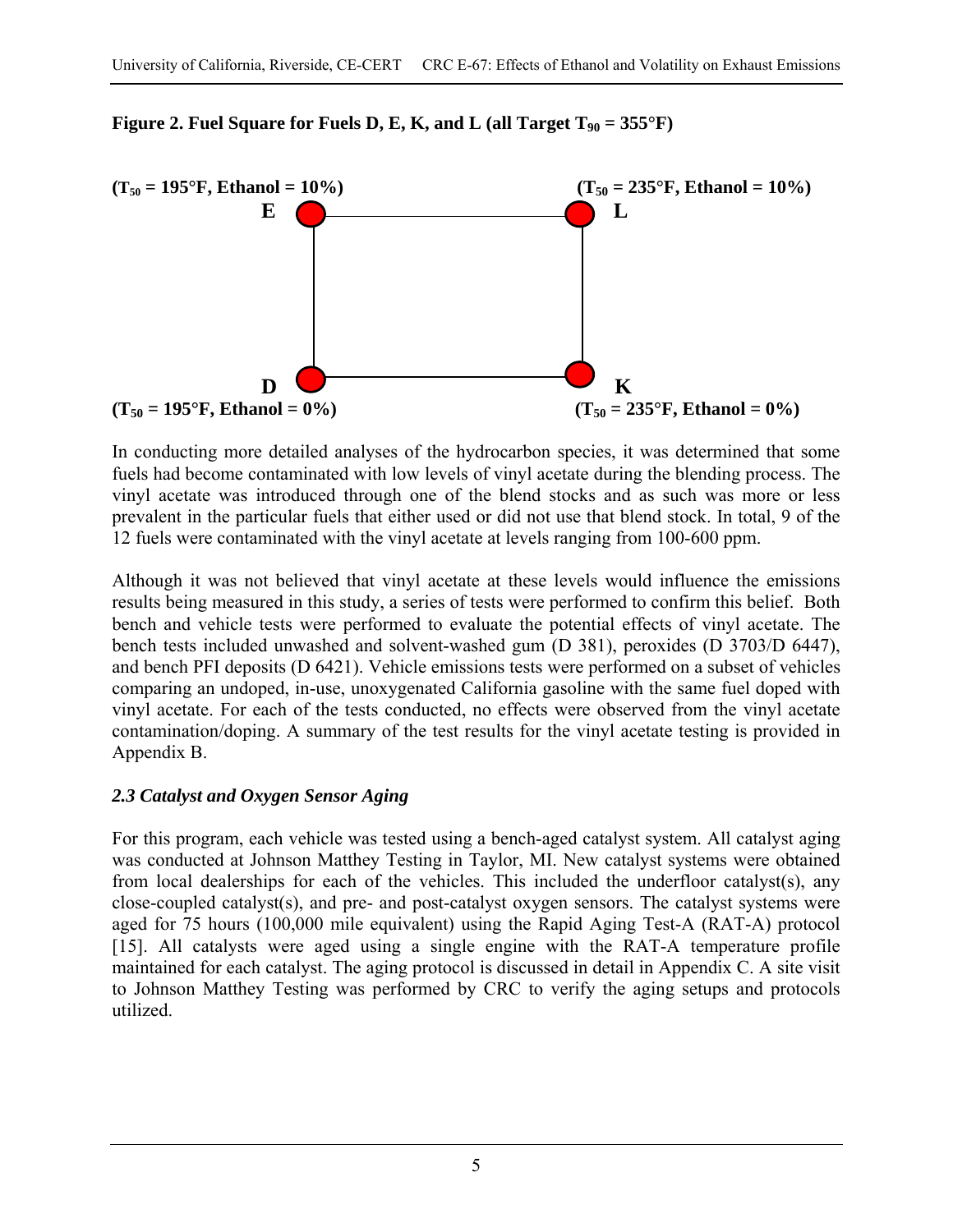## *2.4 Test Sequence Randomization*

A key feature of this research was the randomized fuel test order within each vehicle. All fuels were tested once before starting the second test of each fuel. This resulted in the fuels being tested in two blocks. This randomized approach allows the use of more robust statistical methods during the data analysis phase. Although such randomization can result in higher test-to-test variability for a given fuel on an individual vehicle, this reflects the true variability in emissions testing. The randomization matrix is provided in Table 4. It should be noted that analyses of the data showed very little confounding of test sequence with the variables under study and indicated that the randomization has no substantial problems.

| <b>Block</b> | Vehicle 1     | Vehicle 2 | Vehicle 3 | Vehicle 4     | Vehicle 5     | Vehicle 6 | Vehicle 7 | Vehicle 8 | Vehicle 9     |        |        | Vehicle 10 Vehicle 11 Vehicle 12 |
|--------------|---------------|-----------|-----------|---------------|---------------|-----------|-----------|-----------|---------------|--------|--------|----------------------------------|
|              | 1 Fuel K      | Fuel A    | Fuel G    | Fuel A        | Fuel B        | Fuel G    | Fuel D    | Fuel L    | Fuel H        | Fuel B | Fuel C | Fuel E                           |
|              | Fuel I        | Fuel H    | Fuel J    | <b>Fuel K</b> | Fuel I        | Fuel D    | Fuel E    | Fuel D    | Fuel J        | Fuel K | Fuel F | Fuel K                           |
|              | Fuel H        | Fuel J    | Fuel B    | Fuel L        | Fuel F        | Fuel L    | Fuel A    | Fuel C    | Fuel L        | Fuel L | Fuel I | Fuel G                           |
|              | Fuel E        | Fuel E    | Fuel D    | Fuel H        | Fuel J        | Fuel C    | Fuel F    | Fuel A    | Fuel I        | Fuel F | Fuel D | Fuel B                           |
|              | Fuel G        | Fuel F    | Fuel E    | Fuel E        | <b>Fuel G</b> | Fuel J    | Fuel L    | Fuel F    | Fuel C        | Fuel E | Fuel H | Fuel J                           |
|              | 1 Fuel D      | Fuel C    | Fuel H    | Fuel J        | Fuel A        | Fuel I    | Fuel H    | Fuel K    | Fuel G        | Fuel J | Fuel J | Fuel I                           |
|              | <b>Fuel C</b> | Fuel G    | Fuel L    | Fuel G        | Fuel D        | Fuel E    | Fuel C    | Fuel I    | Fuel F        | Fuel H | Fuel K | Fuel L                           |
|              | 1 Fuel A      | Fuel B    | Fuel C    | Fuel B        | Fuel H        | Fuel K    | Fuel J    | Fuel B    | Fuel K        | Fuel A | Fuel A | Fuel C                           |
|              | 1 Fuel J      | Fuel K    | Fuel A    | Fuel I        | Fuel C        | Fuel F    | Fuel B    | Fuel E    | Fuel A        | Fuel I | Fuel L | Fuel H                           |
|              | 1 Fuel L      | Fuel I    | Fuel K    | Fuel D        | Fuel E        | Fuel H    | Fuel K    | Fuel J    | Fuel B        | Fuel G | Fuel G | Fuel D                           |
|              | 1 Fuel B      | Fuel L    | Fuel F    | Fuel C        | Fuel L        | Fuel A    | Fuel G    | Fuel H    | Fuel E        | Fuel D | Fuel E | Fuel F                           |
|              | 1 Fuel F      | Fuel D    | Fuel I    | Fuel F        | Fuel K        | Fuel B    | Fuel I    | Fuel G    | Fuel D        | Fuel C | Fuel B | Fuel A                           |
|              | 2 Fuel I      | Fuel C    | Fuel B    | Fuel G        | Fuel D        | Fuel F    | Fuel H    | Fuel L    | Fuel A        | Fuel F | Fuel L | Fuel K                           |
|              | 2 Fuel F      | Fuel K    | Fuel H    | Fuel C        | <b>Fuel G</b> | Fuel B    | Fuel D    | Fuel G    | Fuel J        | Fuel I | Fuel G | Fuel I                           |
|              | 2 Fuel B      | Fuel G    | Fuel E    | Fuel H        | Fuel B        | Fuel C    | Fuel C    | Fuel B    | Fuel B        | Fuel K | Fuel I | Fuel H                           |
|              | 2 Fuel K      | Fuel H    | Fuel K    | Fuel J        | Fuel C        | Fuel I    | Fuel G    | Fuel C    | Fuel K        | Fuel D | Fuel E | Fuel J                           |
|              | 2 Fuel G      | Fuel L    | Fuel A    | Fuel B        | Fuel H        | Fuel G    | Fuel B    | Fuel J    | Fuel I        | Fuel L | Fuel A | Fuel A                           |
|              | 2 Fuel H      | Fuel A    | Fuel G    | Fuel F        | Fuel E        | Fuel E    | Fuel A    | Fuel A    | Fuel E        | Fuel J | Fuel D | Fuel G                           |
|              | 2 Fuel A      | Fuel D    | Fuel C    | Fuel L        | Fuel J        | Fuel H    | Fuel L    | Fuel H    | Fuel H        | Fuel E | Fuel B | Fuel D                           |
|              | 2 Fuel J      | Fuel J    | Fuel L    | Fuel I        | Fuel K        | Fuel J    | Fuel F    | Fuel K    | Fuel C        | Fuel A | Fuel C | Fuel F                           |
|              | 2 Fuel C      | Fuel E    | Fuel D    | Fuel A        | Fuel L        | Fuel L    | Fuel I    | Fuel E    | Fuel F        | Fuel B | Fuel J | Fuel E                           |
|              | 2 Fuel E      | Fuel F    | Fuel I    | Fuel K        | Fuel I        | Fuel K    | Fuel E    | Fuel F    | <b>Fuel G</b> | Fuel G | Fuel K | Fuel L                           |
|              | 2 Fuel D      | Fuel B    | Fuel F    | Fuel D        | Fuel A        | Fuel A    | Fuel J    | Fuel I    | Fuel L        | Fuel H | Fuel H | Fuel B                           |
|              | 2 Fuel L      | Fuel I    | Fuel J    | Fuel E        | Fuel F        | Fuel D    | Fuel K    | Fuel D    | Fuel D        | Fuel C | Fuel F | Fuel C                           |

**Table 4. Fuel Randomization Matrix.**

## *2.5 Test Protocol*

The test sequence for the E-67 test program is provided in the flowchart in Figure 3 and summarized briefly below.

Prior to beginning the test sequence on any particular vehicle, a sequence of three oil changes including a 15 minute warm-up period and a change of the oil filter was performed. After the three oil changes, the in-use vehicle catalyst was replaced by a catalyst that was bench-aged as described above. The vehicle was then driven for 100 miles at a steady state speed of 55 mph.

The vehicle fuel preconditioning procedure incorporated multiple drains and fills to ensure complete changeover of the fuel and to minimize or eliminate carryover effects between test fuels. This drain and fill sequence included one additional drain and 4 gallon fill and one drain and 40% fill. After each of these drains and fills, the vehicle was idled for two minutes with the vehicle being rocked back and forth. The vehicle was then conditioned on the road over a course designed to simulate the LA4 portion of the FTP in terms of typical speeds as well as number of stops. Following the road LA4, a sequence of engine off and idles was performed. Based on the results of a recent CRC tank flush effectiveness study, a flush procedure utilizing two 4 gallon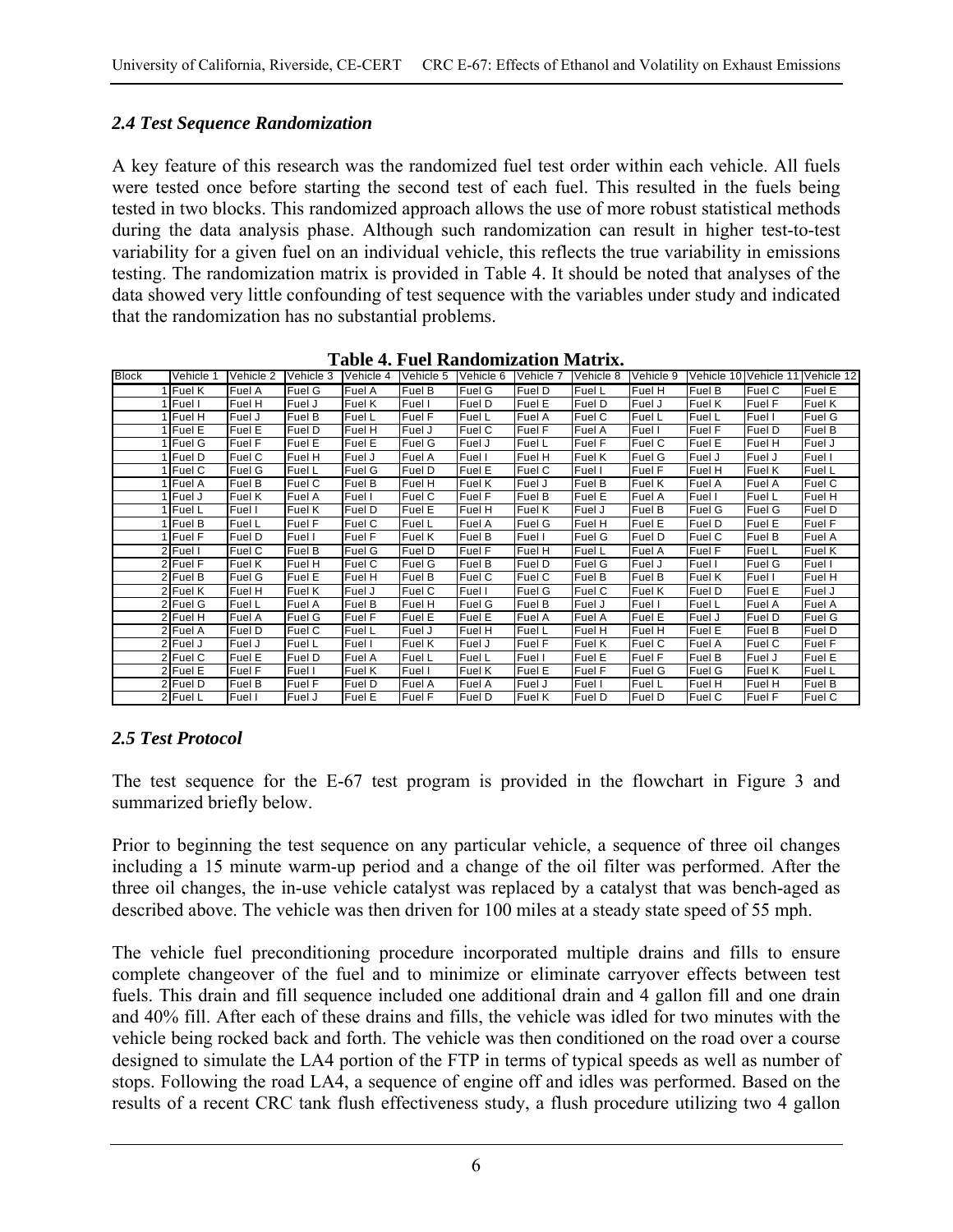drain and fills resulted in a 96.9% flush effectiveness when the vehicle was subsequently filled for the test sequence [16].

After this sequence, the vehicle entered the certification procedure portion of the preconditioning. For this preconditioning, the vehicle was drained and filled again to the 40% level and then operated over the LA4 on the dynamometer. The vehicle was then placed into cold soak overnight prior to performing the FTP test.

The integrity of the fuel was preserved throughout the multiple drain and fill sequence by maintaining it at or slightly below room temperature  $({\sim}70^{\circ}F)$  in a temperature-controlled facility up until the time the fuel was actually used to fill the vehicle. Each barrel of fuel was equilibrated for a period of at least 24 hours prior to use in the test program. A temperaturecontrolled storage facility was also secured off-site for longer-term storage of the fuels prior to use in the program. A Reid Vapor Pressure test was conducted prior to test to ensure no change in the integrity of the fuel properties between the time the fuel drum was opened and following a full preconditioning procedure. Separate fuel pumps were also used for each of the test fuels to avoid any possibility of cross-contamination of different fuels.

After both blocks of the randomized testing sequence were completed, the data were evaluated to determine whether additional testing was required. A third test was performed if the difference in the composite FTP emissions exceeded the following: HC  $33\%$ , NO<sub>x</sub>  $29\%$ , CO  $70\%$  (provided the absolute difference in the measurements was greater than 5 mg/mi). A total of 43 third tests were performed out of 331 total tests, or approximately one extra test for every 6.7 tests. The majority of third tests were required because the  $NO<sub>x</sub>$  criterion was exceeded. When a third test was required using fuels D, E, K, and L, this test also included NMOG speciation measurements.

The third FTP test was conducted after the completion of the full randomization schedule for the duplicate tests on all fuels on a particular vehicle. Triplicate tests were performed in the same fuel order as used for the first block of randomized testing for that vehicle.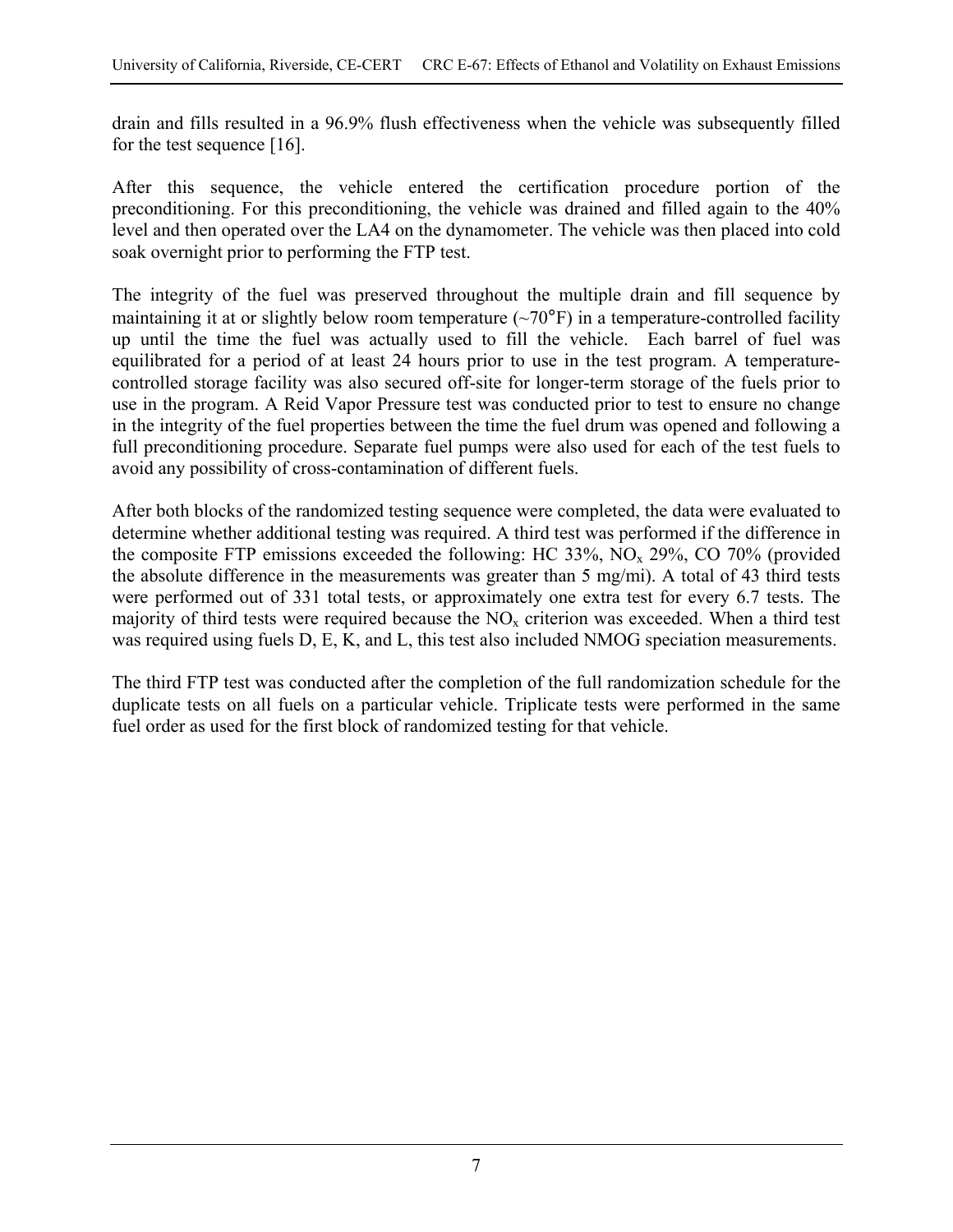

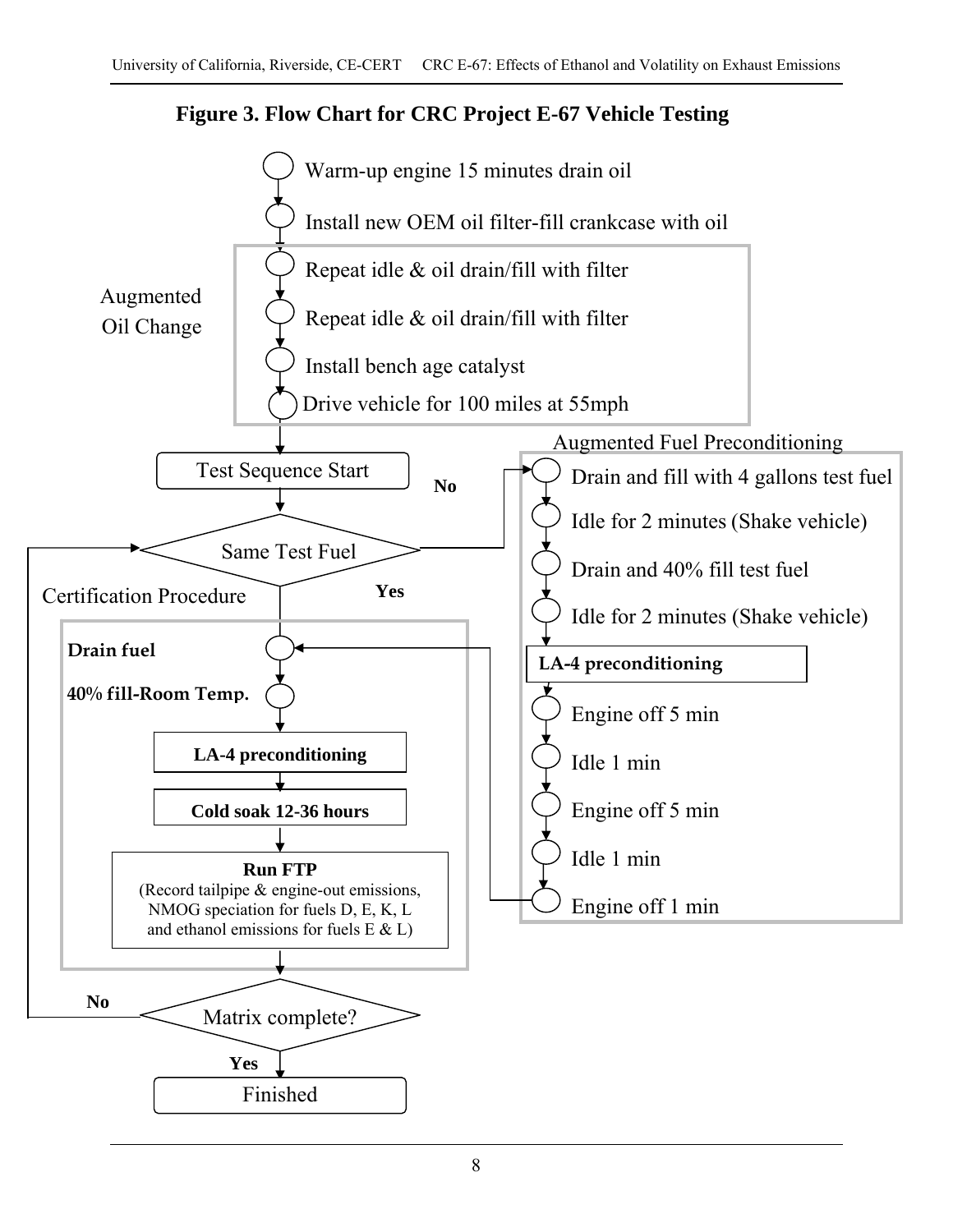#### *2.6 Vehicle Emissions Measurements*

#### *2.6.1 Regulated Pollutants and Carbon Dioxide*

All tests were conducted in CE-CERT's Vehicle Emissions Research Laboratory (VERL) equipped with a Burke E. Porter 48-inch single-roll electric dynamometer. For these tests, standard bag measurements were obtained for total hydrocarbons (THC), non-methane hydrocarbons (NMHC), carbon monoxide (CO), nitrogen oxides  $(NO<sub>x</sub>)$ , and carbon dioxide  $(CO<sub>2</sub>)$ . Modal tailpipe and engine-out measurements were also taken for THC, NMHC, NO<sub>x</sub>, CO, and  $CO<sub>2</sub>$ . Bag measurements were conducted with a Pierburg AMA-4000 bench while the preand post-catalyst emissions measurements were made with a Pierburg AMA-2000 emissions bench. Both the AMA-4000 and the AMA-2000 emission benches incorporate a separate methane (CH4) analyzer for the determination of NMHC.

#### *2.6.2 Detailed Organic Gas Speciation Sampling and Analysis*

The California Air Resources Board definition of non-methane organic gases (NMOG) was used in this study:

$$
NMOG = NMHC (FID) + \sum Alcohols + \sum Carbonyls
$$

Full NMOG speciation measurements were made on fuels D, E, K, and L for all vehicles. CE-CERT has a fully operational in-house analytical laboratory for the measurement of  $C_1-C_{12}$ NMOG species for gasoline vehicles. The NMOG speciation measurements were performed in accordance with protocols developed previously as part of the Auto/Oil Air Quality Improvement Research Program, including the validation criteria [17]. Given the low levels of emissions for the individual species that were expected for some of the most advanced vehicles being tested, some additional procedures were incorporated to enhance the detection levels for the NMOG species. These improvements were based on procedures utilized in the CARB Haagen-Smit Laboratory and included doubling the size of the sample loop from 5 to 10 ml, changing the flame ionization detector (FID) make-up gas from helium to nitrogen, which roughly doubles the FID sensitivity, and adding a liquid nitrogen cold trap to improve the signal to noise level. The combined enhancements provided approximately a factor of four improvement on the detection limits compared to the earlier Auto/Oil methods.

Samples for the  $C_1-C_{12}$  HC speciation were collected in 8L black Tedlar GC bags. Light hydrocarbons ( $C_1$  through  $C_4$ ) were measured using a Hewlett-Packard (HP) 5890 Series II gas chromatograph with a flame ionization detector (GC/FID) maintained at 250°C. A 15 m x 0.53 mm polyethylene glycol pre-column and a 50 m x 0.53 mm aluminum oxide "S" deactivation porous layer open tubular (PLOT) column were used. A second HP 5890 Series II GC with a FID maintained at 300°C was used to measure the  $C_4$  to  $C_{12}$  hydrocarbons. A 2 m x 0.32 mm deactivated fused silica pre-column and a 60 m x 0.32 mm HP-1 column were used. The  $C_4$ - $C_{12}$ GC/FID is also set up with a dual column and dual detector to allow simultaneous analysis of two GC bag samples. Separate 10-ml stainless steel sample loops were used for the  $C_1-C_4$  and  $C_4$ - $C_{12}$  analyses.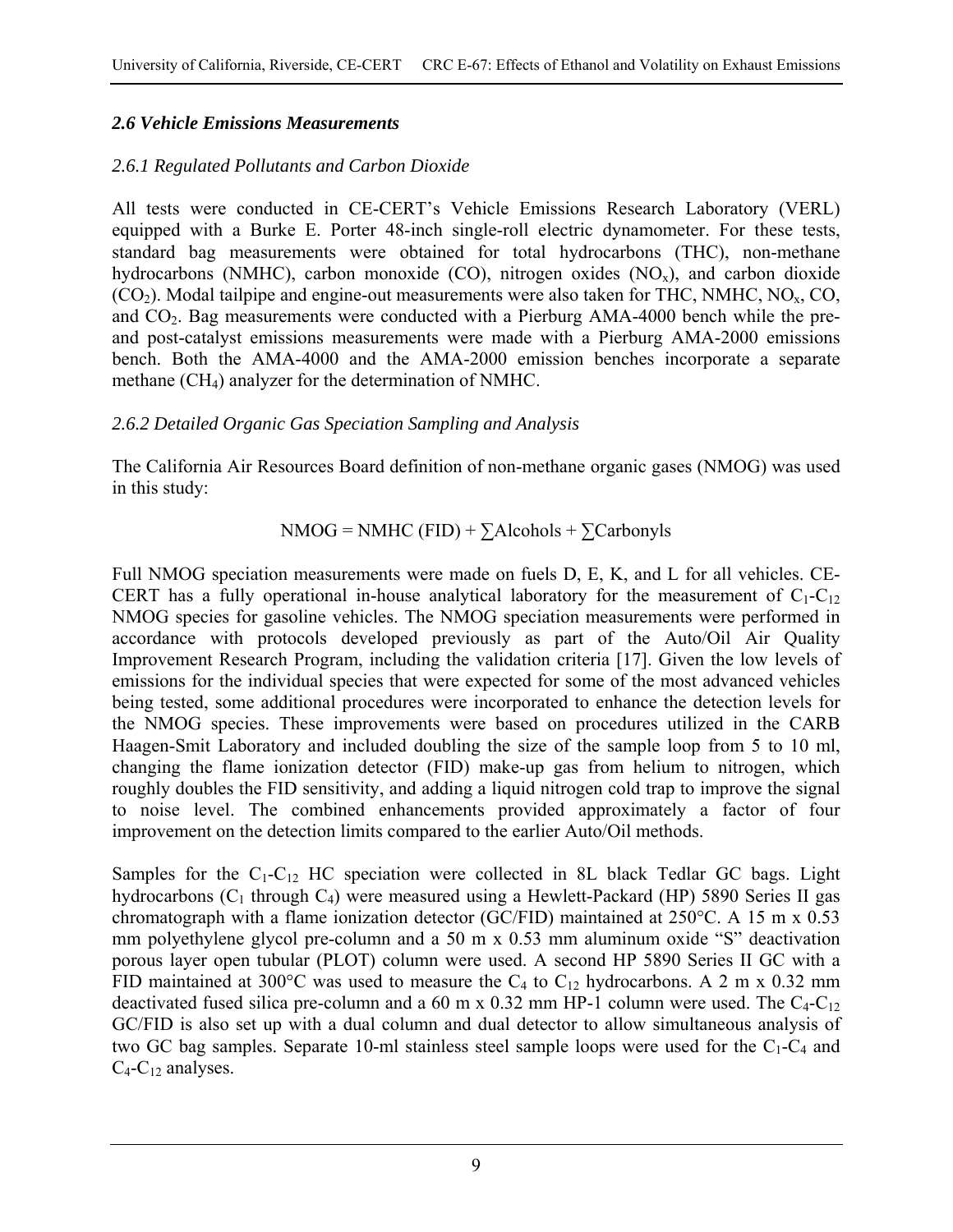Dilute exhaust gas carbonyls were collected through a heated line onto silica gel cartridges coated with dinitrophenyl-hydrazine (DNPH). The DNPH cartridges were subsequently eluted using acetonitrile to provide samples for analysis. The resulting extract was analyzed using a Shimadzu high performance liquid chromatograph (HPLC) equipped with an SPD-10AV UV-VIS detector. The HPLC sample injection, column, and operating conditions were set up according to the specifications of the HPLC method as described in ref. [17].

## *2.6.3 Ethanol Exhaust Measurements*

To fully characterize the NMOG species in the exhaust, it is important to incorporate the relevant fuel species. In the case of fuels with ethanol, it is useful to include ethanol exhaust measurements as part of the NMOG speciation. Ethanol was measured using the procedures developed for the Auto/Oil Air Quality Improvement Research Program [17]. These procedures incorporate collection of ethanol and other exhaust alcohols in HPLC grade water impingers. The impinger solution was subsequently analyzed using a HP 5890 Series II GC/FID with automatic injection for liquid samples. The exhaust ethanol measurements were made in conjunction with all of the NMOG measurements conducted on fuels E and L (both with 10% ethanol content). Since fuels D and K do not contain ethanol, no ethanol measurements were made on these fuels.

## *2.7 Statistical Analysis*

The statistical analysis procedures are summarized in this section and discussed in greater detail in Appendix D. Emissions analyses for each pollutant were run using the Proc Mixed procedure in PC/SAS from SAS Institute, Inc.

The primary analysis was to estimate the regression parameters for the fuel effects, with the levels of EtOH,  $T_{50}$ , and  $T_{90}$  used as continuous variables within the model. This model was run on the fuel factors after centering the data by subtracting the average for each fuel factor over the data set. The use of a mixed model was required since the Vehicle effect is a random effect. This model included  $T_{50}$ ,  $T_{50}^2$ ,  $T_{90}$ ,  $T_{90}^2$ , EtOH, EtOH<sup>2</sup>, and the EtOH by  $T_{50}$  and EtOH by  $T_{90}$ interactions. Terms where variables are squared  $(i.e., T_{50}^2)$  are non-linear or second order effects.

The analyses were run using the natural logarithms of the data for the regulated emissions, toxics, and NMOG. Analyses using the logarithmic transform of the data have been conducted in similar previous studies that have shown that emissions standard deviation is relatively constant as a percentage of the emission level [18]. For example, vehicles with higher emission levels will tend to have a higher variability on an absolute basis than those with lower emissions levels. Examination of the current data revealed that this relationship between the emissions level and variability holds true even for the very low emitting vehicles.

In the Results section that follows, effects are referred to as statistically significant if  $p<0.05$ . Other effects that come close to, but do not meet this criterion are referred to as marginally significant; these variables have  $0.05 \le p \le 0.10$ . The p values are rounded to two decimal places in the tables which follow, but all digits are considered in determining significance. In the case of marginally significant effects, p values are noted in the text to help convey how close they were to being statistically significant. It should also be noted that the results from the ln models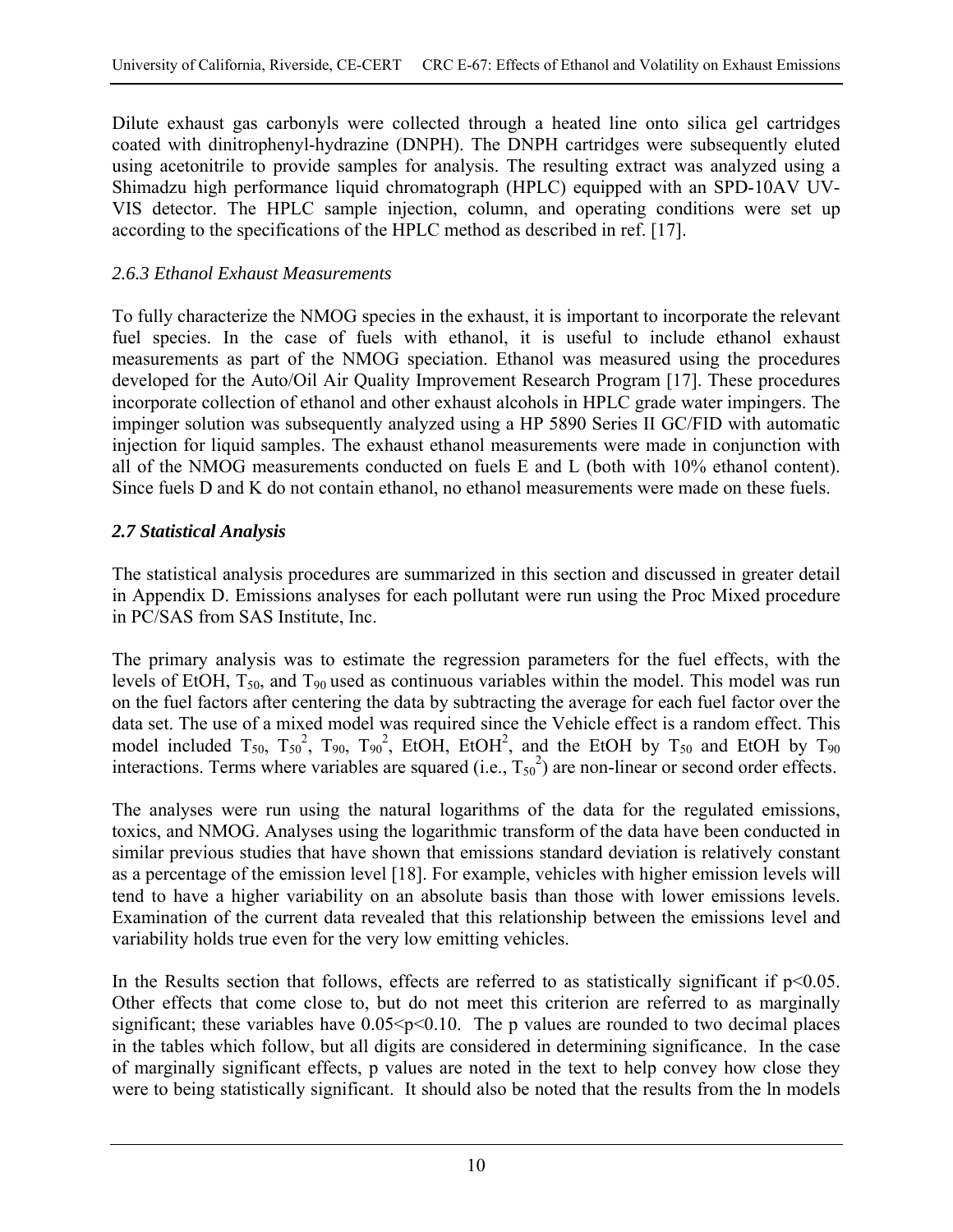were used to derive the percentage changes and the "balanced averages" shown on the following charts, as described in Appendix D. Finally, statistically significant effects that do not involve interactions are discussed in terms of their quantitative (i.e., %) impact on emissions, while statistically significant effects involving interactions are discussed in qualitative terms.

## **3. Results**

#### *3.1 FTP Regulated Emissions Results*

The results of the statistical analyses for the regulated emissions and fuel consumption (inverse of fuel economy) are discussed in this section. It should be noted that for all emissions a statistically significant interaction was typically found both between the vehicles and the intercept and between the fuel design variables  $(T_{50}, T_{90},$  and ethanol) and vehicles. This indicates that both the emission levels and the emission response to the design variables differed between vehicles, as would be expected.

In modern vehicles such as those tested in this program, it is well established that the bulk of the emissions measured over the course of an FTP test are generated in the first seconds of operation following a cold start before the catalyst systems have warmed up to their normal operating temperatures. As such, statistical analyses were performed on both the FTP composite emissions and the Bag 1 emissions to determine whether different effects were evident.

#### *3.1.1 FTP NMHC Emissions*

The statistical analysis results for NMHC are presented in Table 5.

|                    | <b>FTP Composite</b> |         | Bag 1       |         |
|--------------------|----------------------|---------|-------------|---------|
| Random Factor      | P value              |         | P value     |         |
| Vehicle            | 0.01                 |         | 0.01        |         |
| $T_{50}$ x Vehicle | 0.05                 |         | 0.05        |         |
| $T_{90}$ x Vehicle | 0.02                 |         | 0.02        |         |
| EtOH x Vehicle     | 0.04                 |         | 0.04        |         |
| <b>Fuel Factor</b> | Coefficient          | P value | Coefficient | P value |
| Intercept          | $-3.2942$            |         | $-1.8333$   |         |
| $T_{50}$           | 0.006300             | 0.00    | 0.006247    | 0.00    |
| $T_{90}$           | 0.001685             | 0.06    | 0.001581    | 0.13    |
| EtOH               | 0.005679             | 0.11    | 0.006024    | 0.09    |
| $T_{50}^2$         | 0.000176             | 0.00    | 0.000194    | 0.00    |
| $T_{90}^2$         | 0.000058             | 0.00    | 0.000052    | 0.01    |
| EtOH <sup>2</sup>  | 0.000722             | 0.28    | 0.000197    | 0.77    |
| $T_{50}$ x EtOH    | 0.000195             | 0.08    | 0.000223    | 0.05    |
| $T_{90}$ x EtOH    | 0.000244             | 0.00    | 0.000273    | 0.00    |

#### **Table 5. Mixed Model Summary for NMHC**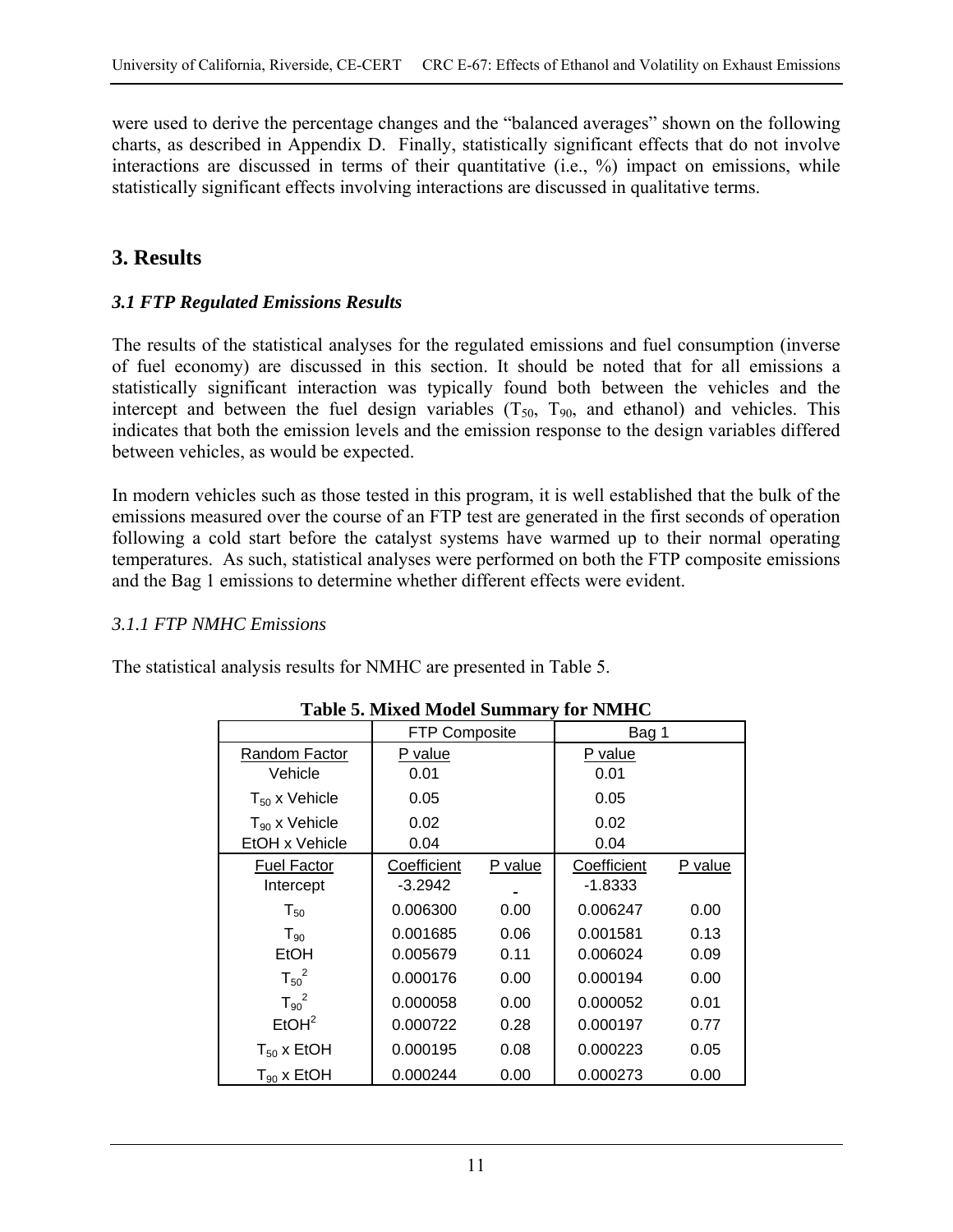#### *3.1.1.1 Composite NMHC Emissions*

Neither the first nor second order effects were even marginally significant for ethanol. Ethanol was included in a significant interaction with  $T_{90}$  (described below) and a marginally significant interaction with  $T_{50}$ .

Both the first order and second order effects were significant for  $T_{50}$ . Figure 4 shows increasing NMHC emissions as a function of increasing  $T_{50}$ . The fleet-averaged percentage increases in NMHC emissions were 36% and 25%, respectively, in going from the low and mid-point for  $T_{50}$ to the high  $T_{50}$  point. The interaction between  $T_{50}$  and ethanol was found to be marginally significant ( $p=0.08$ ).

 $T_{90}$  had a significant second order effect and a marginally significant first order effect (p=0.06). A significant interaction was found between  $T_{90}$  and ethanol. In cases where a significant interaction is present, the interaction is plotted instead of the main effect to illustrate how the effects change for different values of the interacting variable. This interaction is illustrated in Figures 5a and 5b. Figure 5a shows that the magnitude of the effect of higher levels of ethanol content on NMHC emissions increased as  $T_{90}$  increased. Figure 5b shows that NMHC emissions increased with increasing  $T_{90}$  for the 5.7% and 10% ethanol levels, but not for the 0% ethanol level.



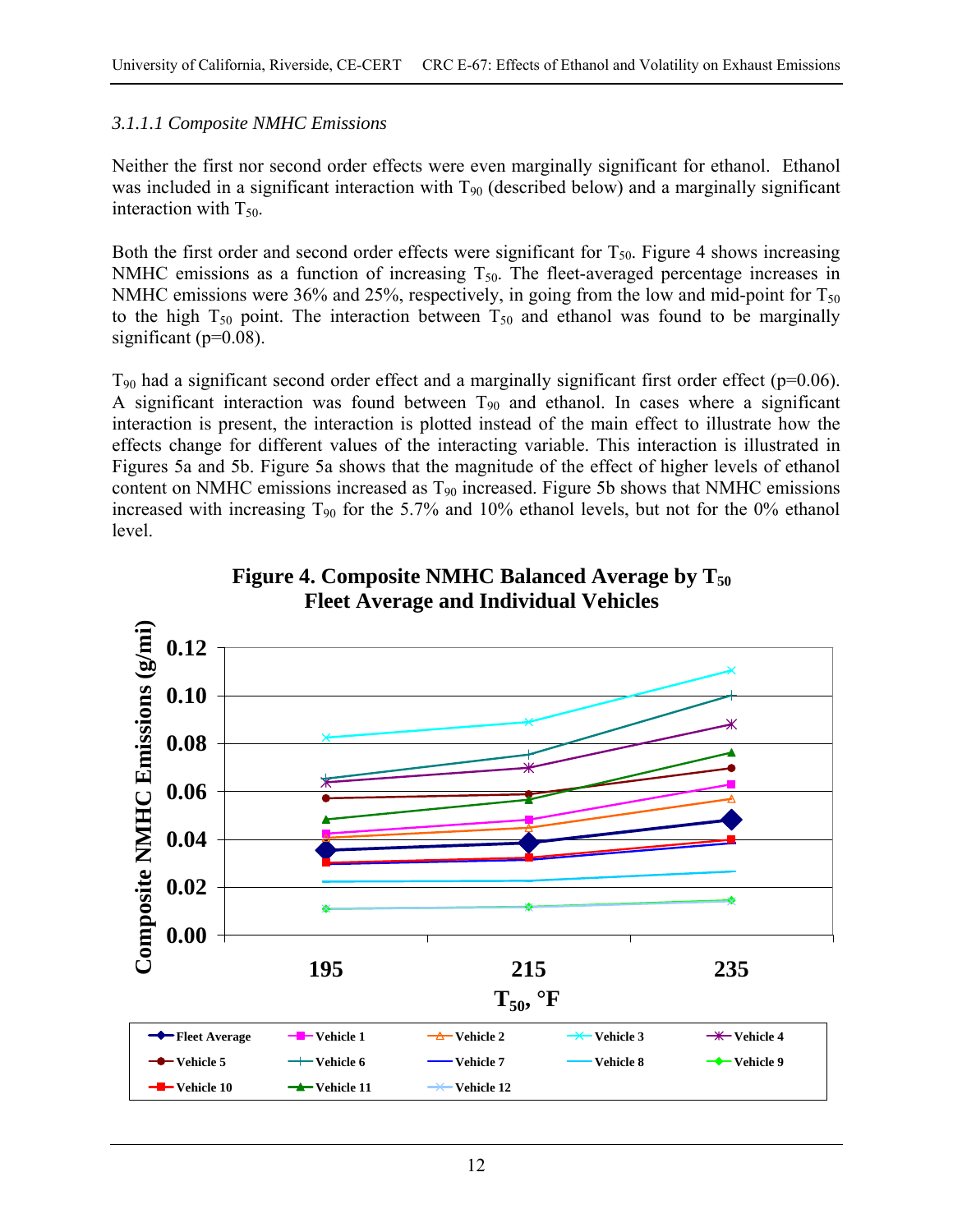

**Figure 5a. Composite NMHC Balanced Average by EtOH x T90 Fleet Average** 

Figure 5b. Composite NMHC Balanced Average by T<sub>90</sub> x EtOH **Fleet Average** 

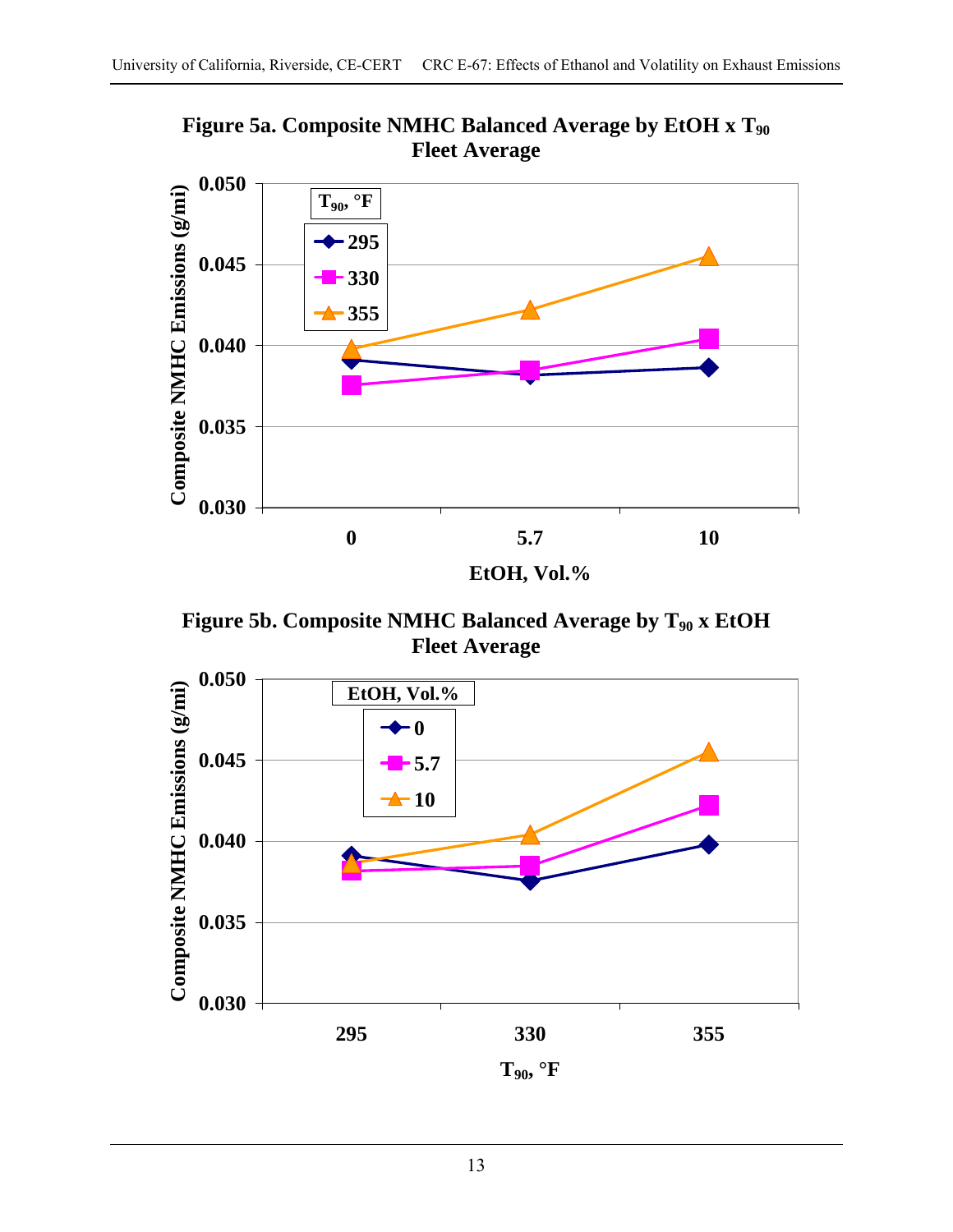## *3.1.1.2 Bag 1 NMHC Emissions*

Neither the first nor second order effects were significant for ethanol for Bag 1, but the first order effect was marginally significant ( $p=0.09$ ). Ethanol was included in a significant interaction with both  $T_{50}$  and  $T_{90}$ , as described below.

Both the first order and second order effects were significant for  $T_{50}$ . The interaction between  $T_{50}$ and ethanol was also found to be significant. This interaction is illustrated in Figures 6a and 6b. Figure 6a shows that the magnitude of the increase in NMHC emissions as ethanol content increased became larger as  $T_{50}$  increased. Figure 6b shows that the magnitude of the increase in NMHC emissions as  $T_{50}$  increased became larger as ethanol content increased.

T90 had a significant second order effect, but not a significant first order effect. A significant interaction was also found between  $T_{90}$  and ethanol. This interaction is illustrated in Figures 7a and 7b. Figure 7a shows that increasing ethanol content produced a modest decrease in NMHC at the lowest level of  $T_{90}$ , but produced substantial increases in NMHC at the mid and high levels of  $T_{90}$ . Figure 7b shows that NMHC emissions increased with increasing  $T_{90}$  for the 5.7% and 10% ethanol levels, but not for the 0% ethanol level.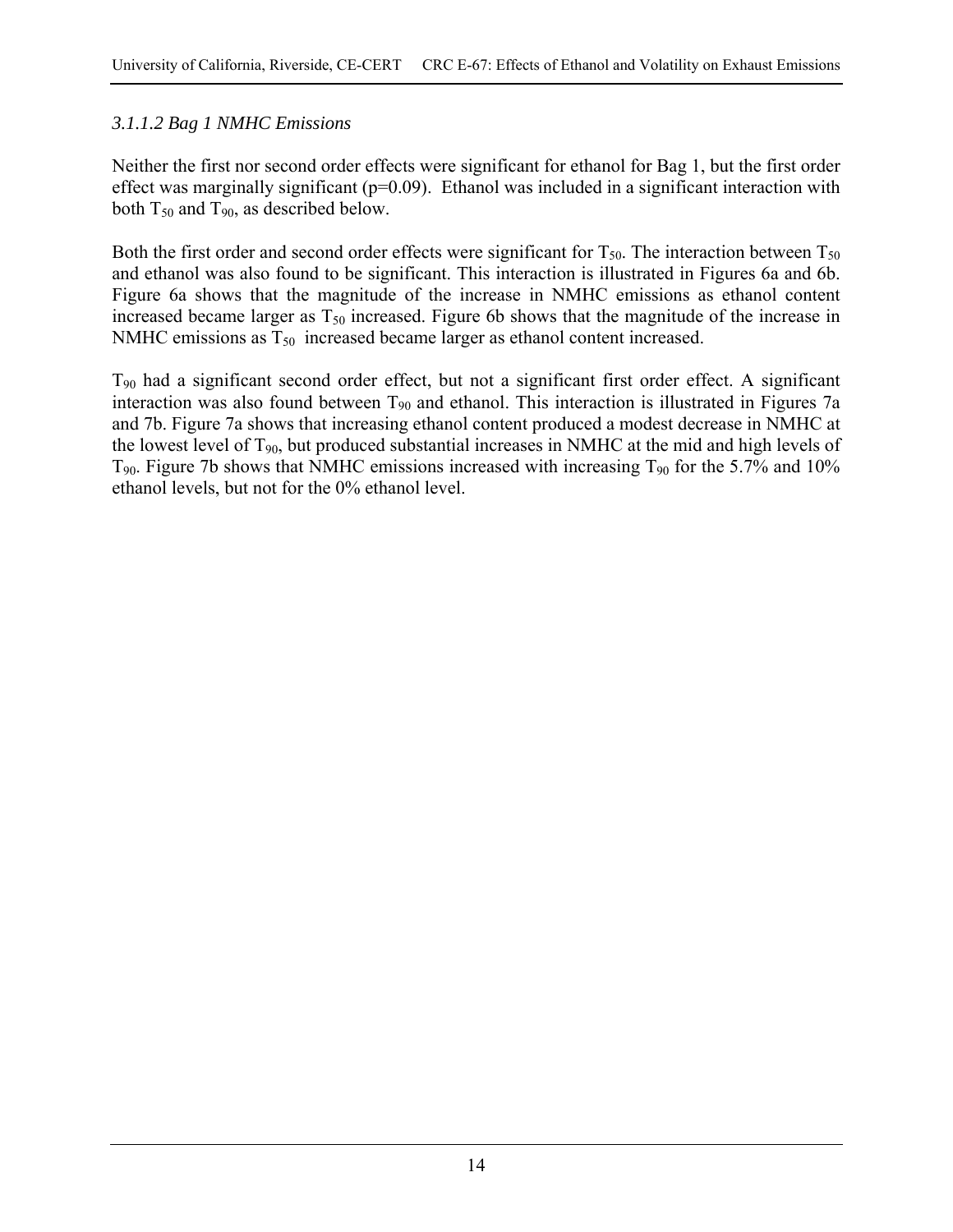

Figure 6a. Bag 1 NMHC Balanced Average by EtOH x T<sub>50</sub> **Fleet Average** 

**EtOH, Vol.%**

Figure 6b. Bag 1 NMHC Balanced Average by T<sub>50</sub> x EtOH **Fleet Average** 

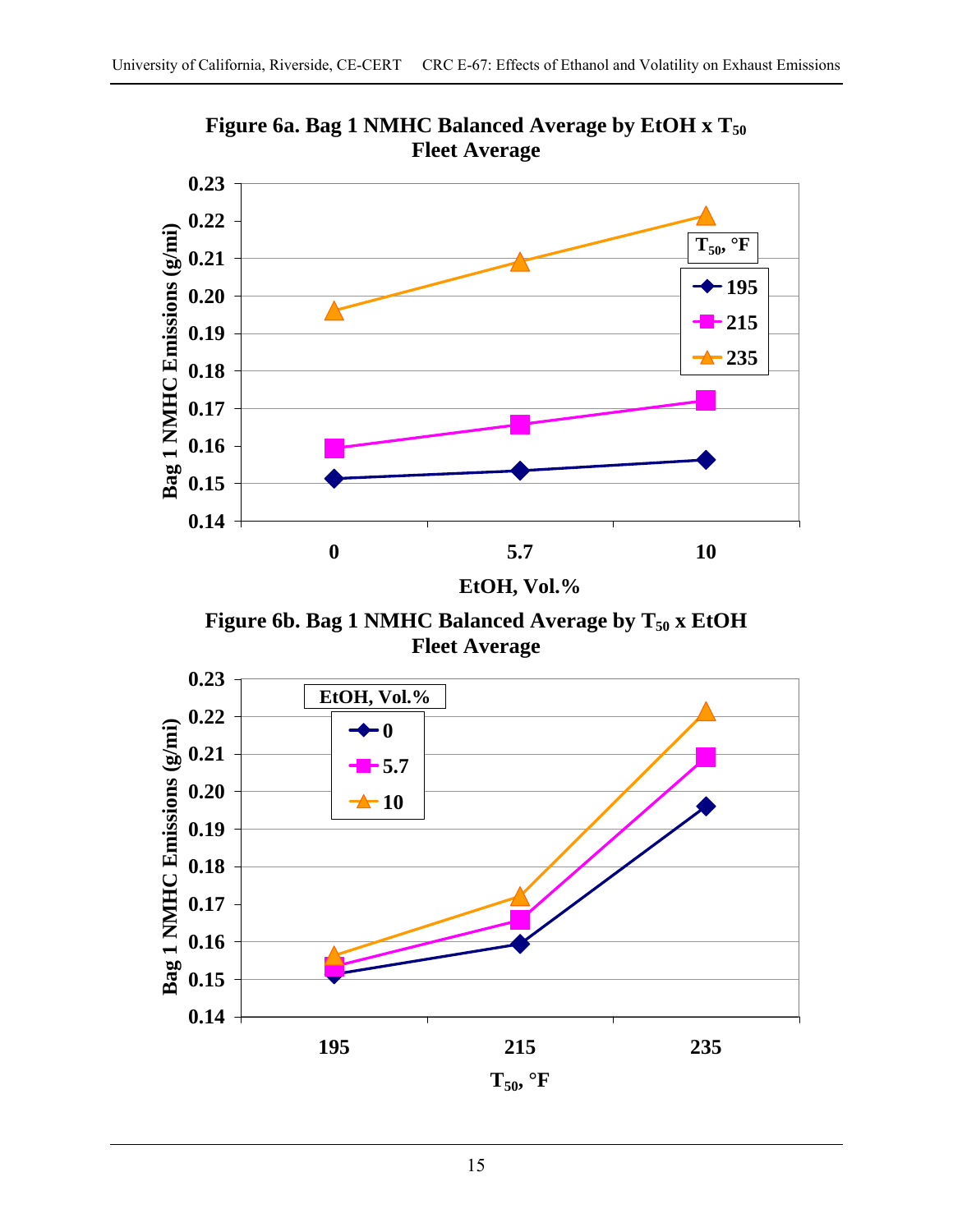

**Figure 7a. Bag 1 NMHC Balanced Average by EtOH x T90 Fleet Average** 

**EtOH, Vol.%**

Figure 7b. Bag 1 NMHC Balanced Average by T<sub>90</sub> x EtOH **Fleet Average** 

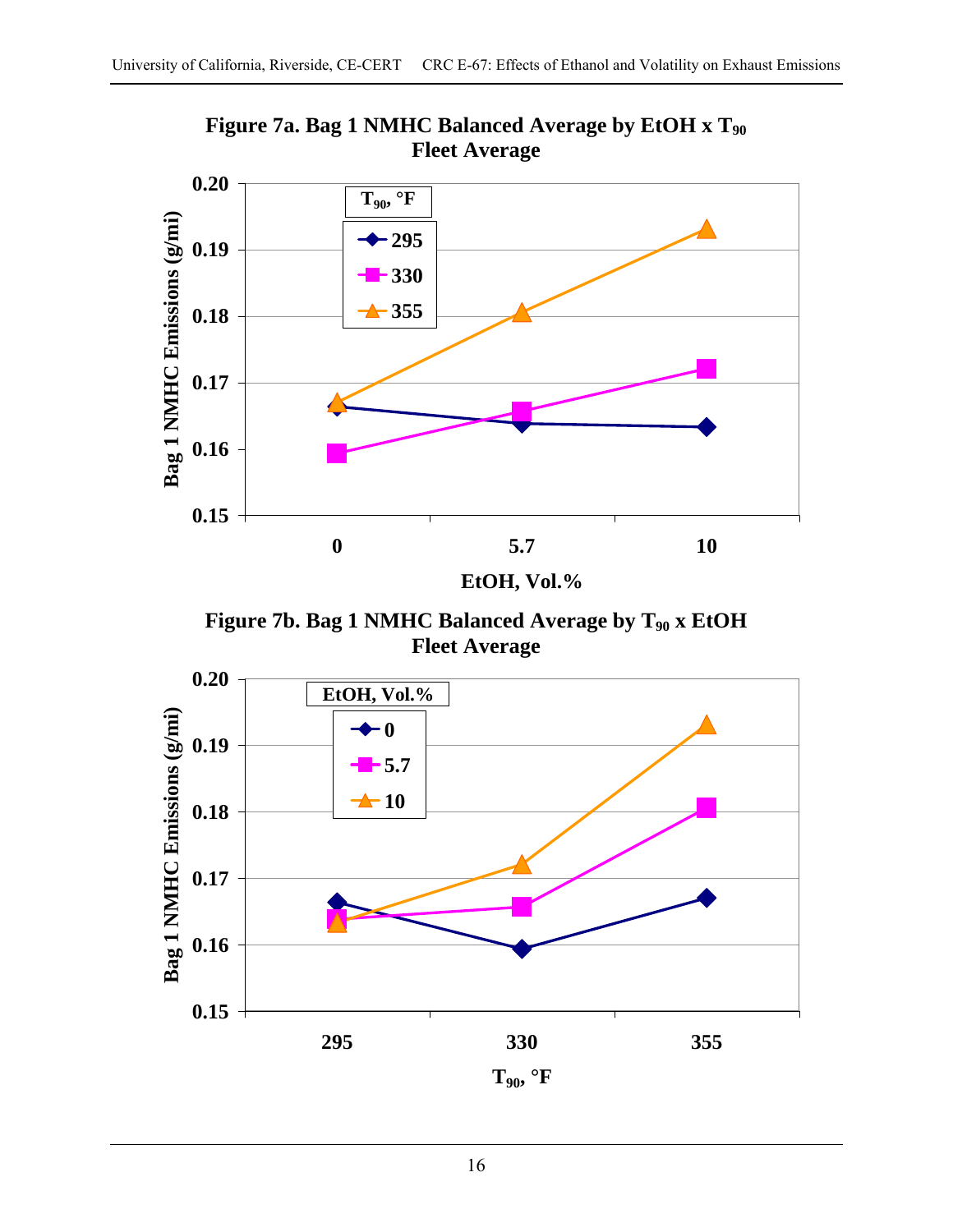## *3.1.2 FTP CO Emissions*

| Table 0. Maxia Mouch Bunning y for CO |                      |         |             |         |  |  |  |  |
|---------------------------------------|----------------------|---------|-------------|---------|--|--|--|--|
|                                       | <b>FTP Composite</b> |         | Bag 1       |         |  |  |  |  |
| Random Factor                         | P value              |         | P value     |         |  |  |  |  |
| Vehicle                               | 0.01                 |         | 0.01        |         |  |  |  |  |
| $T_{50}$ x Vehicle                    | 0.06                 |         | 0.03        |         |  |  |  |  |
| $T_{90}$ x Vehicle                    | 0.02                 |         | 0.01        |         |  |  |  |  |
| EtOH x Vehicle                        | 0.02                 |         | 0.02        |         |  |  |  |  |
| <b>Fuel Factor</b>                    | Coefficient          | P value | Coefficient | P value |  |  |  |  |
| Intercept                             | $-0.7966$            |         | 0.3652      |         |  |  |  |  |
| $\mathsf{T}_{50}$                     | 0.001227             | 0.31    | $-0.000640$ | 0.69    |  |  |  |  |
| $T_{.90}$                             | $-0.004500$          | 0.01    | $-0.006600$ | 0.00    |  |  |  |  |
| EtOH                                  | $-0.015810$          | 0.02    | -0.018350   | 0.02    |  |  |  |  |
| $T_{50}^2$                            | 0.000099             | 0.04    | 0.000104    | 0.05    |  |  |  |  |
| $T_{90}^2$                            | 0.000045             | 0.08    | 0.000044    | 0.12    |  |  |  |  |
| EtOH <sup>2</sup>                     | 0.003118             | 0.00    | 0.002981    | 0.00    |  |  |  |  |
| $T_{50}$ x EtOH                       | 0.000355             | 0.02    | 0.000458    | 0.00    |  |  |  |  |
| $T_{90}$ x EtOH                       | 0.000174             | 0.05    | 0.000179    | 0.07    |  |  |  |  |

**Table 6. Mixed Model Summary for CO** 

## *3.1.2.1 Composite CO Emissions*

Significant first and second order effects were found for ethanol. Ethanol was included in a significant interaction with  $T_{50}$  (described below) and a marginally significant interaction with  $T_{90}$ .

The second order  $T_{50}$  effect was significant, but the first order effect was not.  $T_{50}$  was also included in a significant interaction with ethanol, which is shown in Figures 8a and 8b. Figure 8a shows that increasing ethanol from the zero to the mid level decreases CO at all levels of  $T_{50}$ ; however, increasing ethanol from the mid level to the high level produced little or no change in CO at the low and mid levels of  $T_{50}$  and an increase in CO emissions at the high level of  $T_{50}$ . Figure 8b shows that CO did not change as  $T_{50}$  changed at the zero level of ethanol, but CO tended to increase with  $T_{50}$  at the mid and high levels of ethanol.

A significant first order effect was found for  $T_{90}$ , while the second order effect was marginally significant ( $p=0.08$ ). CO emissions as a function of  $T_{90}$  are shown in Figure 9. Fleet average FTP composite CO emissions showed a 7% decrease in going from the mid  $T_{90}$  value to the high  $T_{90}$ value and a 24% decrease in going from the low  $T_{90}$  value to the high  $T_{90}$  value. The  $T_{90}$  by ethanol interaction was marginally significant ( $p=0.053$ ).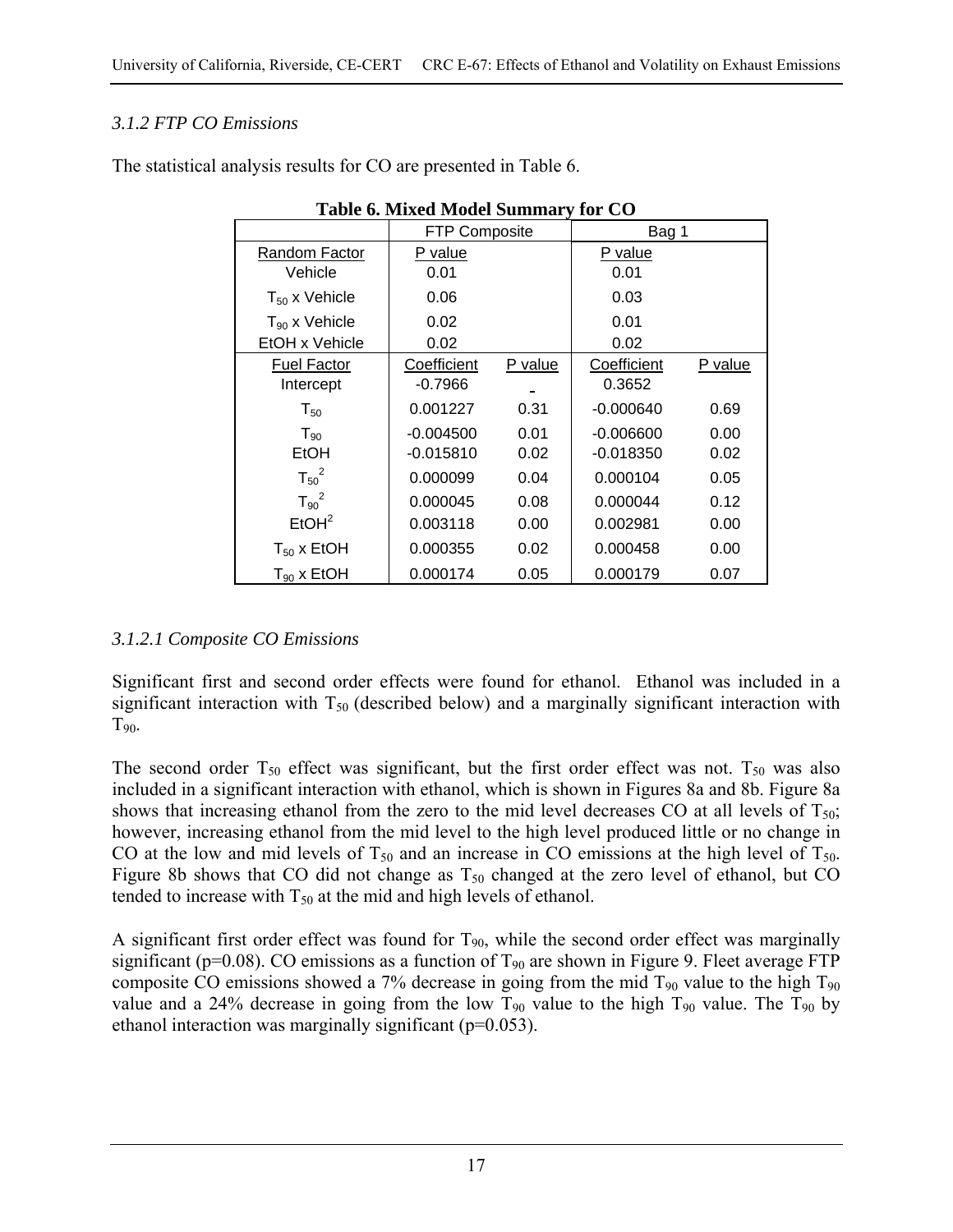

Figure 8a. Composite CO Balanced Average by EtOH x T<sub>50</sub> **Fleet Average** 

Figure 8b. Composite CO Balanced Average by T<sub>50</sub> x EtOH **Fleet Average** 

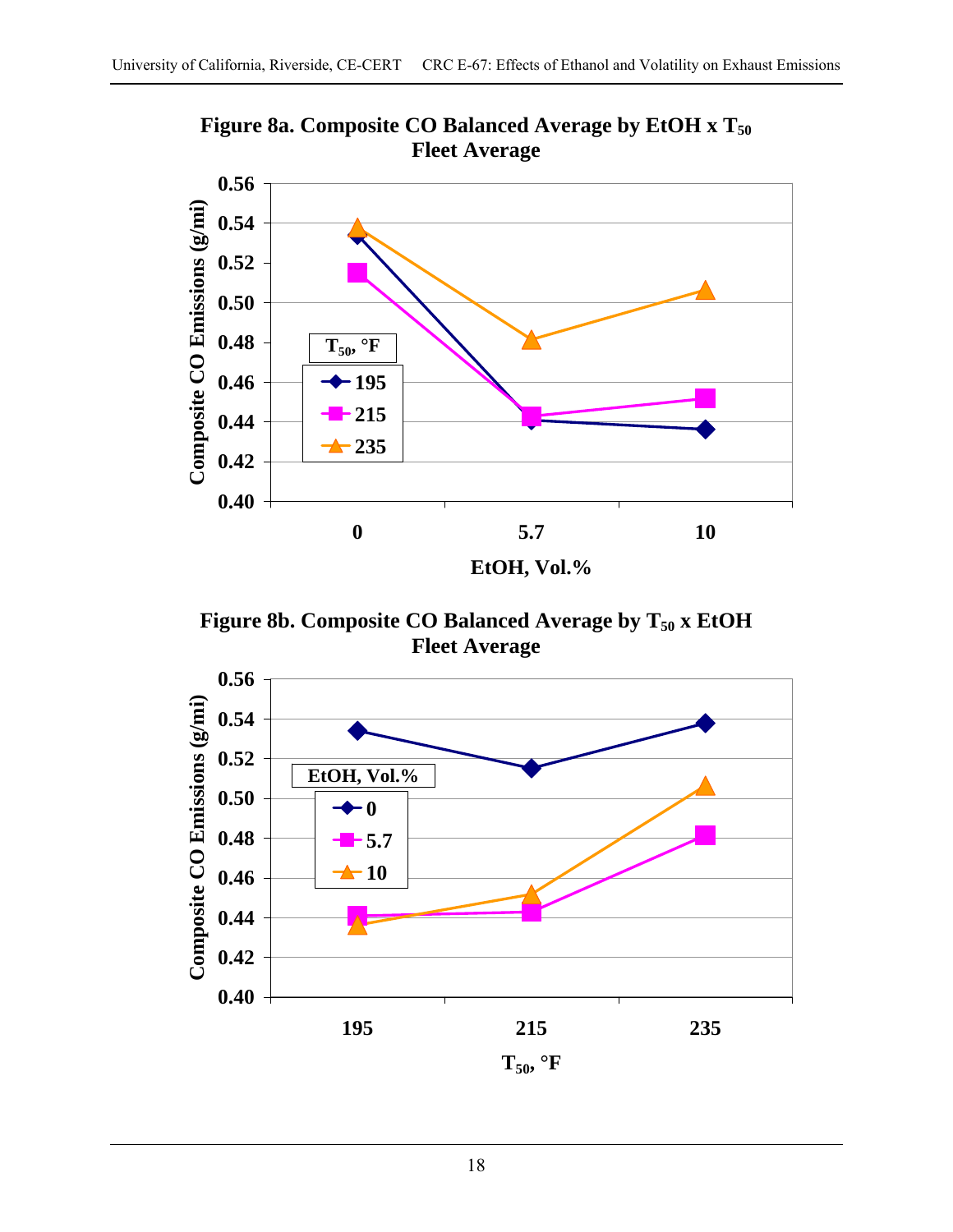

**Figure 9. Composite CO Balanced Average by T90 Fleet Average and Individual Vehicles** 

## *3.1.2.1 Bag 1 CO Emissions*

The Bag 1 CO results were generally consistent with the FTP composite CO emissions. Both the first and second order ethanol effects were significant. Ethanol was also included in a significant interaction with  $T_{50}$  (described below), as well as a marginally significant interaction with  $T_{90}$ .

The second order effect for  $T_{50}$  was significant, but not the first order effect.  $T_{50}$  was also included in a significant interaction with ethanol, which is shown in Figures 10a and 10b. Figure 10a shows that the mid and high levels of ethanol behaved similarly in response to increasing levels of  $T_{50}$  and differently than the zero level of ethanol. Figure 10b shows that increasing ethanol from the zero to the mid level decreases CO at all levels of  $T_{50}$ ; however, increasing ethanol from the mid level to the high level produced little or no change in CO at the low and mid levels of  $T_{50}$  and an increase in CO emissions at the high level of  $T_{50}$ .

The first order effect of  $T_{90}$  was significant, but the second order effect was not. Figure 11 shows the T90 effect on CO for the fleet average Bag 1 data. A marginally statistically significant interaction ( $p=0.07$ ) was found between  $T_{90}$  and ethanol.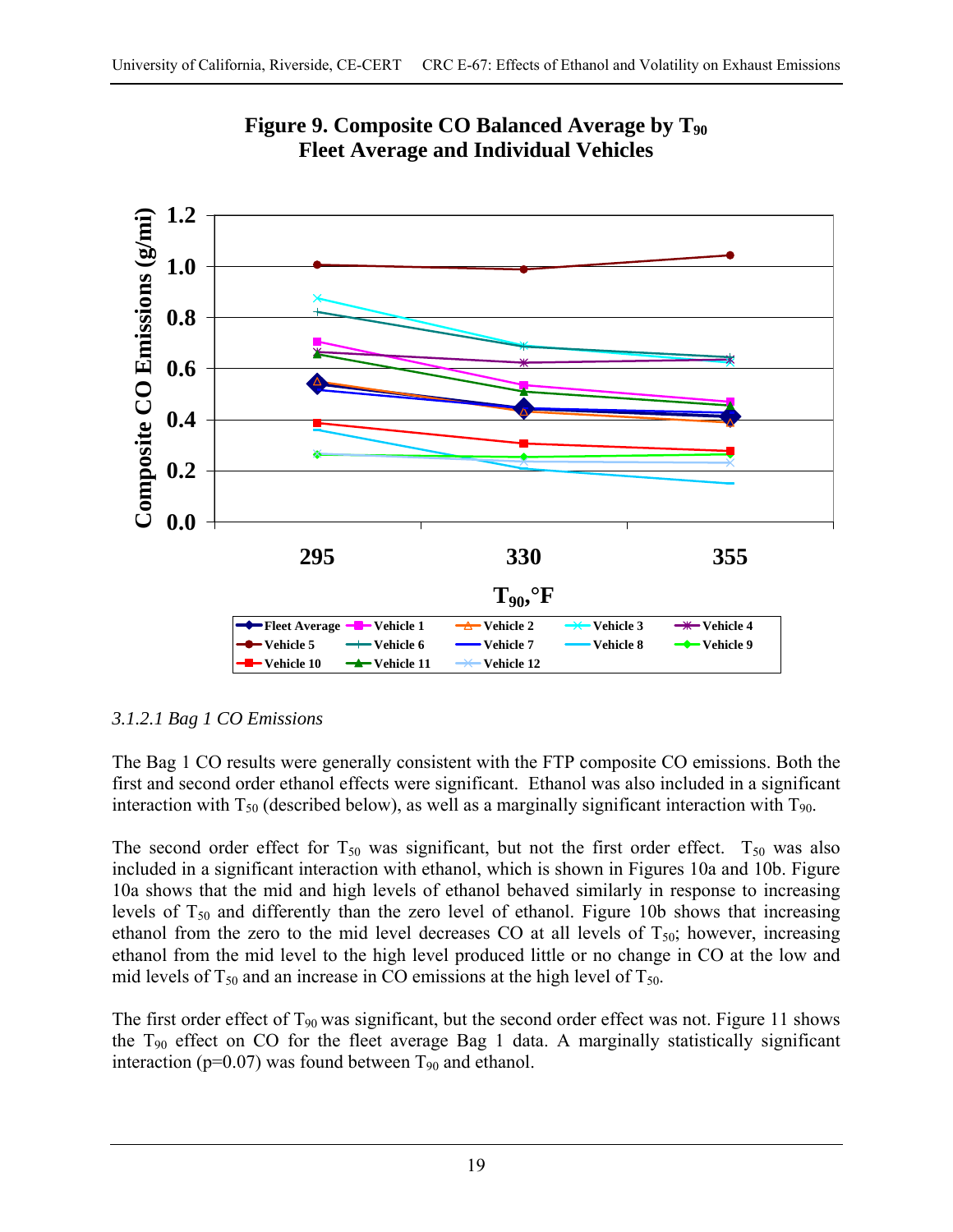

Figure 10a. Bag 1 CO Balanced Average by EtOH x T<sub>50</sub> **Fleet Average** 

Figure 10b. Bag 1 CO Balanced Average by T<sub>50</sub> x EtOH **Fleet Average** 

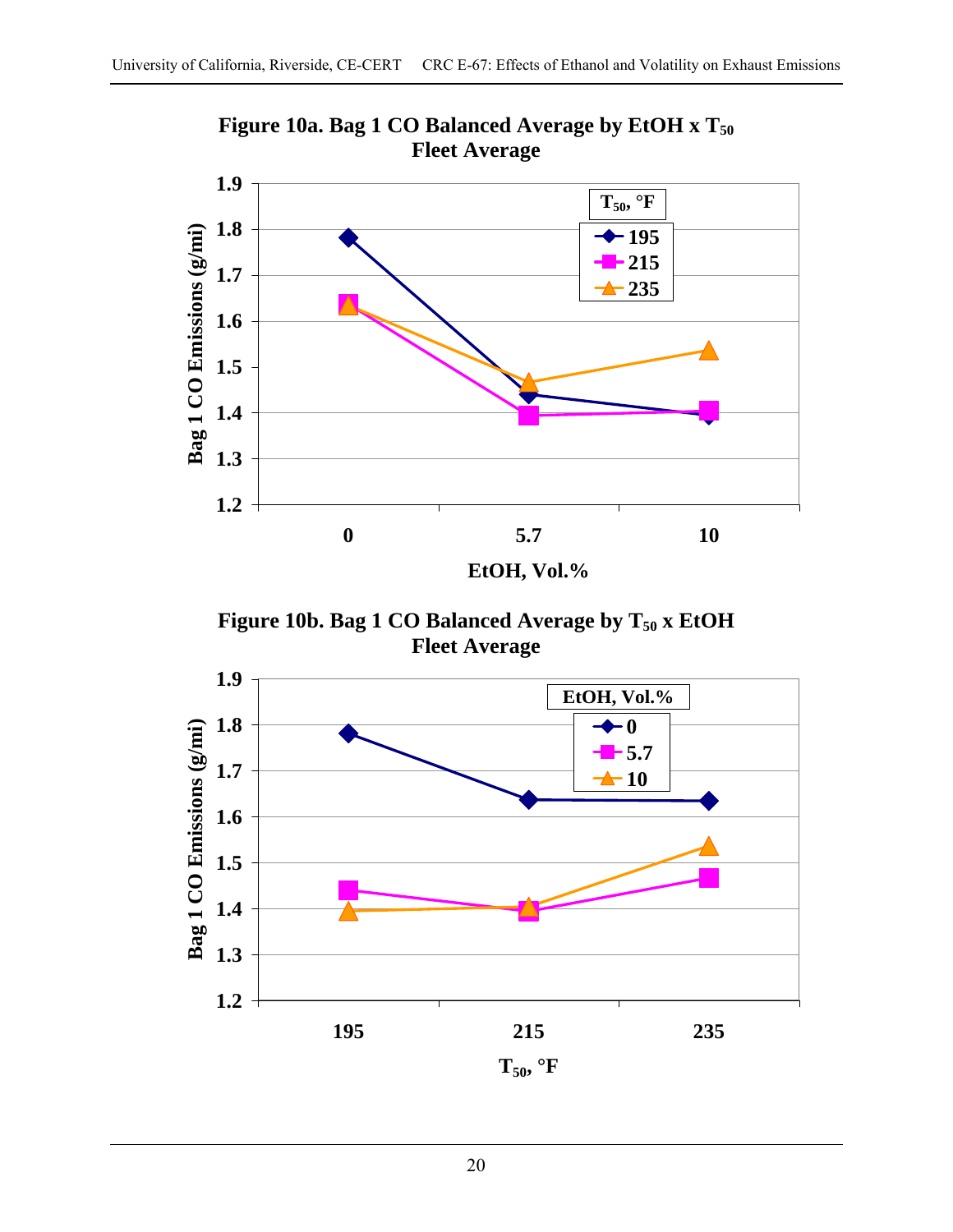

Figure 11. Bag 1 CO Balanced Average by T<sub>90</sub> **Fleet Average and Individual Vehicles**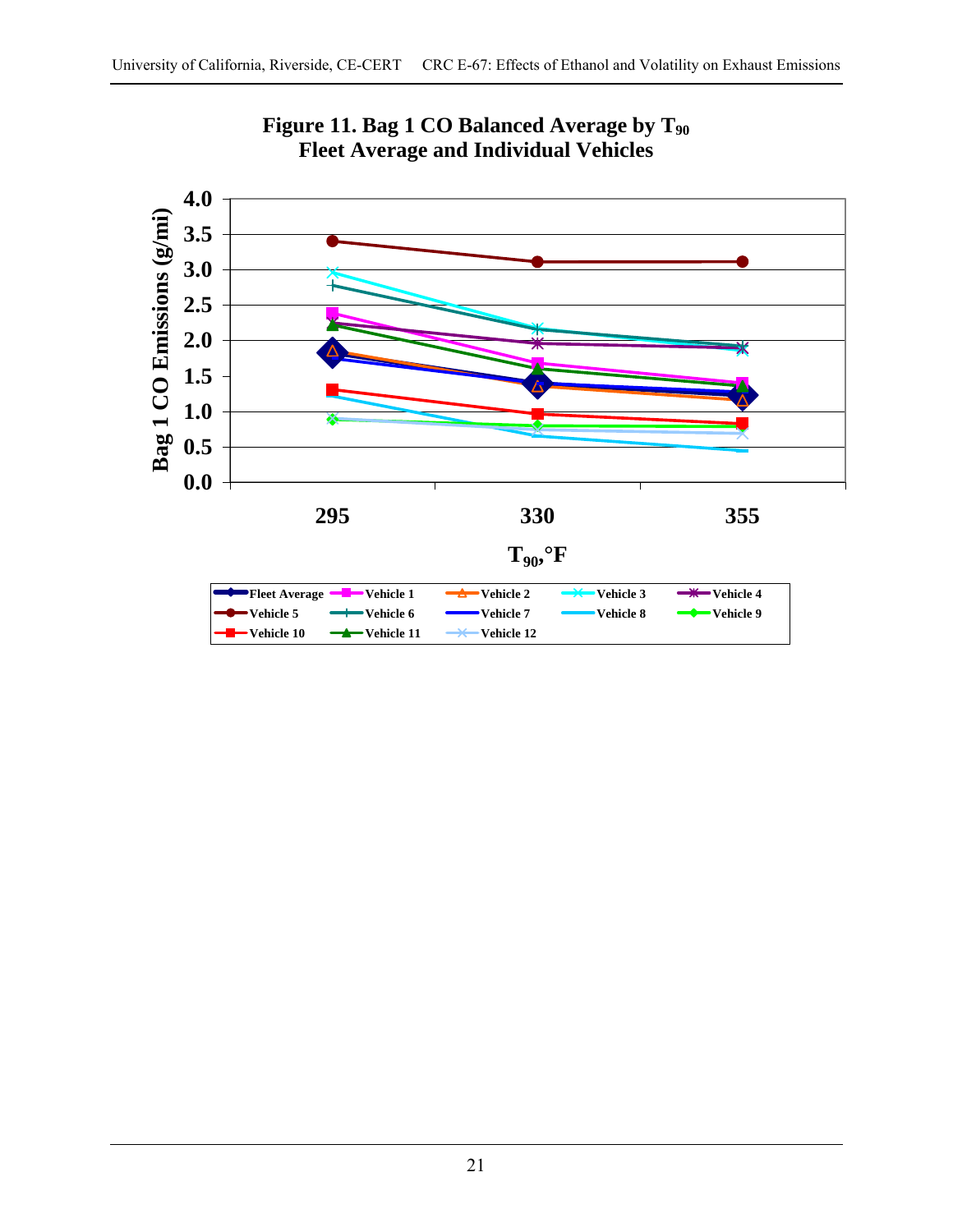## *3.1.3 FTP NOx Emissions*

| $\ldots$<br>$\sim$   |                      |         |                |         |  |  |  |  |  |
|----------------------|----------------------|---------|----------------|---------|--|--|--|--|--|
|                      | <b>FTP Composite</b> |         | Bag 1          |         |  |  |  |  |  |
| <b>Random Factor</b> | P value              |         | <u>P value</u> |         |  |  |  |  |  |
| Vehicle              | 0.01                 |         | 0.01           |         |  |  |  |  |  |
| $T_{50}$ x Vehicle   | 0.17                 |         | 0.09           |         |  |  |  |  |  |
| $T_{90}$ x Vehicle   | 0.05                 |         | 0.02           |         |  |  |  |  |  |
| EtOH x Vehicle       | 0.31                 |         |                |         |  |  |  |  |  |
| <b>Fuel Factor</b>   | Coefficient          | P value | Coefficient    | P value |  |  |  |  |  |
| Intercept            | $-2.6183$            |         | $-1.5043$      |         |  |  |  |  |  |
| $T_{50}$             | $-0.000130$          | 0.89    | 0.000416       | 0.66    |  |  |  |  |  |
| $T_{90}$             | 0.000240             | 0.76    | $-0.000090$    | 0.92    |  |  |  |  |  |
| EtOH                 | 0.005710             | 0.05    | 0.005022       | 0.03    |  |  |  |  |  |
| $T_{50}^2$           | $-0.000060$          | 0.22    | $-0.000090$    | 0.05    |  |  |  |  |  |
| $T_{90}^2$           | 0.000043             | 0.12    | 0.000009       | 0.69    |  |  |  |  |  |
| EtOH <sup>2</sup>    | 0.001622             | 0.09    | 0.000988       | 0.23    |  |  |  |  |  |
| $T_{50}$ x EtOH      | $-0.000320$          | 0.04    | $-0.000140$    | 0.29    |  |  |  |  |  |
| $T_{90}$ x EtOH      | $-0.000001$          | 0.99    | $-0.000003$    | 0.97    |  |  |  |  |  |

The statistical analysis results for  $NO<sub>x</sub>$  are presented in Table 7.

#### **Table 7. Mixed Model Summary for NOx**

## *3.1.3.1 Composite NOx Emissions*

Neither the first nor second order effects were significant for ethanol, but both were marginally significant (p=0.05 and 0.09, respectively). Ethanol was included in a significant interaction with  $T_{50}$ , as described below.

Neither the first nor second order effects were even marginally significant for  $T_{50}$ . The interaction between  $T_{50}$  and ethanol was found to be significant, which is shown in Figures 12a and 12b. Figure 12a shows higher  $NO<sub>x</sub>$  emissions for 10% ethanol at the low and mid  $T<sub>50</sub>$  levels, but no differences at the high  $T_{50}$  level. Figure 12b shows that NO<sub>x</sub> emissions tended to decrease as  $T_{50}$  increased at the high level of ethanol, but not at the other two levels.

Neither the first nor second order effects were even marginally significant for  $T_{90}$ .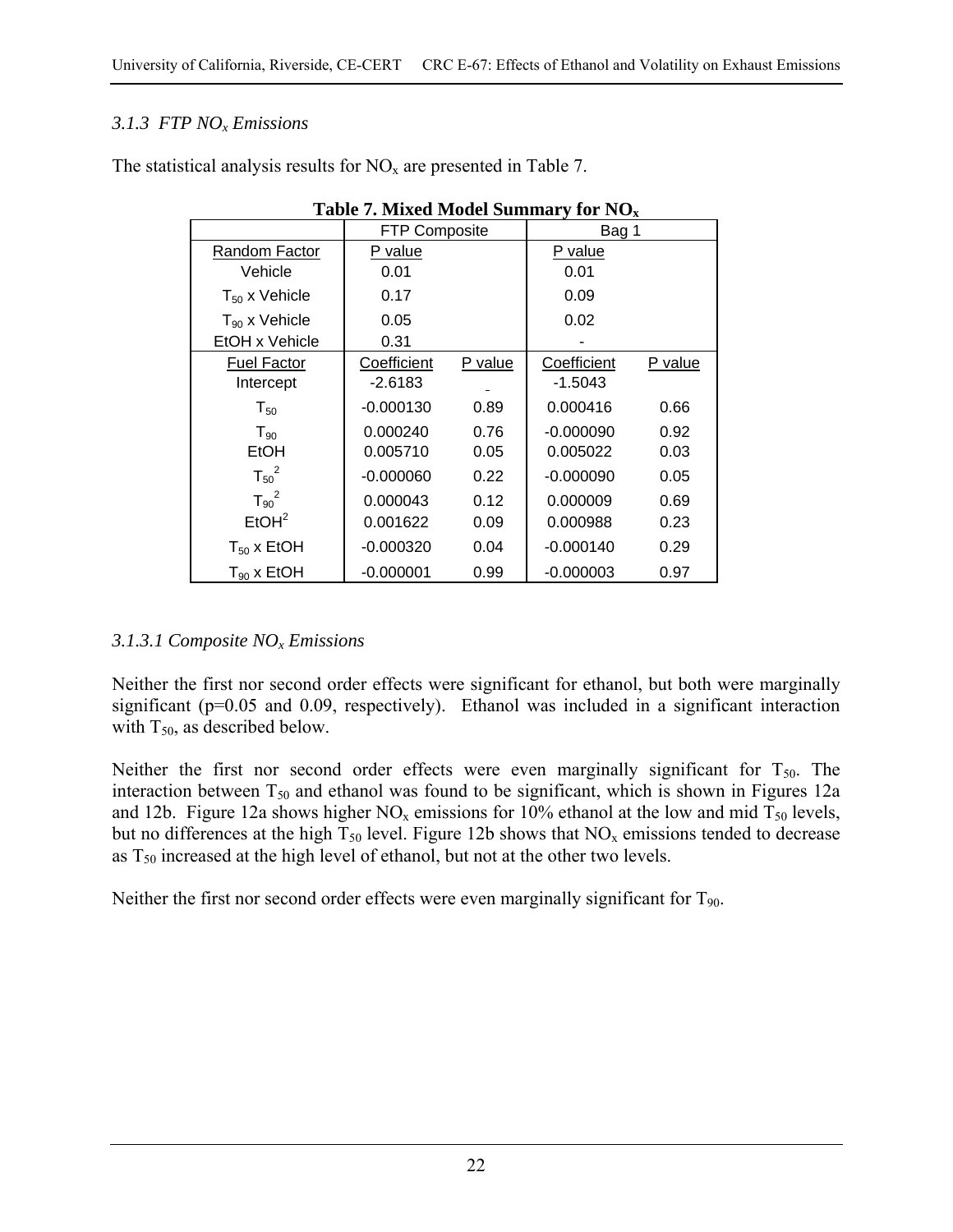

Figure 12a. Composite NO<sub>x</sub> Balanced Average by EtOH x T<sub>50</sub> **Fleet Average** 

Figure 12b. Composite NO<sub>x</sub> Balanced Average by T<sub>50</sub> x EtOH **Fleet Average** 

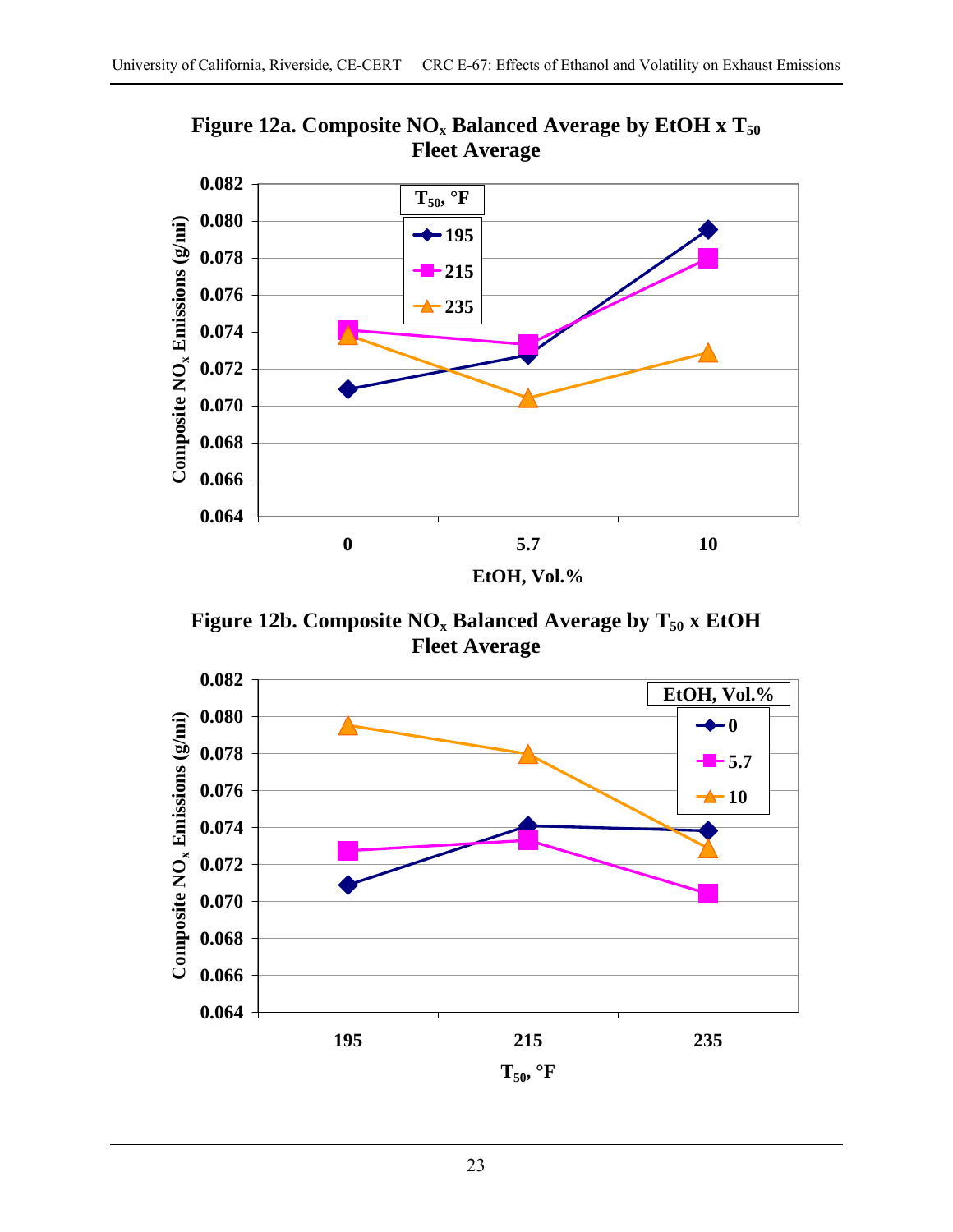#### *3.1.3.2 Bag 1 NOx Emissions*

The first order effect for ethanol was significant, but the second order effect was not even marginally significant. Figure 13 shows that the fleet average Bag 1  $NO<sub>x</sub>$  emissions increased slightly as ethanol increased.

The second order effect for  $T_{50}$  was significant, but the first order effect was not. Figure 14 shows that the fleet average Bag 1  $NO<sub>x</sub>$  levels look to be generally flat as  $T<sub>50</sub>$  increased.



## **Figure 13. Bag 1 NOx Balanced Average by EtOH Fleet Average and Individual Vehicles**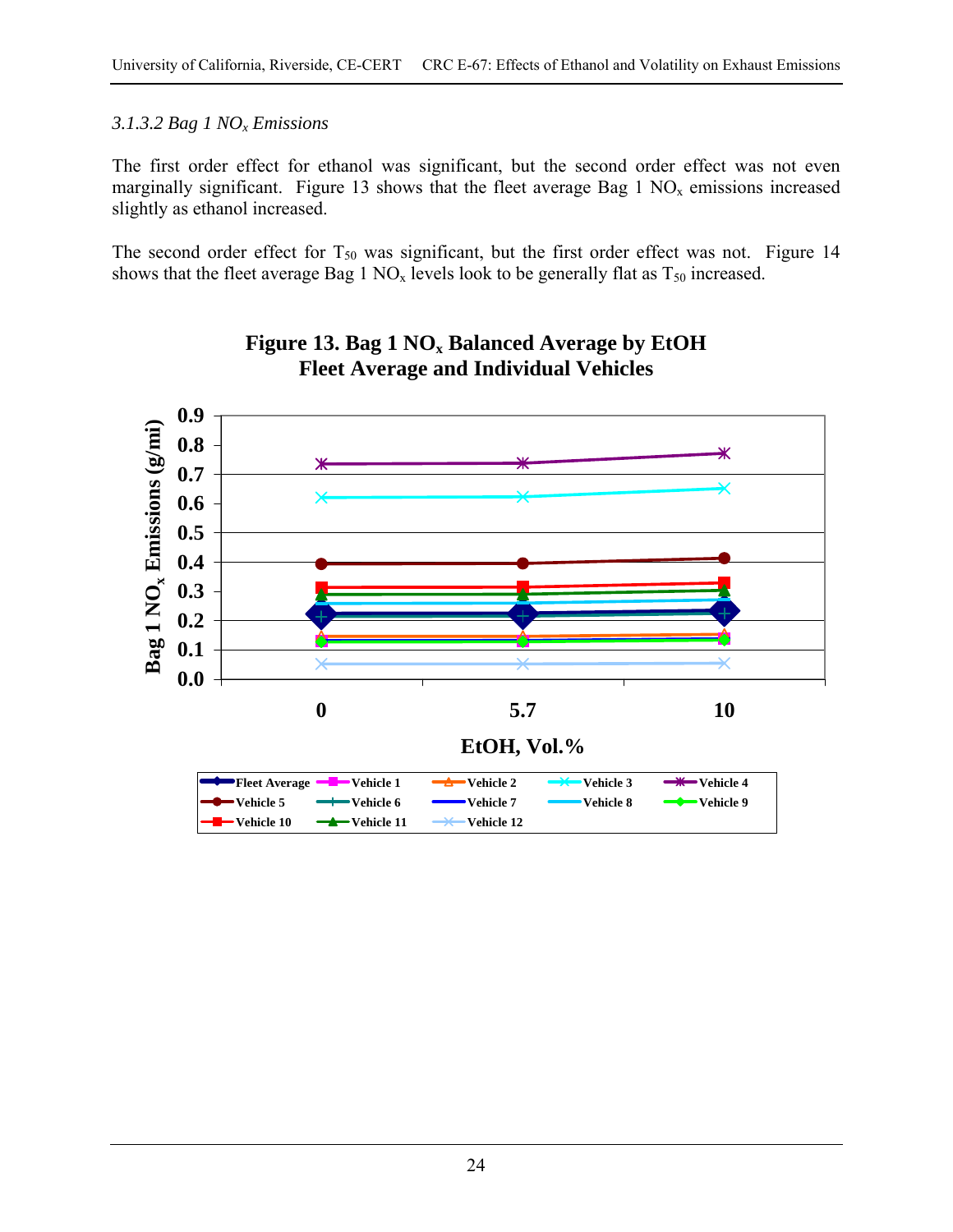



## *3.1.4 FTP Fuel Consumption*

It has become standard practice to analyze fuel consumption rather than fuel economy partly because the chassis dynamometer tests are run with constant mileage, and it is the amount of fuel consumed during the test that varies. This puts the variable in the numerator rather than the denominator and thereby produces residuals that more closely match the assumptions implied by standard statistical modeling.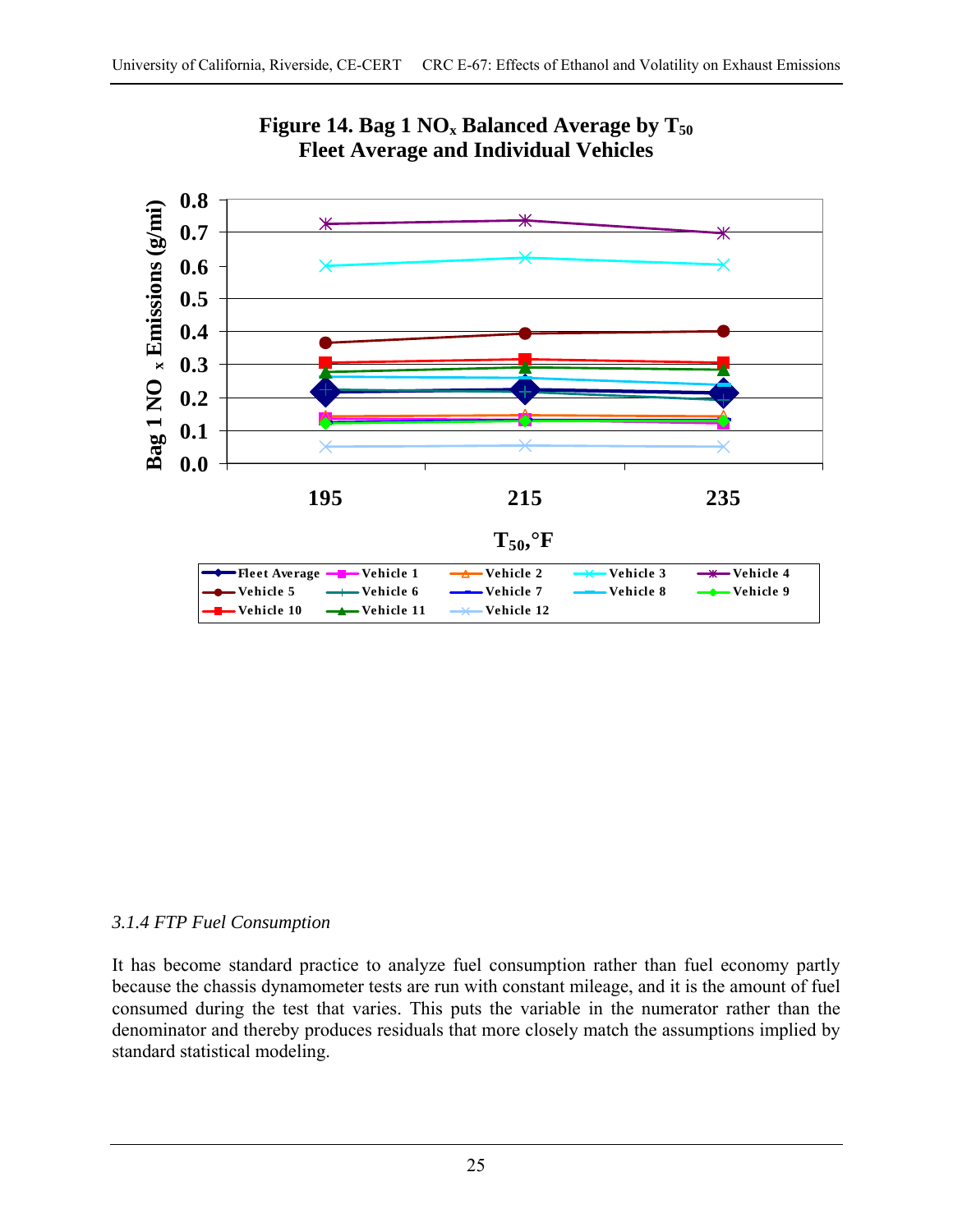The statistical analysis results for fuel consumption are presented in Table 8.

|                    | <b>FTP Composite</b> |         | Bag 1       |         |
|--------------------|----------------------|---------|-------------|---------|
| Random Factor      | P value              |         | P value     |         |
| Vehicle            | 0.01                 |         | 0.01        |         |
| $T_{50}$ x Vehicle |                      |         |             |         |
| $T_{90}$ x Vehicle |                      |         |             |         |
| EtOH x Vehicle     |                      |         |             |         |
| <b>Fuel Factor</b> | Coefficient          | P value | Coefficient | P value |
| Intercept          | 49.8527              |         | 52.7471     | 0.00    |
| $T_{50}$           | $-0.015380$          | 0.00    | $-0.014230$ | 0.00    |
| $T_{.90}$          | $-0.0042$            | 0.03    | $-0.007080$ | 0.00    |
| EtOH               | 0.07376              | 0.00    | 0.092850    | 0.00    |
| $T_{50}^2$         | 0.000175             | 0.41    | 0.000174    | 0.48    |
| $T_{90}^2$         | 0.000098             | 0.39    | 0.000103    | 0.43    |
| EtOH <sup>2</sup>  | 0.004197             | 0.28    | 0.001995    | 0.65    |
| $T_{50}$ x EtOH    | $-0.000650$          | 0.32    | $-0.001060$ | 0.16    |
| $T_{90}$ x EtOH    | $-0.000680$          | 0.08    | $-0.000740$ | 0.10    |

**Table 8. Mixed Model Summary for Fuel Consumption\*1000** 

## *3.1.4.1 Composite Fuel Consumption*

The first order effect for ethanol was significant, but the second order effect was not even marginally significant. Neither interaction was significant, but the interaction between ethanol and  $T_{90}$  was marginally significant (p=0.08). Figure 15 shows that the fleet average fuel consumption increased with increasing ethanol content; the magnitude of the increase when ethanol increased from 0% to 10% was 1.4%. Given that the addition of 10% ethanol to a hydrocarbon blend typically decreases the volumetric heat content of the blend by about 3.5%, the observed increase in fuel consumption appears to be low. However, it should be remembered that this experiment relied on a fuel set designed to provide independent variation in the ethanol content,  $T_{50}$  and  $T_{90}$  while maintaining other fuel parameters at constant values. As a result, the addition of ethanol was accompanied by the addition of heavier hydrocarbon components that mitigated the impact of ethanol on the volumetric heat content of the blends. In the fuel set used in this work, 10% ethanol tended to decrease volumetric heat content by 2.2%.

The first order effect for  $T_{50}$  was significant, but the second order effect was not even marginally significant. Figure 16 shows that the fleet average fuel consumption decreased with increasing  $T_{50}$ ; the magnitude of the decrease when  $T_{50}$  increased from 195°F to 235°F was 1.2%.

The first order effect for  $T_{90}$  was significant, but the second order effect was not even marginally significant. Figure 17 shows that the fleet average fuel consumption decreased with increasing  $T_{90}$ ; the magnitude of the decrease when  $T_{90}$  increased from 295°F to 355°F was 0.6%.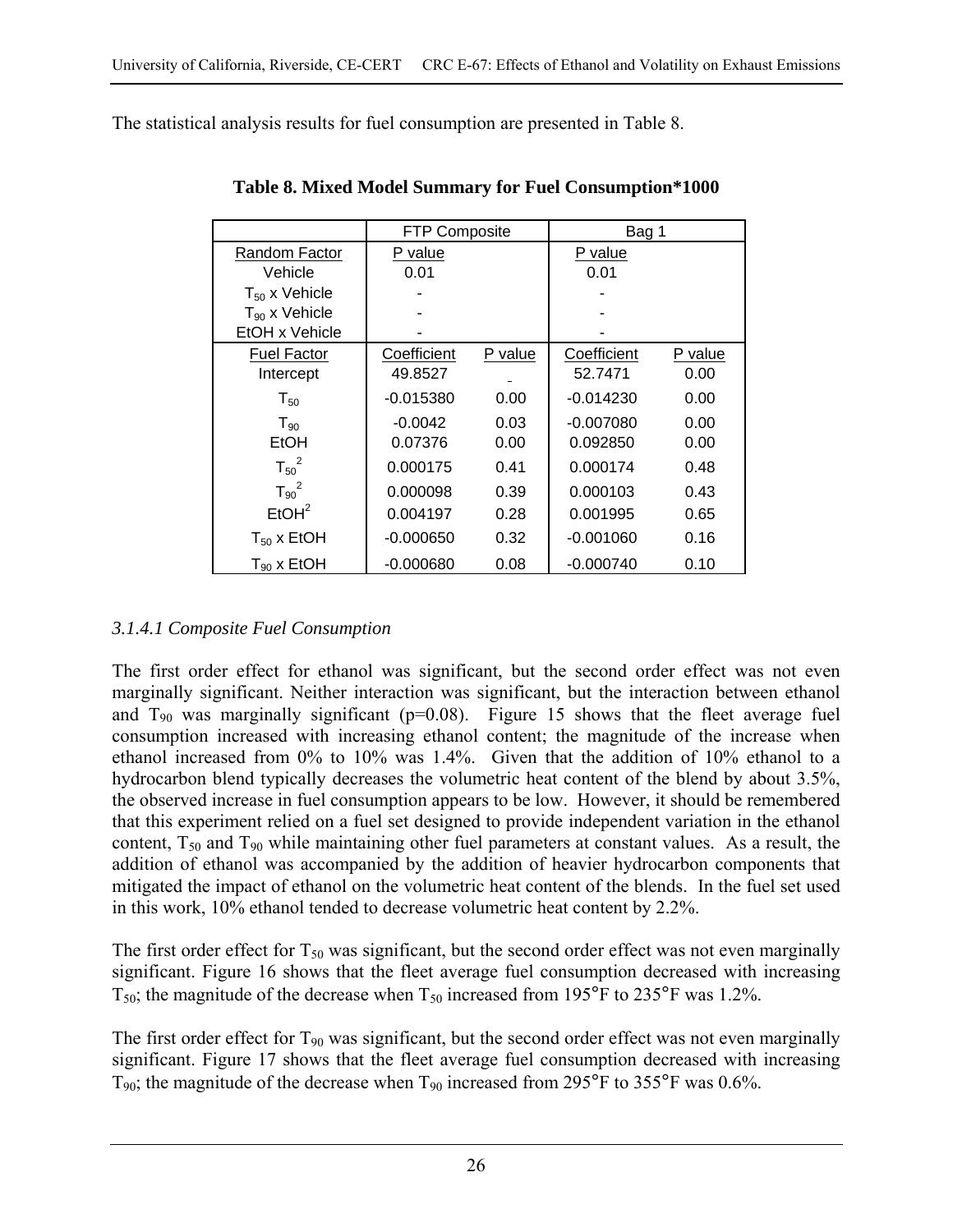

**Figure 15. Fuel Consumption Balanced Average by EtOH Fleet Average and Individual Vehicles** 

Figure 16. Fuel Consumption Balanced Average by T<sub>50</sub> **Fleet Average and Individual Vehicles**

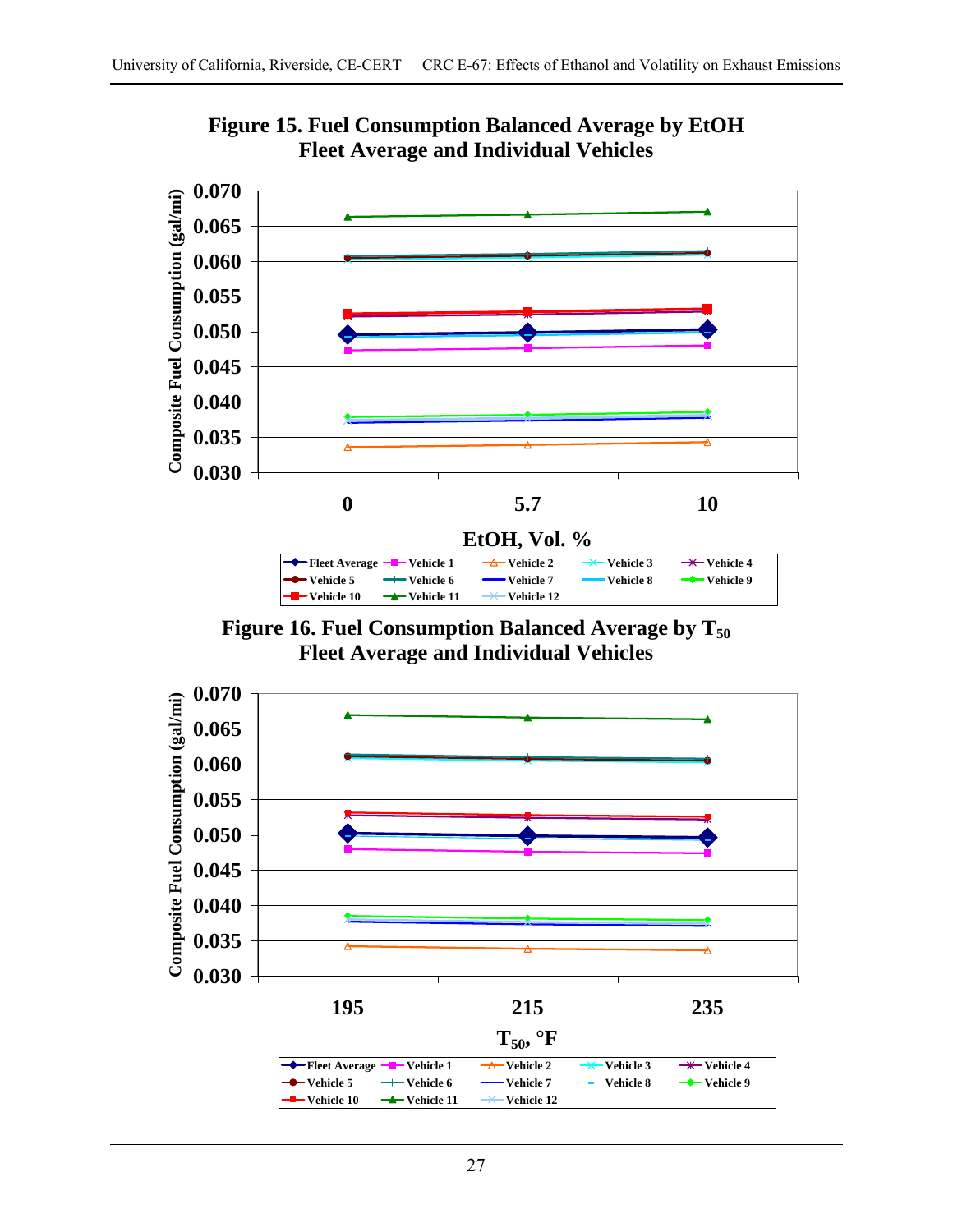



# *3.1.4.2 Bag 1 Fuel Consumption*

The first order effect for ethanol was significant, but the second order effect was not even marginally significant. Neither interaction was significant, but the interaction between ethanol and  $T_{90}$  was marginally significant (p=0.10). Figure 18 shows that the fleet average fuel consumption increased with increasing ethanol content; the magnitude of the increase when ethanol increased from 0% to 10% was 1.7%.

The first order effect for  $T_{50}$  was significant, but the second order effect was not even marginally significant. Figure 19 shows that the fleet average fuel consumption decreased with increasing  $T_{50}$ ; the magnitude of the decrease when  $T_{50}$  increased from 195°F to 235°F was 1.1%.

The first order effect for  $T_{90}$  was significant, but the second order effect was not even marginally significant. Figure 20 shows that the fleet average fuel consumption decreased with increasing  $T_{90}$ ; the magnitude of the decrease when  $T_{90}$  increased from 295°F to 355°F was 0.9%.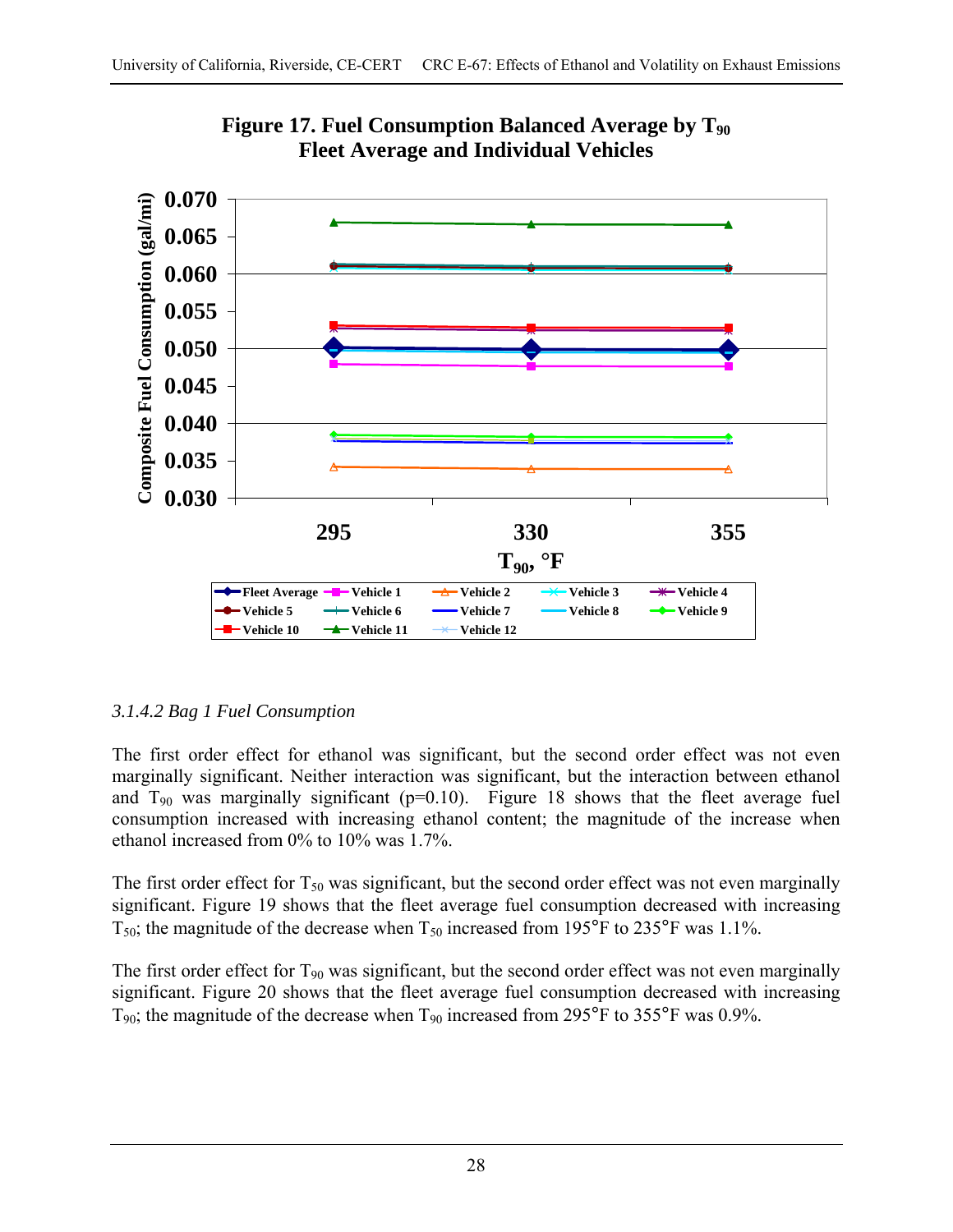

**Figure 18. Bag 1 Fuel Consumption Balanced Average by EtOH Fleet Average and Individual Vehicles** 

Figure 19. Bag 1 Fuel Consumption Balanced Average by T<sub>50</sub> **Fleet Average and Individual Vehicles** 

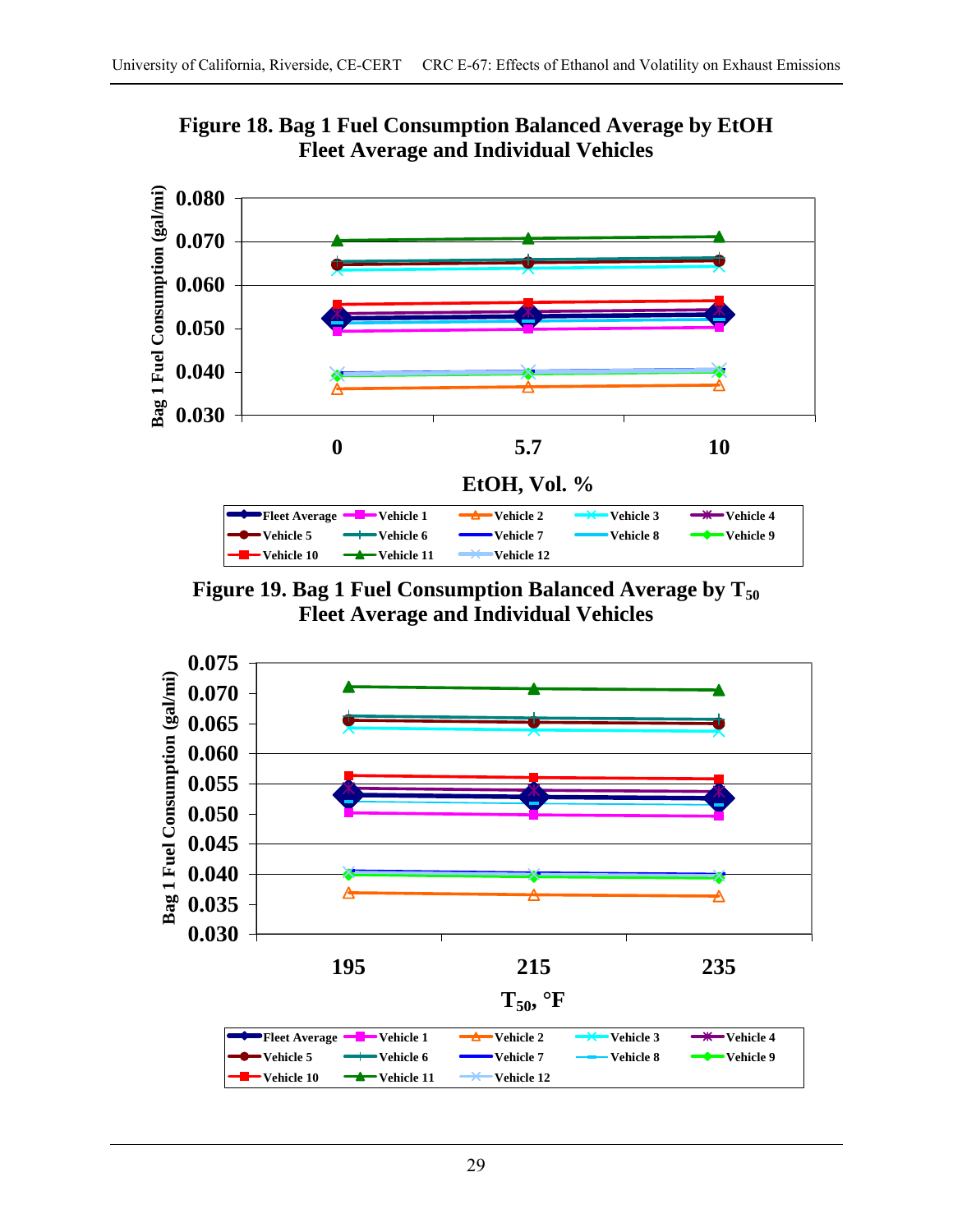



| <b>The Example 1</b> The t Average $-\blacksquare$ Vehicle 1 $\rightarrow \blacksquare$ Vehicle 2 $\rightarrow \blacksquare$ Vehicle 3 $\rightarrow \blacksquare$ Vehicle 4 |  |  |
|-----------------------------------------------------------------------------------------------------------------------------------------------------------------------------|--|--|
| Vehicle 5 → Vehicle 6 → Vehicle 7 → Vehicle 8 → Vehicle 9                                                                                                                   |  |  |
| $\left  \begin{array}{ccc} \text{--} \text{--} \end{array} \right $ Vehicle 10 $\quad$ $\rightarrow$ Vehicle 12 $\quad$ Vehicle 12                                          |  |  |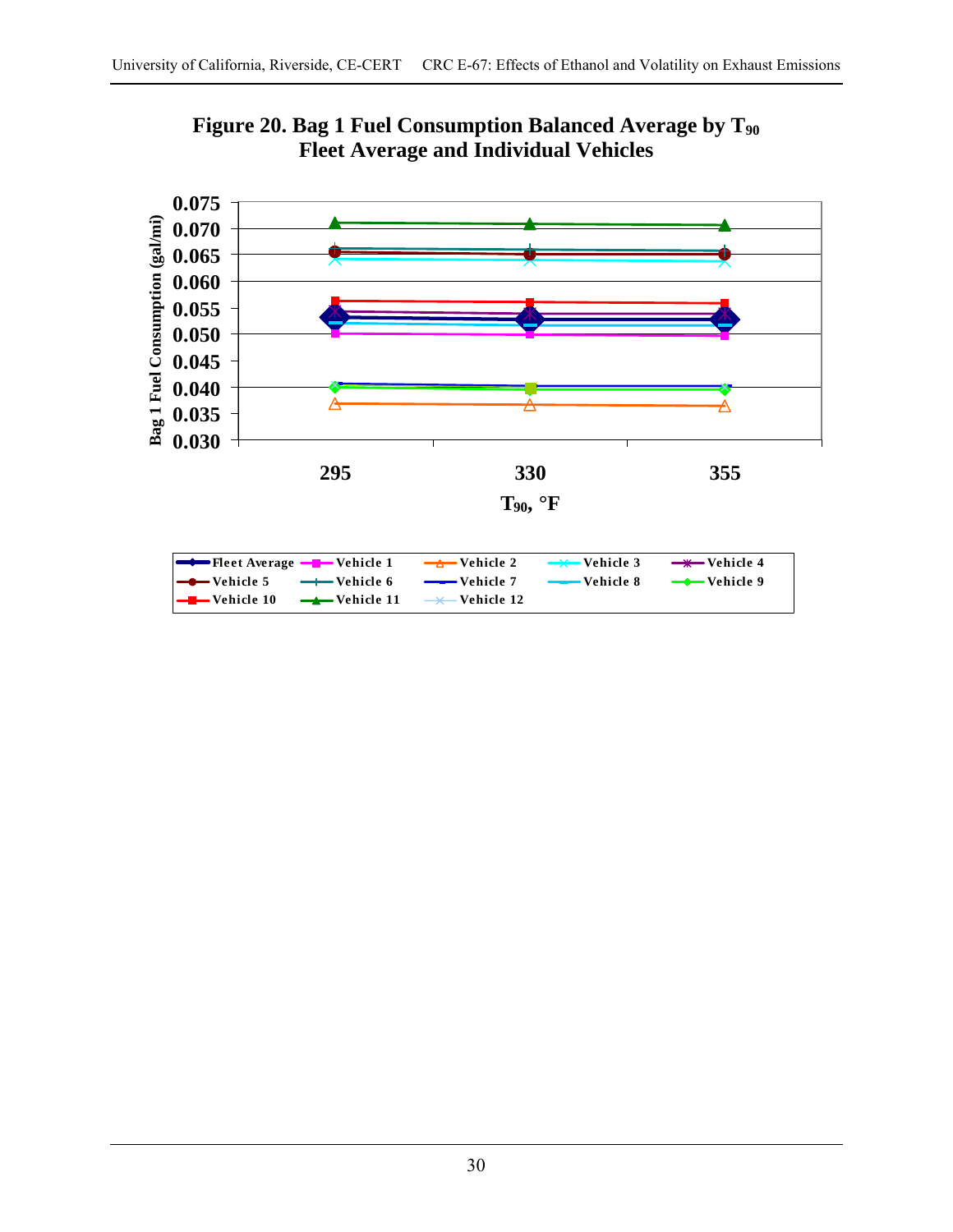## *3.2 NMOG and Toxics Emissions Results*

The results of the statistical analyses for NMOG and four mobile source air toxics (formaldehyde, acetaldehyde, benzene, and 1-3 butadiene) are discussed in this section. These analyses were performed on the subset of fuels D, E, K and L which had a constant target  $T_{90}$ value of 355°F. The regression model was run with a reduced parameter set that included only first order effects for ethanol and  $T_{50}$  and an ethanol by  $T_{50}$  interaction. Terms that involved  $T_{90}$ were not included because T<sub>90</sub> did not vary for the four fuels included. Likewise, second order effects for ethanol and  $T_{50}$  could not be evaluated because only two levels of those variables were tested.

### *3.2.1 FTP NMOG Emissions*

The statistical analysis results for NMOG emissions are presented in Table 9. Note that NMOG was only calculated for FTP composite emissions, so no Bag 1 analysis was possible.

| Random Factor<br>Vehicle        | P value<br>0.01          |              |
|---------------------------------|--------------------------|--------------|
| $T_{50}$ x Vehicle              | 0.08                     |              |
| EtOH x Vehicle                  | 0.21                     |              |
| <b>Fuel Factor</b><br>Intercept | Coefficient<br>$-3.0679$ | P value      |
| $T_{50}$<br>EtOH                | 0.007531<br>0.013010     | 0.00<br>0.00 |
| $T_{50}$ x EtOH                 | $-0.000010$              | 0.90         |

**Table 9. Mixed Model Summary for NMOG** 

At first glance, the NMOG results appear different from the NMHC results summarized in Section 3.1.1. However, this is due to the fact that NMOG was only analyzed on a four fuel subset of the data, while NMHC was analyzed on the full 12 fuel set. Analysis of NMHC of the four fuel subset produces very similar results to the NMOG analysis, as shown in Table 10.

| Table 10. Four Fuel Mixed Model Summary for NMHC |
|--------------------------------------------------|
|--------------------------------------------------|

| Random Factor<br>Vehicle        | P value<br>0.01          |         |
|---------------------------------|--------------------------|---------|
| $T_{50}$ x Vehicle              | 0.13                     |         |
| EtOH x Vehicle                  | 0.31                     |         |
| <b>Fuel Factor</b><br>Intercept | Coefficient<br>$-3.1442$ | P value |
| $T_{50}$                        | 0.0081                   | 0.00    |
| EtOH                            | 0.0116                   | 0.00    |
| $T_{50}$ x EtOH                 | 0.0000                   | 0.95    |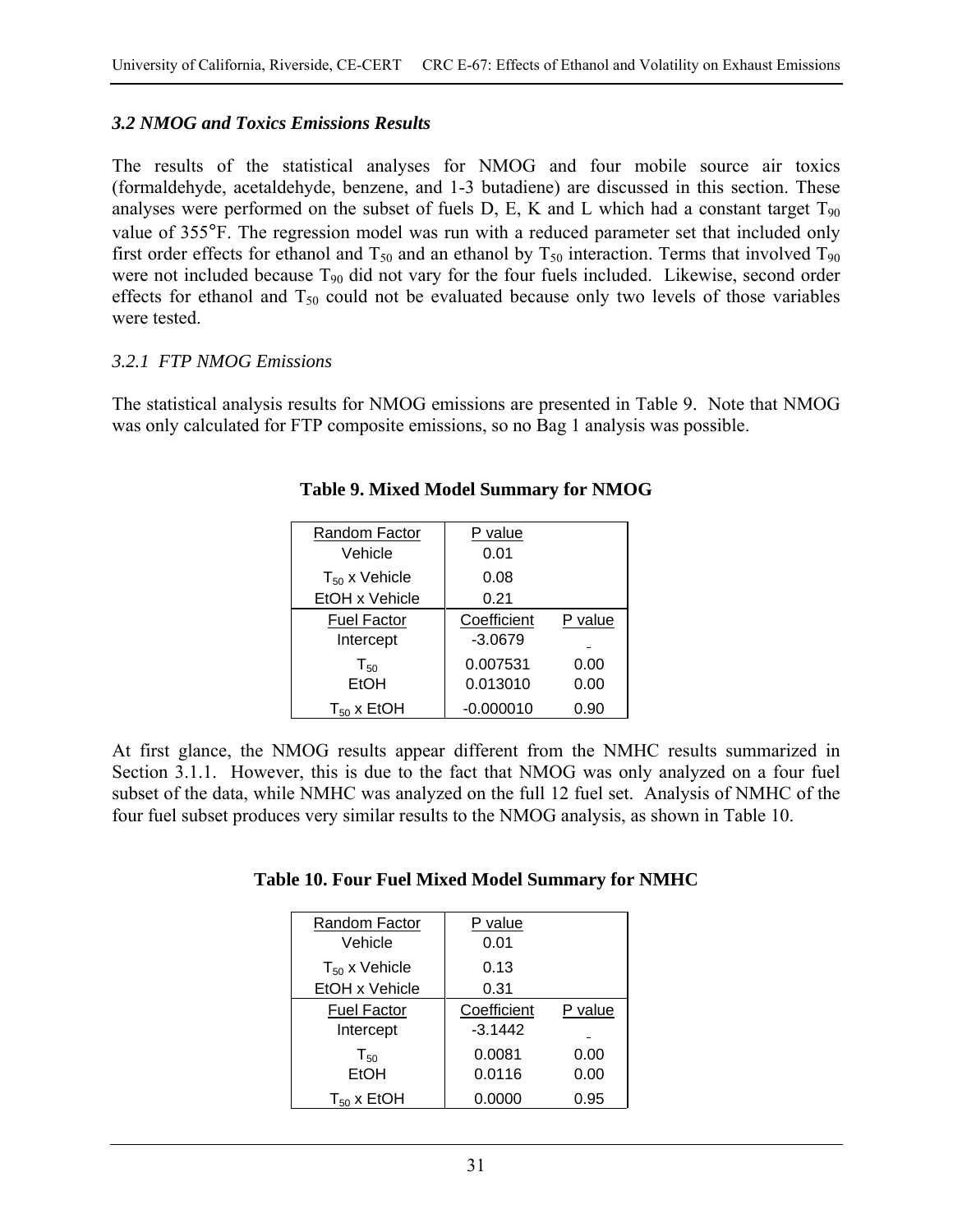### *3.2.1.1 Composite NMOG Emissions*

The results for NMOG showed a significant effect for ethanol. Figure 21 shows that NMOG increased as ethanol increased; the magnitude of this increase was 14% when ethanol increased from 0% to 10%. The interaction between ethanol and  $T_{50}$  was not even marginally significant.

A significant effect was found for  $T_{50}$ . Figure 22 shows that NMOG increased with increasing  $T_{50}$ ; the magnitude of this increase was 35% when  $T_{50}$  increased from 195°F to 235°F.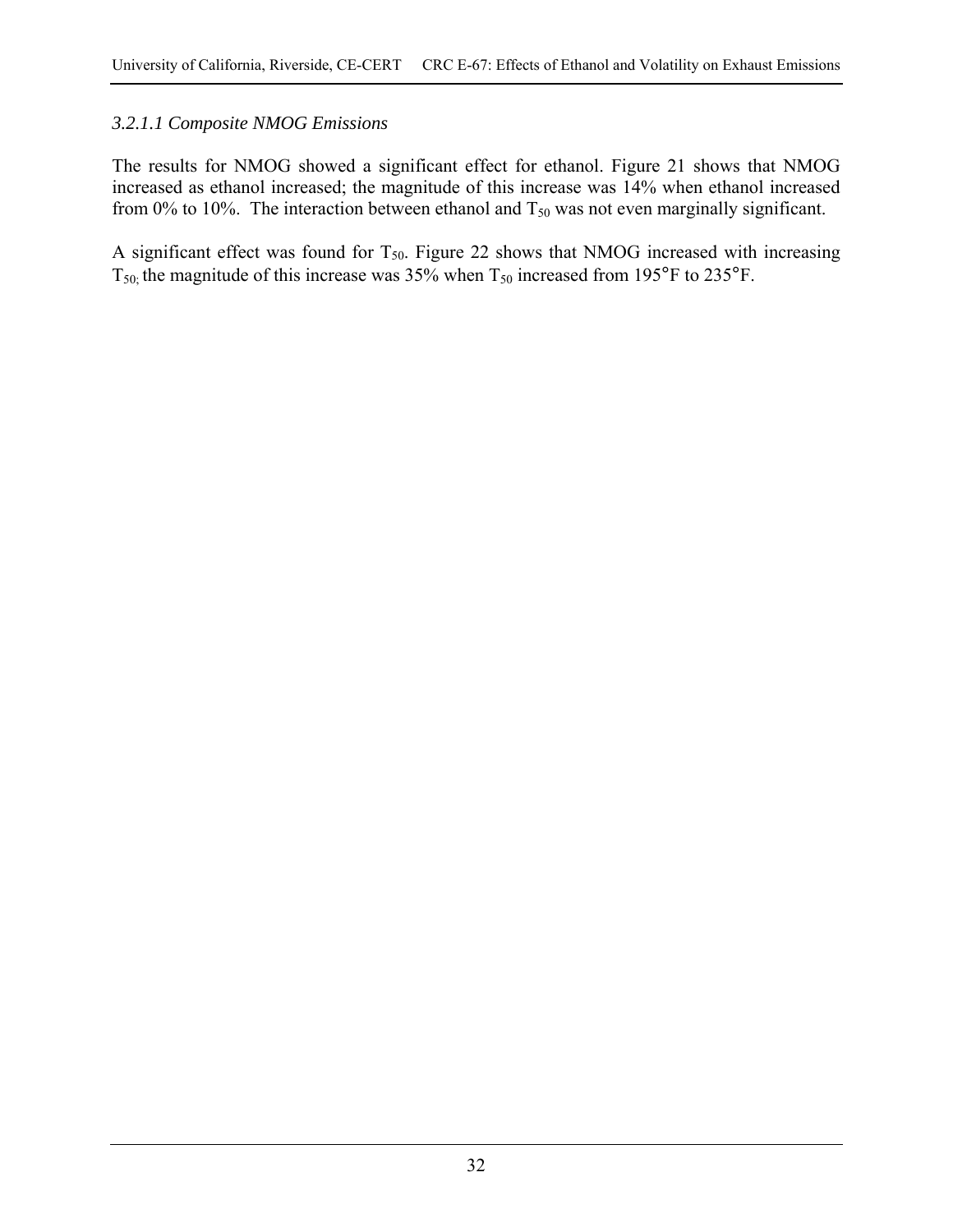





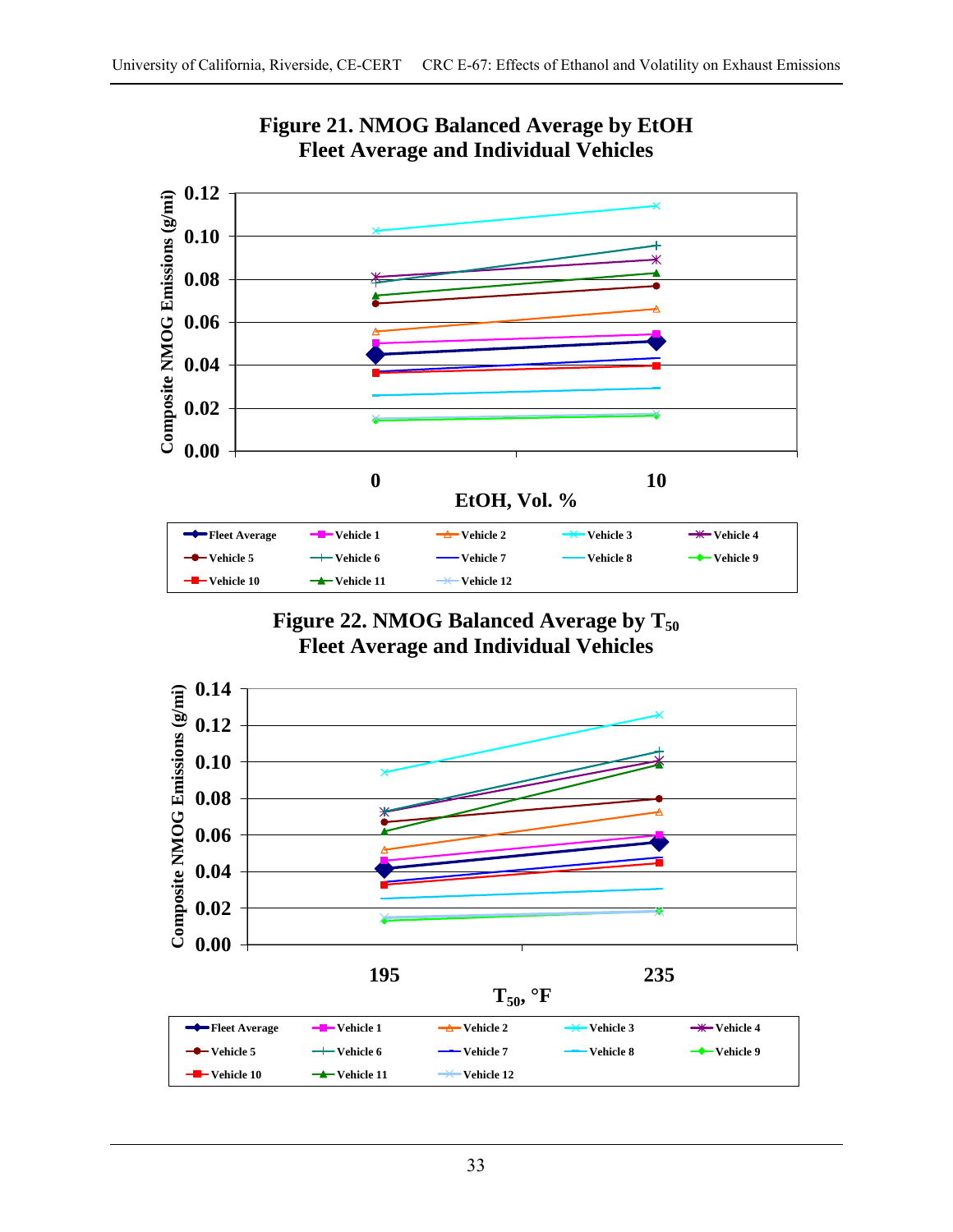## *3.2.2 FTP Formaldehyde Emissions*

The statistical analysis results for formaldehyde emissions are presented in Table 11.

|                                      | <b>FTP Composite</b>     |              | Bag 1                 |              |  |  |
|--------------------------------------|--------------------------|--------------|-----------------------|--------------|--|--|
| Random Factor<br>Vehicle             | P value<br>0.01          |              | P value<br>0.01       |              |  |  |
| $T_{50}$ x Vehicle<br>EtOH x Vehicle | 0.49<br>0.29             |              |                       |              |  |  |
| <b>Fuel Factor</b><br>Intercept      | Coefficient<br>$-0.3148$ | P value      | Coefficient<br>0.8741 | P value      |  |  |
| $T_{50}$<br>EtOH                     | 0.005152<br>0.009851     | 0.01<br>0.15 | 0.006327<br>0.012790  | 0.00<br>0.04 |  |  |
| $T_{50}$ x EtOH                      | 0.000020                 | 0.94         | $-0.000030$           | 0.94         |  |  |

**Table 11. Mixed Model Summary for Formaldehyde** 

## *3.2.2.1 Composite Formaldehyde Emissions*

For formaldehyde, the only significant effect was  $T_{50}$ , as shown in Figure 23. The results show that fleet average FTP composite formaldehyde emissions increased by 23% going from the low level to the high level of  $T_{50}$ . Neither ethanol nor the interaction between  $T_{50}$  and ethanol were even marginally significant.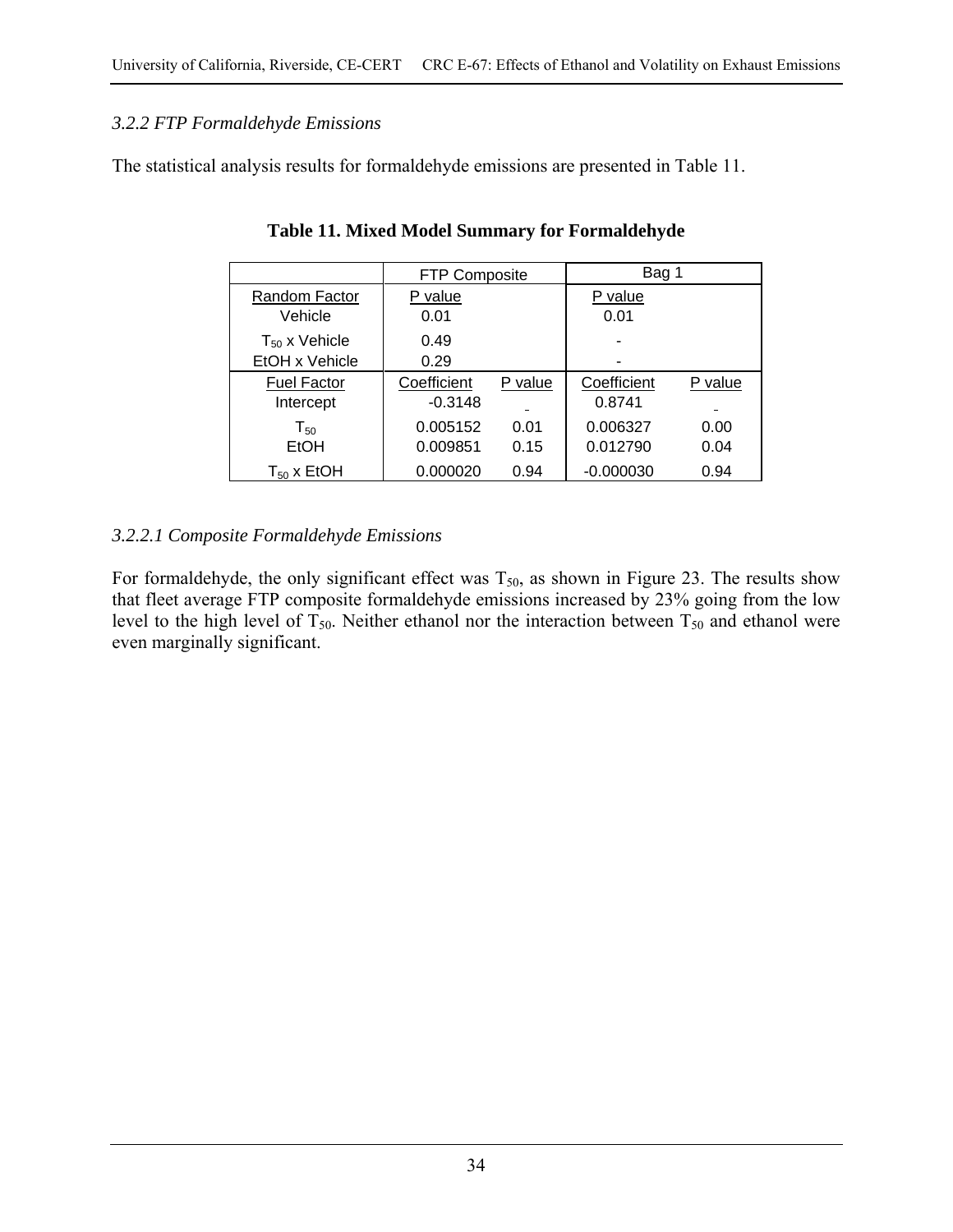

Figure 23. Composite Formaldehyde Balanced Average by T<sub>50</sub> **Fleet Average and Individual Vehicles** 

## *3.2.2.2 Bag 1 Formaldehyde Emissions*

For Bag 1, a significant effect was found for both ethanol and  $T_{50}$ , but the interaction was not even marginally significant. The Bag 1 formaldehyde emissions as a function of ethanol content are shown in Figure 24; fleet average formaldehyde increased 14% when going from the zero level to the high level of ethanol. The Bag 1 formaldehyde emissions as a function of  $T_{50}$  are shown in Figure 25; fleet average formaldehyde increased 29% when going from the low level to the high level of  $T_{50}$ .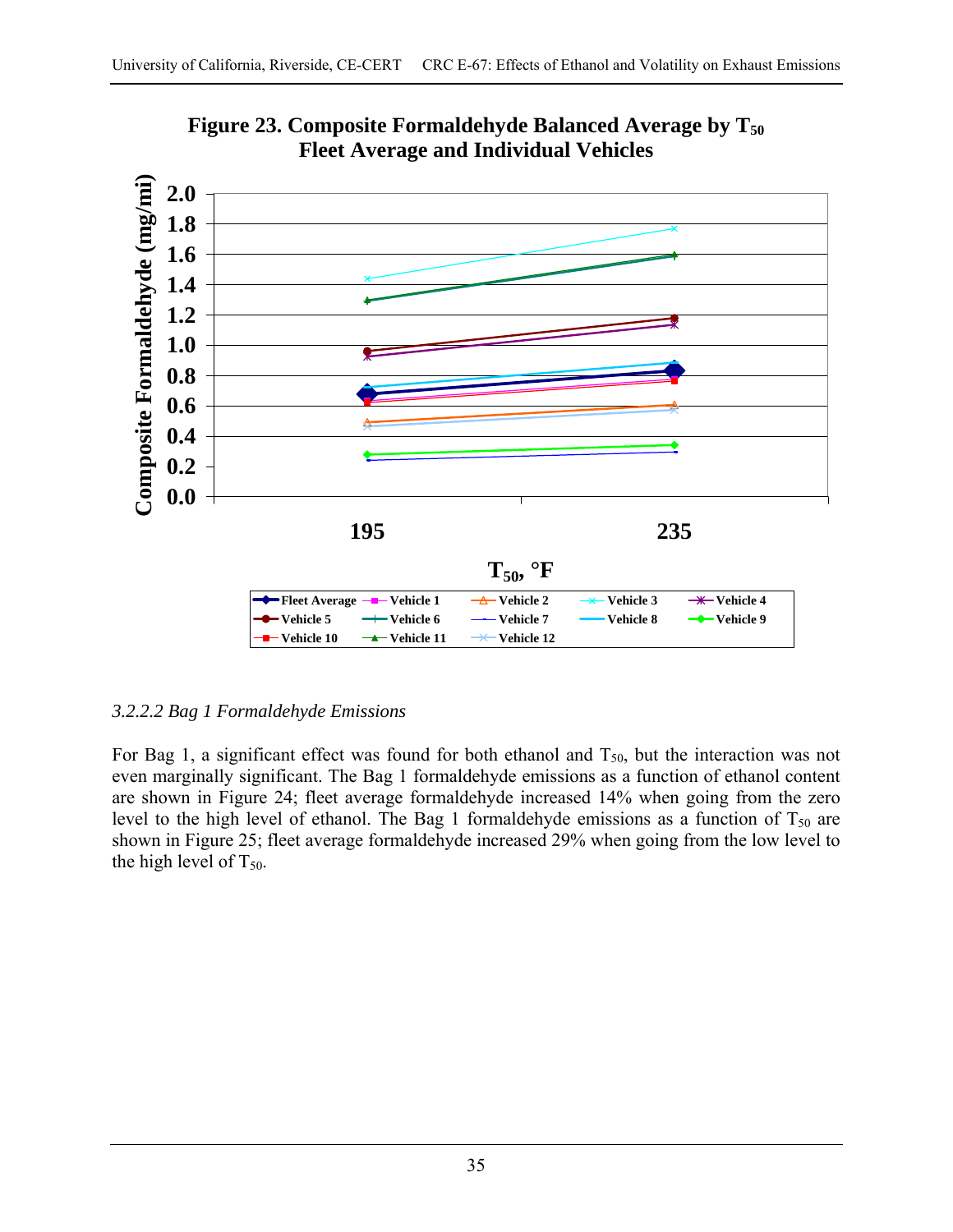

**Figure 24. Bag 1 Formaldehyde Balanced Average by EtOH Fleet Average and Individual Vehicles** 

Figure 25. Bag 1 Formaldehyde Balanced Average by T<sub>50</sub> **Fleet Average and Individual Vehicles** 



**T50, °F**

| <b>I</b> Fleet Average $-\blacksquare$ Vehicle 1 $\rightarrow$ Vehicle 2 $\rightarrow$ Vehicle 3 $\rightarrow$ Vehicle 4   |  |  |
|----------------------------------------------------------------------------------------------------------------------------|--|--|
| <del>● V</del> ehicle 5 → Vehicle 6 → Vehicle 7 → Vehicle 8 → Vehicle 9                                                    |  |  |
| $\left\lfloor -\right\rfloor$ Vehicle 10 $\left\lfloor -\right\rfloor$ Vehicle 11 $\left\lfloor -\right\rfloor$ Vehicle 12 |  |  |
|                                                                                                                            |  |  |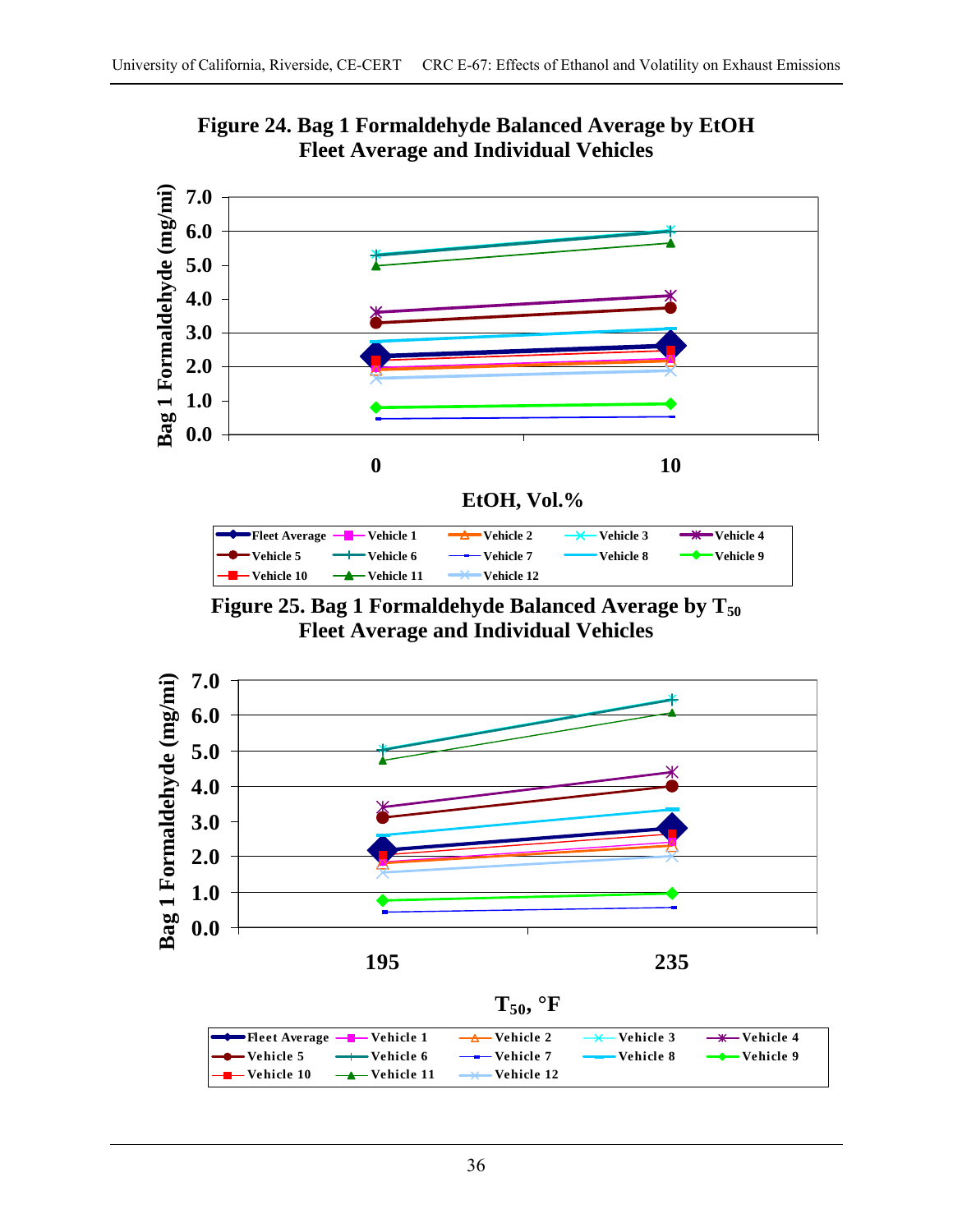## *3.2.3 FTP Acetaldehyde Emissions*

The statistical analysis results for acetaldehyde emissions are presented in Table 12.

|                                      | <b>FTP Composite</b>     |                                     | Bag 1                 |              |  |
|--------------------------------------|--------------------------|-------------------------------------|-----------------------|--------------|--|
| Random Factor<br>Vehicle             | P value<br>0.0343        |                                     | P value<br>0.0133     |              |  |
| $T_{50}$ x Vehicle<br>EtOH x Vehicle |                          |                                     | 0.4206                |              |  |
| <b>Fuel Factor</b><br>Intercept      | Coefficient<br>$-0.5976$ | P value<br>$\overline{\phantom{0}}$ | Coefficient<br>0.5625 | P value      |  |
| $\mathsf{T}_{50}$<br>EtOH            | 0.001629<br>0.054480     | 0.47<br>0.00                        | 0.002437<br>0.074890  | 0.19<br>0.00 |  |
| $T_{50}$ x EtOH                      | 0.000097                 | 0.82                                | $-0.000003$           | 0.99         |  |

**Table 12. Mixed Model Summary for Acetaldehyde** 

## *3.2.3.1 Composite Acetaldehyde Emissions*

For acetaldehyde, a significant effect was found for ethanol. Figure 26 shows that fleet average acetaldehyde increased as ethanol increased; the magnitude of this increase was 73% when ethanol increased from 0% to 10%. Neither the  $T_{50}$  effect nor the interaction between ethanol and  $T_{50}$  were even marginally significant.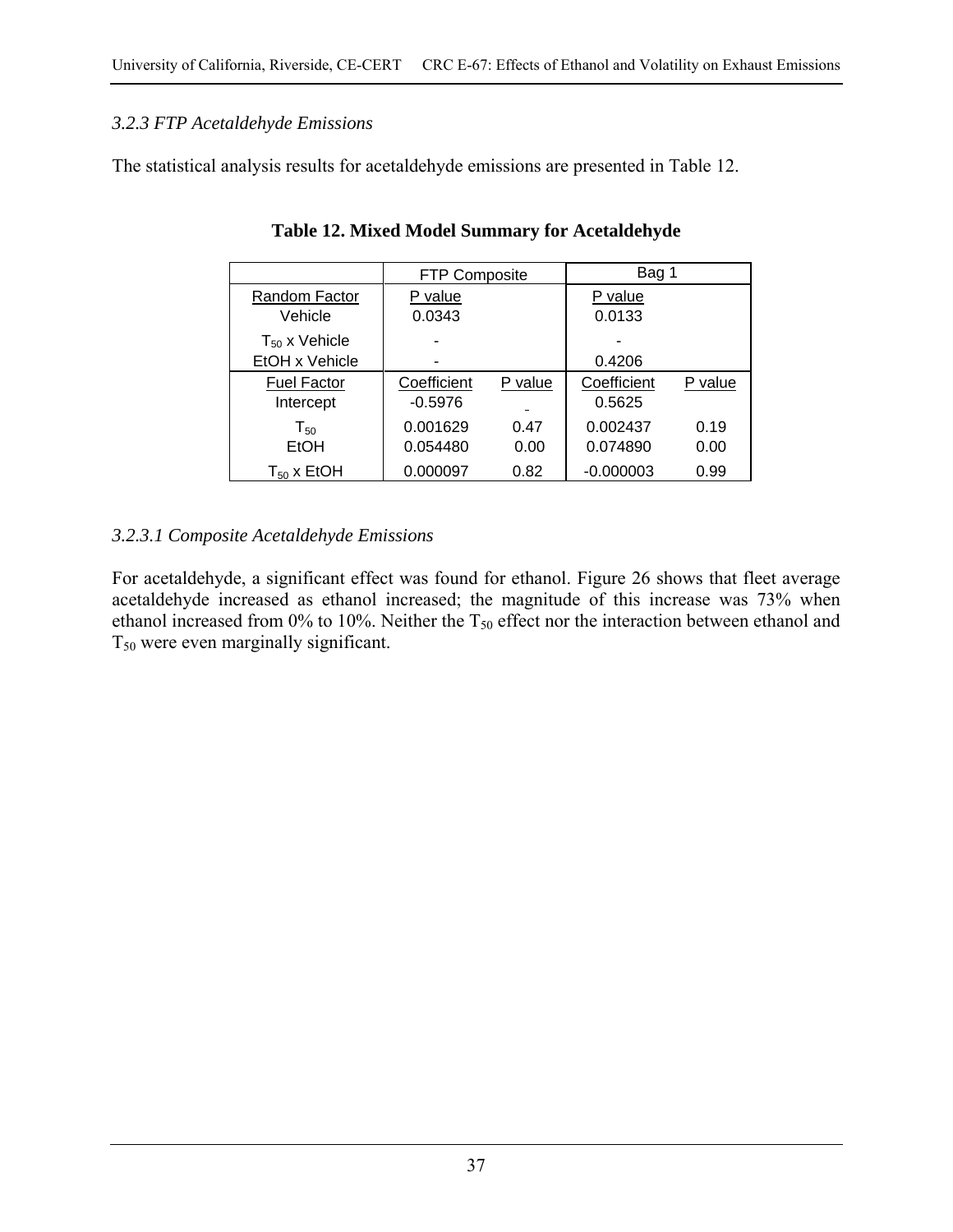

**Figure 26. Composite Acetaldehyde Balanced Average by EtOH Fleet Average and Individual Vehicles** 

## *3.2.3.2 Bag 1 Acetaldehyde Emissions*

The Bag 1 acetaldehyde results were similar to those for the composite emissions. A significant effect was found for ethanol. Figure 27 shows that fleet average acetaldehyde increased as ethanol increased; the magnitude of this increase was 111% when ethanol increased from 0% to 10%. Neither the  $T_{50}$  effect nor the interaction between ethanol and  $T_{50}$  were even marginally significant.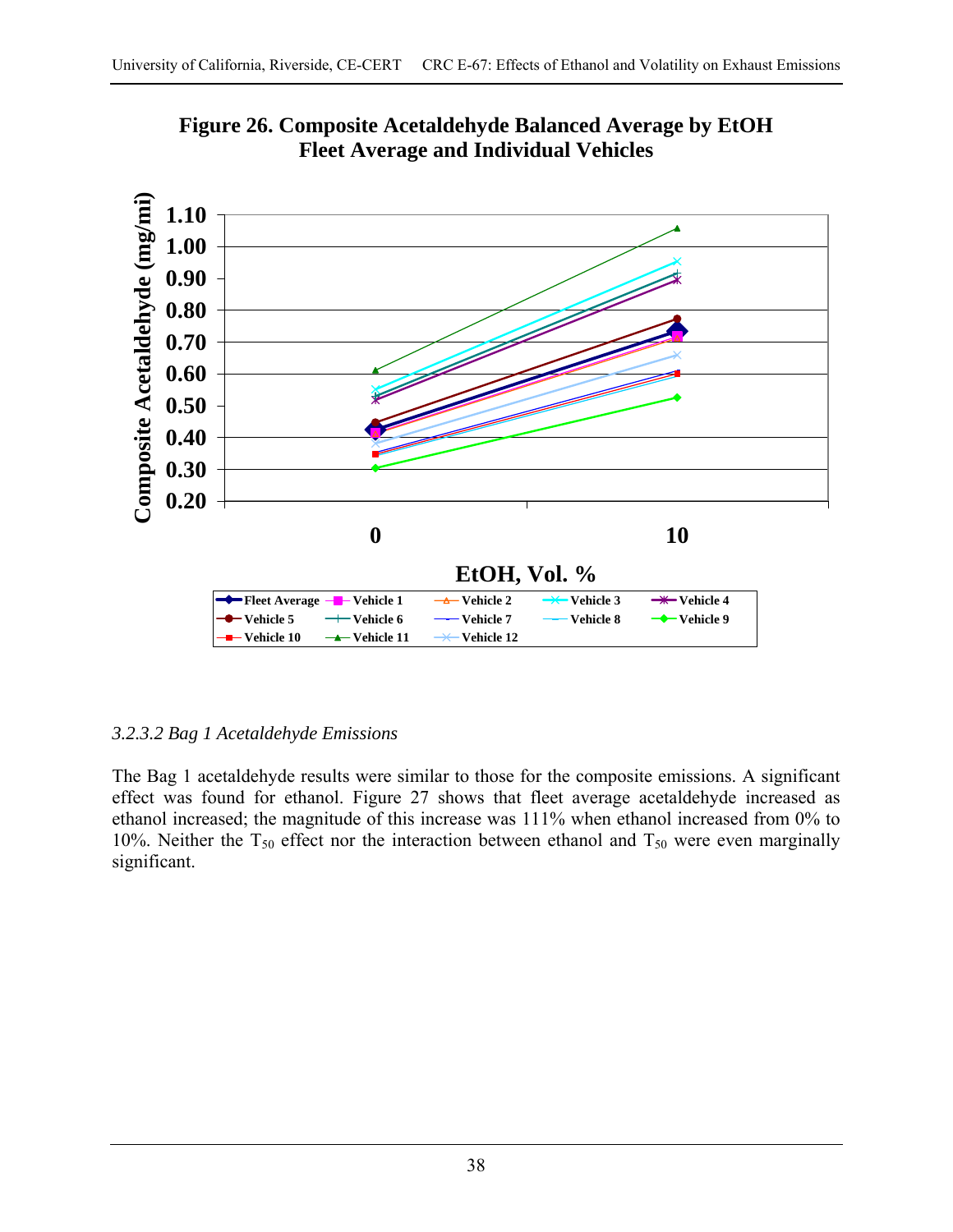



## *3.2.4 FTP Benzene Emissions*

The statistical analysis results for benzene emissions are presented in Table 13.

|                    | <b>FTP Composite</b> |         | Bag 1       |         |  |
|--------------------|----------------------|---------|-------------|---------|--|
| Random Factor      | P value              |         | P value     |         |  |
| Vehicle            | 0.01                 |         | 0.01        |         |  |
| $T_{50}$ x Vehicle | 0.29                 |         | 0.26        |         |  |
| EtOH x Vehicle     | 0.32                 |         | 0.40        |         |  |
| <b>Fuel Factor</b> | Coefficient          | P value | Coefficient | P value |  |
| Intercept          | 0.3967               |         | 1.8362      |         |  |
| $T_{50}$           | 0.008186             | 0.00    | 0.008386    | 0.00    |  |
| EtOH               | 0.016890             | 0.00    | 0.017780    | 0.00    |  |
| $T_{50}$ x EtOH    | $-0.000120$          | 0.52    | $-0.000110$ | 0.57    |  |

|  |  | <b>Table 13. Mixed Model Summary for Benzene</b> |  |
|--|--|--------------------------------------------------|--|
|  |  |                                                  |  |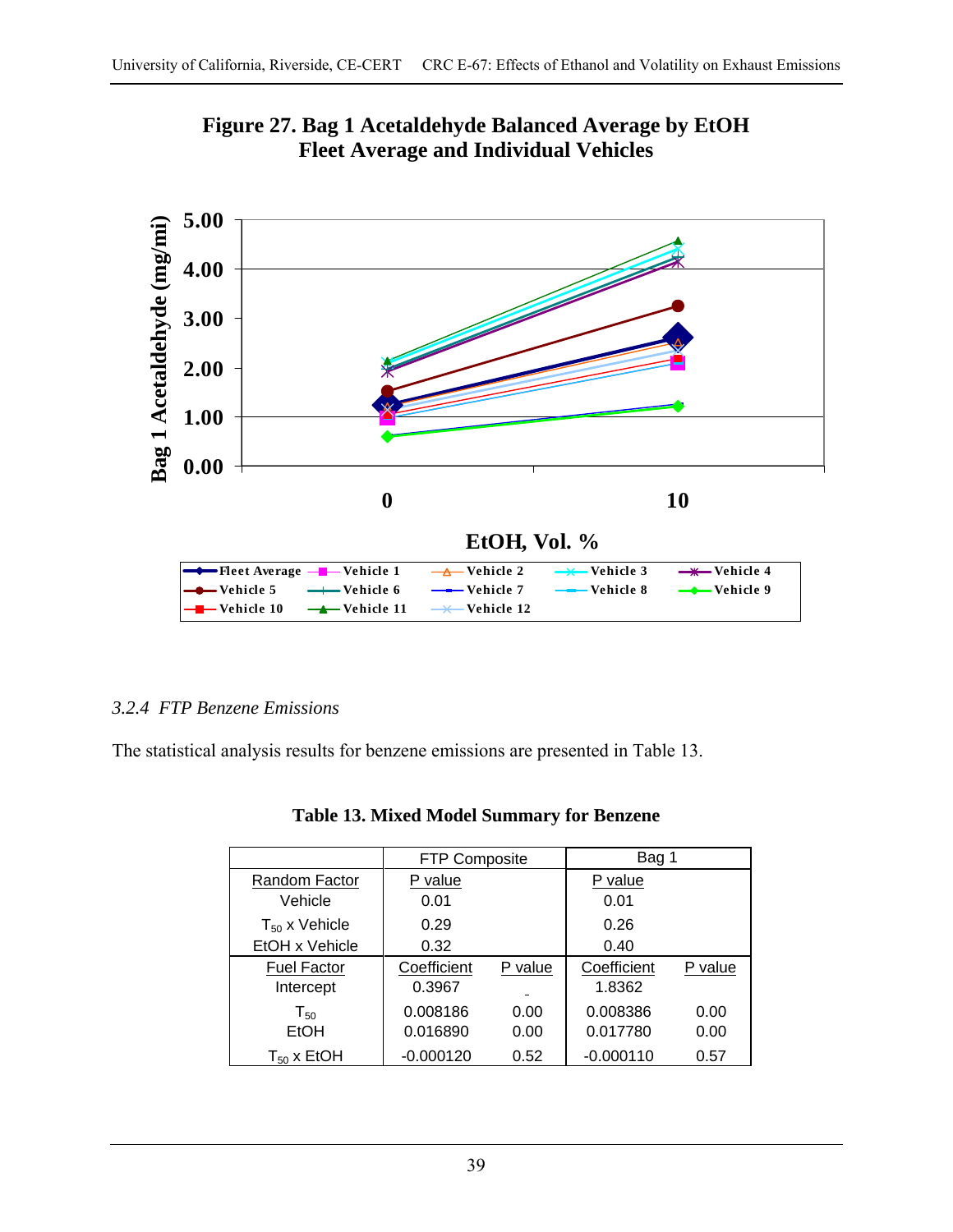## *3.2.4.1 Composite Benzene Emissions*

A significant effect was found for ethanol. Figure 28 shows that fleet average benzene emissions increased as ethanol increased; the magnitude of this increase was 18% when ethanol increased from 0% to 10%. The interaction between ethanol and  $T_{50}$  was not even marginally significant.

A significant effect was found for  $T_{50}$ . Figure 29 shows that fleet average benzene emissions increased as  $T_{50}$  increased; the magnitude of this increase was 38% when  $T_{50}$  increased from 195°F to 235°F.



# **Figure 28. Composite Benzene Balanced Average by EtOH Fleet Average and Individual Vehicles**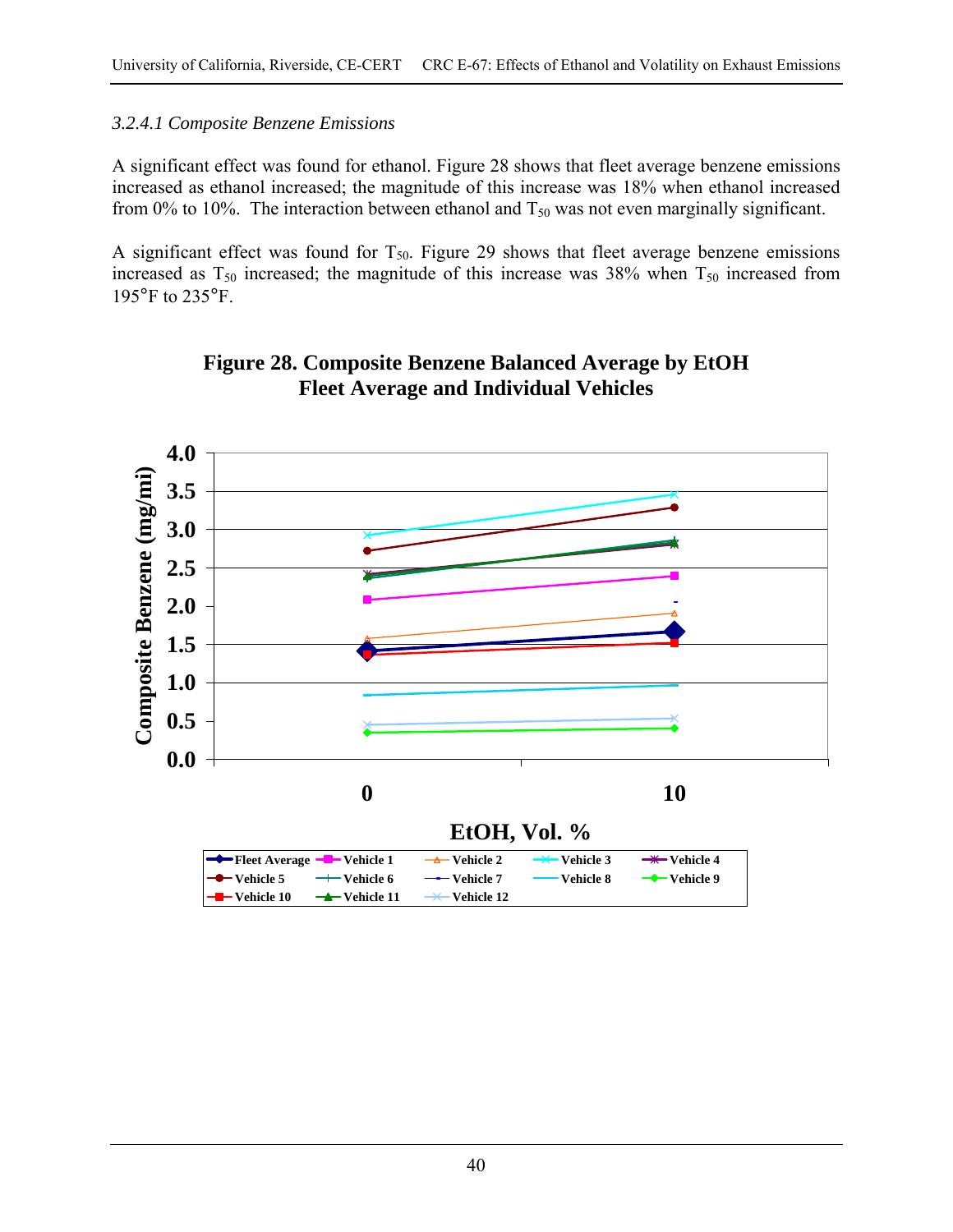



## *3.2.4.2 Bag 1 Benzene Emissions*

Bag 1 benzene results were similar to those for the composite emissions. A significant effect was found for ethanol. Figure 30 shows that fleet average benzene emissions increased as ethanol increased; the magnitude of this increase was 19% when ethanol increased from 0% to 10%. The interaction between ethanol and  $T_{50}$  was not even marginally significant.

A significant effect was found for  $T_{50}$ . Figure 31 shows that fleet average benzene emissions increased as  $T_{50}$  increased; the magnitude of this increase was 39% when  $T_{50}$  increased from 195°F to 235°F.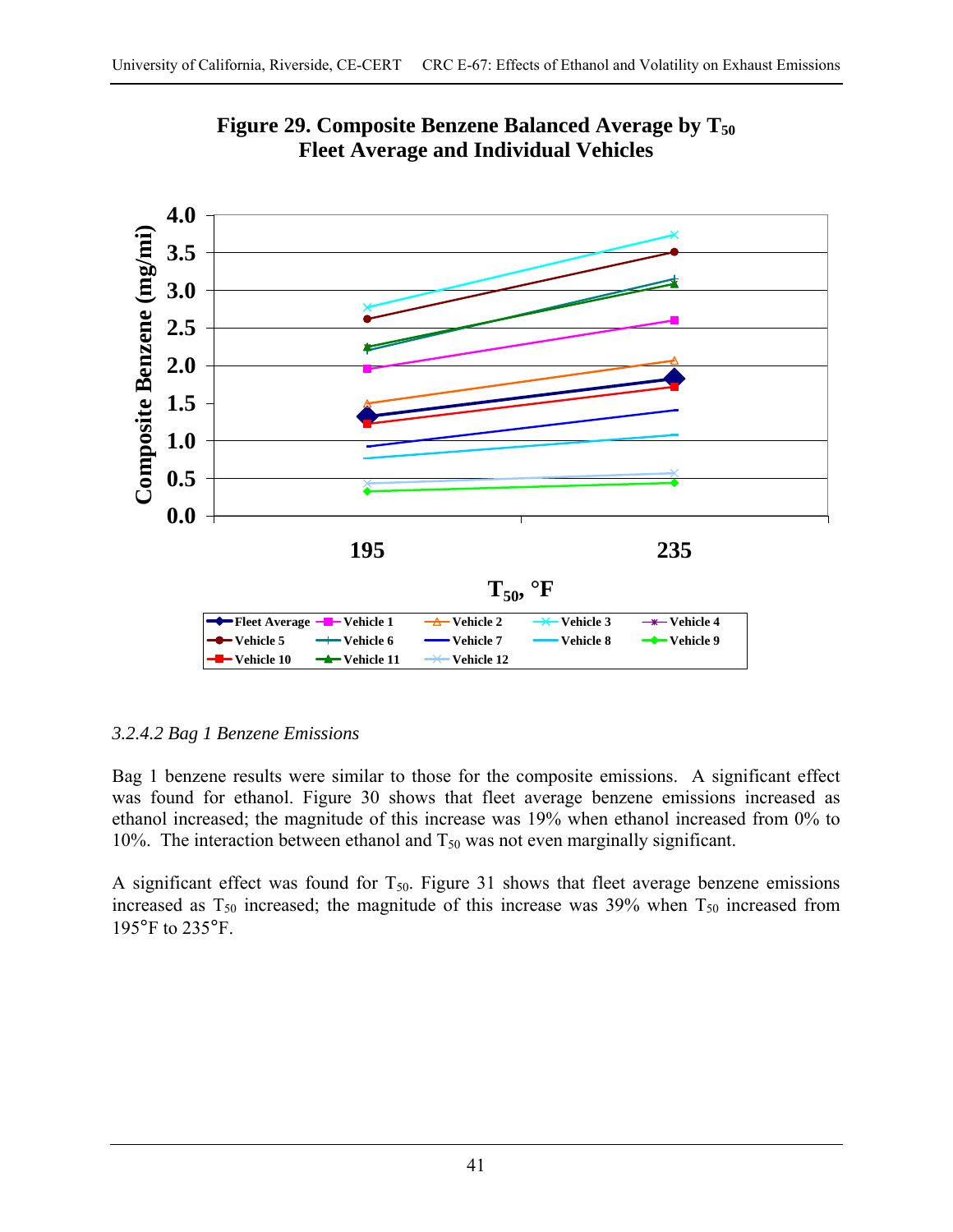

**Figure 30. Bag 1 Benzene Balanced Average by EtOH Fleet Average and Individual Vehicles** 







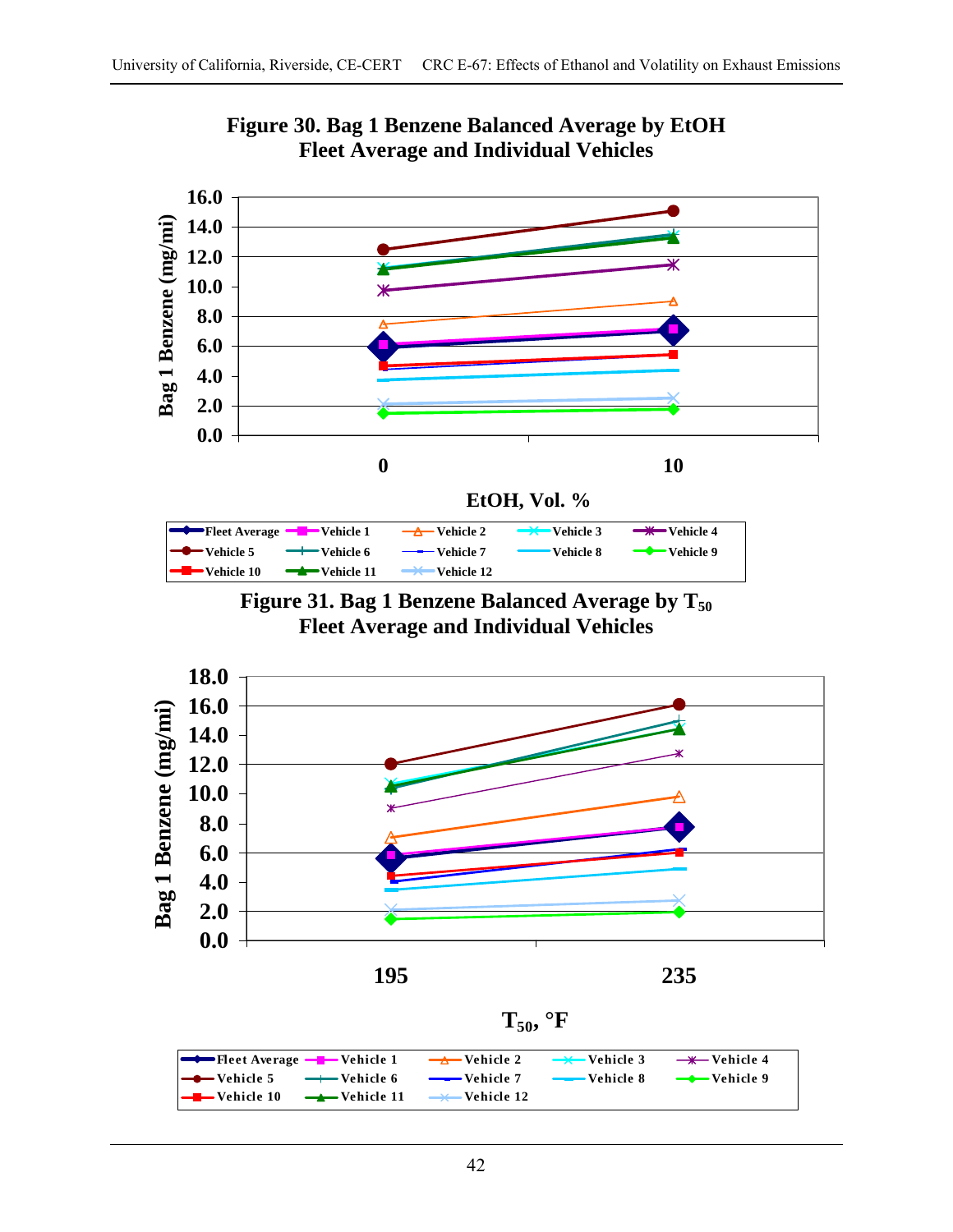## *3.2.5 FTP 1,3-Butadiene Emissions*

The statistical analysis results for 1,3-butadiene emissions are presented in Table 14.

|                    | <b>FTP Composite</b> |         | Bag 1       |         |  |
|--------------------|----------------------|---------|-------------|---------|--|
| Random Factor      | P value              |         | P value     |         |  |
| Vehicle            | 0.01                 |         | 0.01        |         |  |
| $T_{50}$ x Vehicle |                      |         | 0.45        |         |  |
| EtOH x Vehicle     |                      |         |             |         |  |
| <b>Fuel Factor</b> | Coefficient          | P value | Coefficient | P value |  |
| Intercept          | $-1.0109$            | -       | 0.5366      |         |  |
| $T_{50}$           | 0.011320             | 0.00    | 0.011060    | 0.00    |  |
| EtOH               | 0.020270             | 0.00    | 0.019610    | 0.00    |  |
| $T_{50}$ x EtOH    | $-0.000220$          | 0.44    | -0.000160   | 0.57    |  |

**Table 14. Mixed Model Summary for 1,3-Butadiene** 

## *3.2.5.1 Composite 1,3-Butadiene Emissions*

A significant effect was found for ethanol. Figure 32 shows that fleet average 1,3-butadiene emissions increased as ethanol increased; the magnitude of this increase was 22% when ethanol increased from 0% to 10%. The interaction between ethanol and  $T_{50}$  was not even marginally significant.

A significant effect was found for  $T_{50}$ . Figure 33 shows that fleet average 1,3-butadiene emissions increased as  $T_{50}$  increased; the magnitude of this increase was 56% when  $T_{50}$  increased from 195°F to 235°F.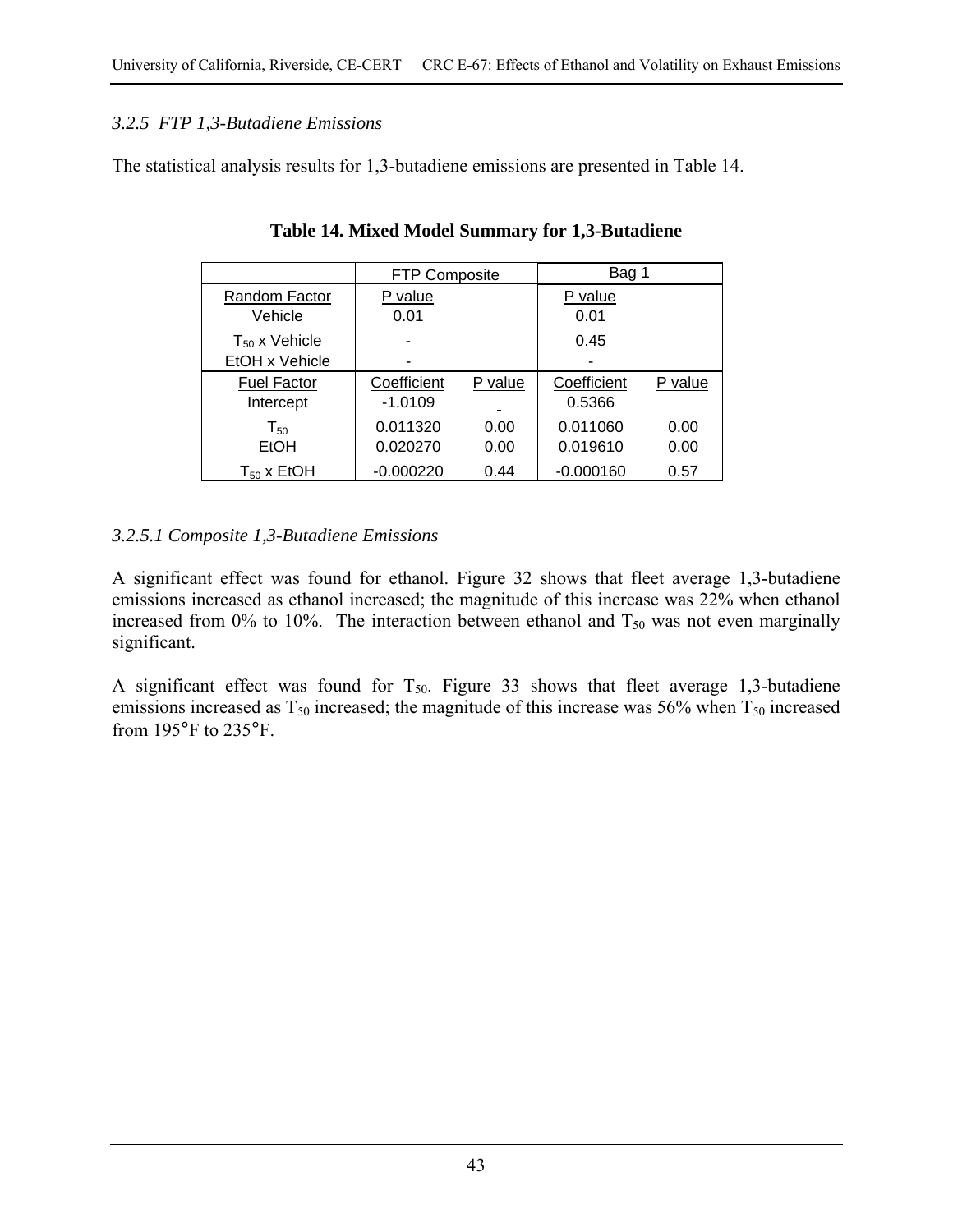

**Figure 32. Composite 1,3-Butadiene Balanced Average by EtOH Fleet Average and Individual Vehicles** 

Figure 33. Composite 1,3-Butadiene Balanced Average by T<sub>50</sub> **Fleet Average and Individual Vehicles** 

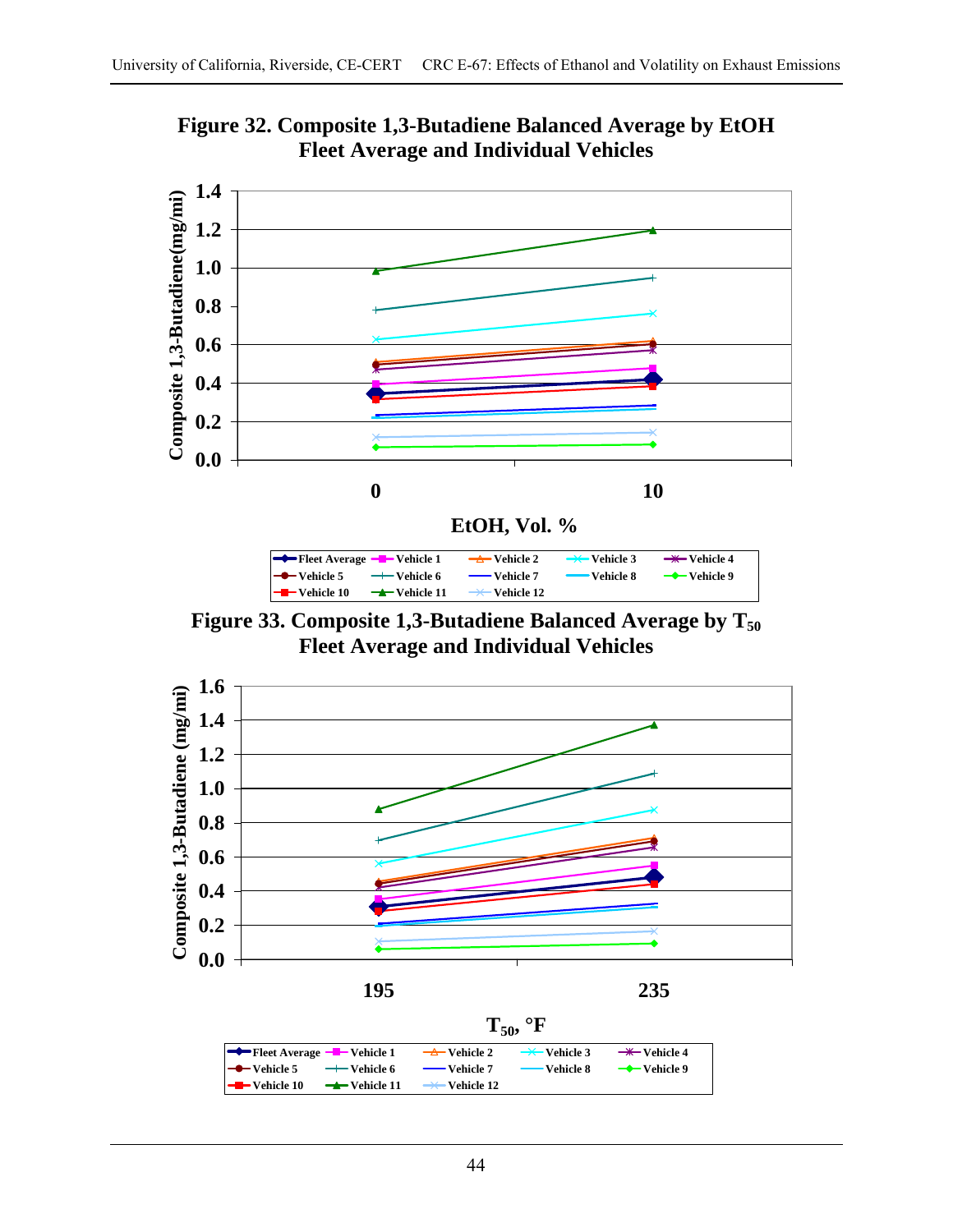### *3.2.5.2 Bag 1 1,3-Butadiene Emissions*

Bag 1 1,3-butadiene results were similar to those for the composite emissions. A significant effect was found for ethanol. Figure 34 shows that fleet average 1,3-butadiene emissions increased as ethanol increased; the magnitude of this increase was 21% when ethanol increased from 0% to 10%. The interaction between ethanol and  $T_{50}$  was not even marginally significant.

A significant effect was found for  $T_{50}$ . Figure 35 shows that fleet average 1,3-butadiene emissions increased as  $T_{50}$  increased; the magnitude of this increase was 55% when  $T_{50}$  increased from 195°F to 235°F.



# **Figure 34. Bag 1 1,3-Butadiene Balanced Average by EtOH Fleet Average and Individual Vehicles**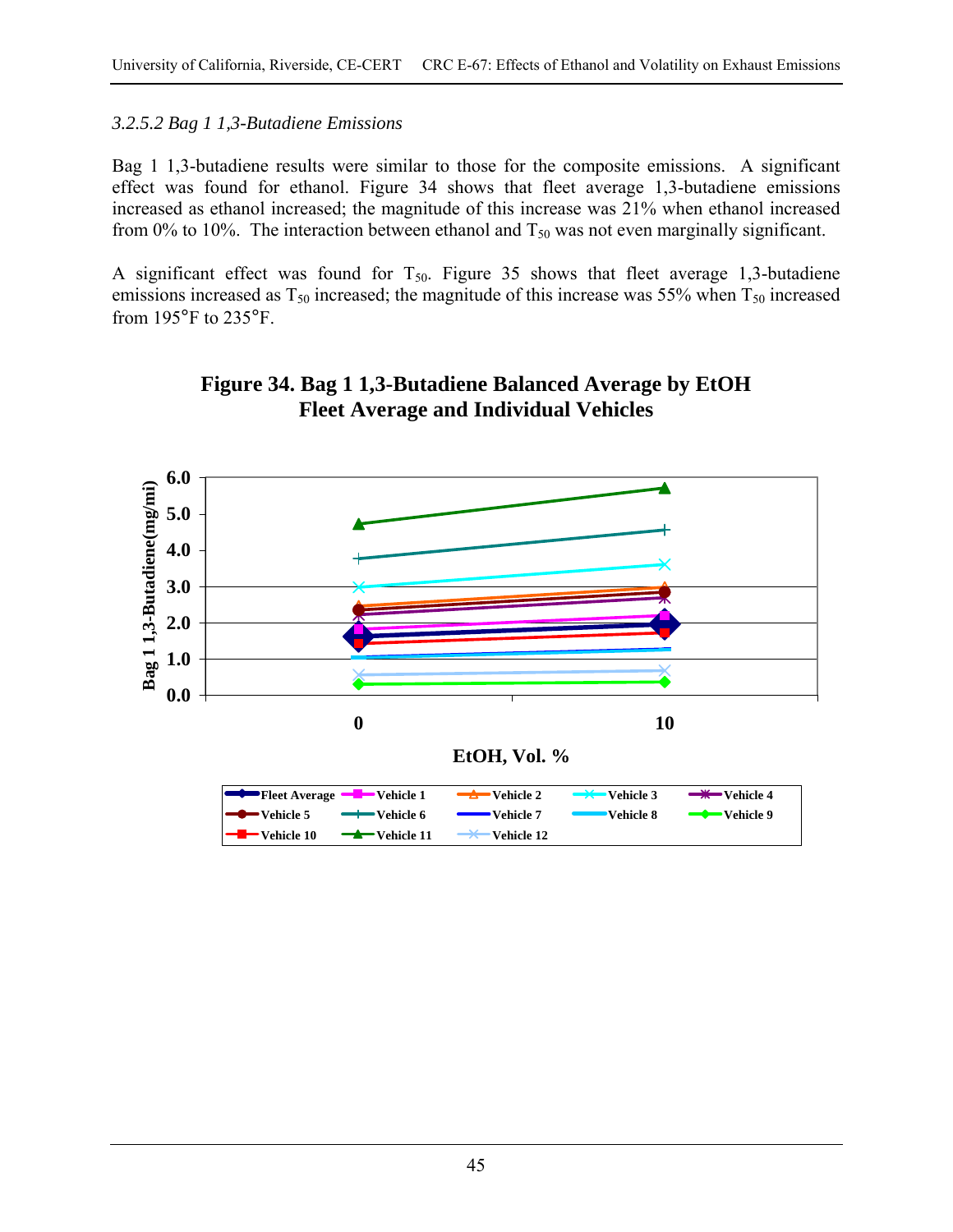

Figure 35. Bag 1 1,3-Butadiene Balanced Average by T<sub>50</sub> **Fleet Average and Individual Vehicles**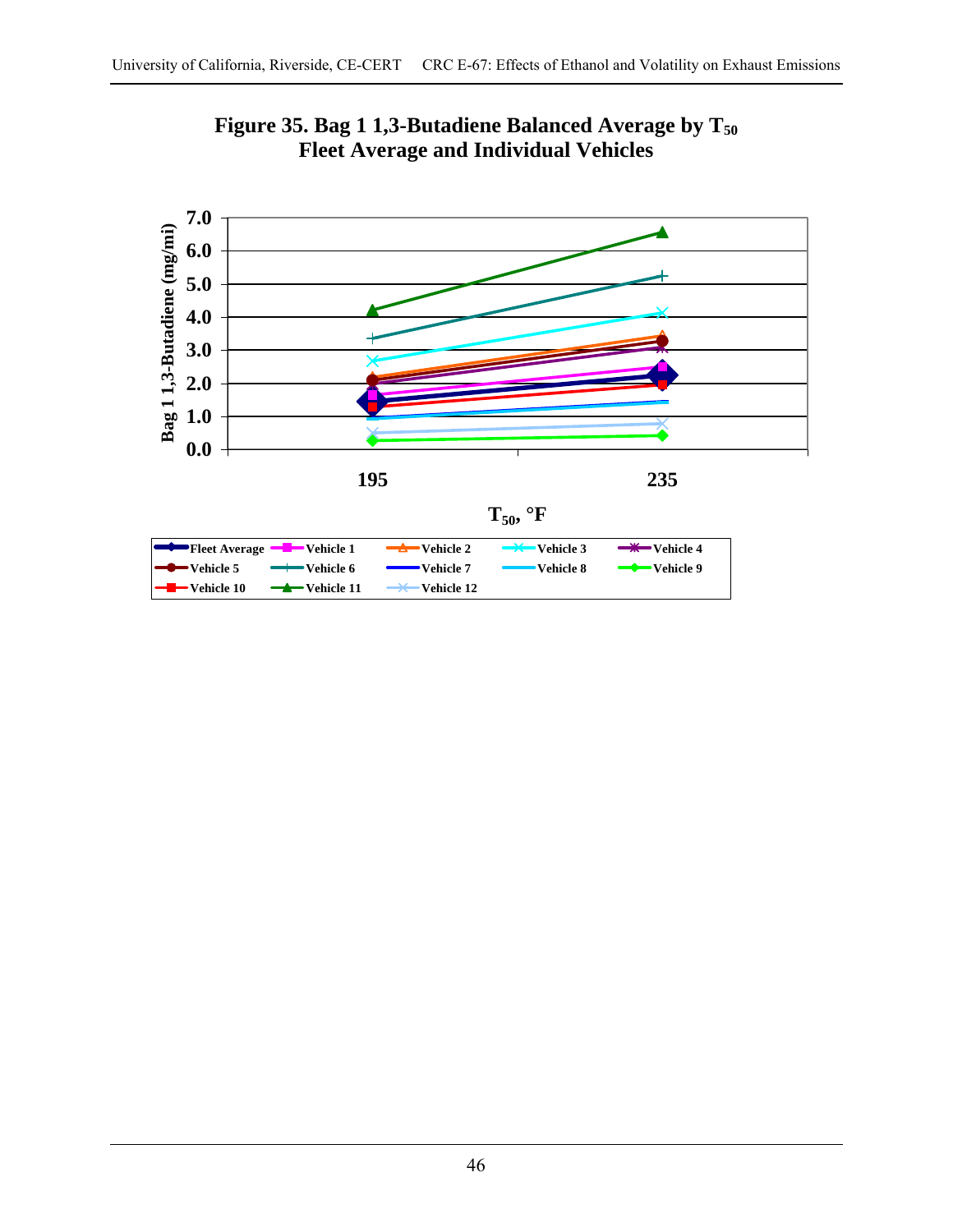# **4. Comparisons with Previous Studies**

The results from this study did not show significant changes in NMHC emissions with ethanol content. However, as described below, a significant interaction between ethanol and  $T_{90}$  was observed. Larger studies of older vehicles have generally shown decreases in HCs with increasing ethanol content [6,7,8]. More limited data are available on newer technology vehicles [1,19,20]. For newer vehicles, studies by the Colorado Department of Health at cold temperatures [19] and by the automotive industry [1] showed decreases in HCs with increasing ethanol content, comparable with the results for the older vehicles. A study by Environment Canada of 1999-2001 vehicles, however, did not find any significant effects of ethanol on NMHC [20].

The trend of increasing NMHC emissions with increasing  $T_{50}$  observed in this study is consistent with results reported by the Auto/Oil Air Quality Improvement Research Program and other studies [4,5]. Rutherford et al. found increases in NMHC of 4-12% for  $T_{50}$  going from 185°F to 215°F, with slightly higher increases observed for the studies that focused on more advanced vehicles [4]. The NMHC increase of approximately  $36\%$  seen in this study in response to a  $T_{50}$ increase from 195°F to 235°F is greater than those of the previous studies, although a larger range of  $T_{50}$  was examined.

Previous studies of older technology vehicles have generally indicated that HC emissions also increase with increasing  $T_{90}$  [4,5,8,9]. In the present study, a statistically significant interaction between  $T_{90}$  and ethanol was found for NMHC, with NMHC emissions increasing with  $T_{90}$  only for fuels containing ethanol.

In this study, CO emissions were shown to be significantly affected by both ethanol content and an interaction between ethanol and  $T_{50}$ . The 6 to 18% decrease in CO emissions in going from 0 to 10% ethanol levels, depending on  $T_{50}$  level, is comparable to the 13.4% reduction found by Reuter et al. in a previous Auto/Oil study with 1989 vehicles [7]. However, this study shows that the majority of the CO benefit was achieved between 0 and 5.7% ethanol; increasing ethanol above 5.7% produced little change in CO emissions at the low and mid levels of  $T_{50}$ , and actually increased CO at the high level of  $T_{50}$ . A recent study by the automotive industry for ULEV/LEV vehicles showed a negative 9% slope in the CO linear regression for oxygen going from 0 to 4% [1]. Environment Canada found CO reductions ranging from 12 to 49% for four of five 1999- 2001 vehicles on a 20% ethanol blend [20]. Only one of these five vehicles showed a statistically significant reduction on 10% and 15% ethanol blends. Overall, these results seem to suggest that some CO reductions with ethanol can be expected for LEV/ULEV technologies, consistent with trends for older vehicles.

The effect of  $T_{90}$  on CO emissions that was observed in this study wherein CO emissions decreased as  $T_{90}$  increased has also been observed in previous studies [4], while other studies have shown the opposite effect [8, 9]. Rutherford et al. [4] found decreases in CO of 6-15% as T90 was increased from 280 to 325°F, compared to the 24% decrease observed in this study for increasing  $T_{90}$  from 295 to 355°F.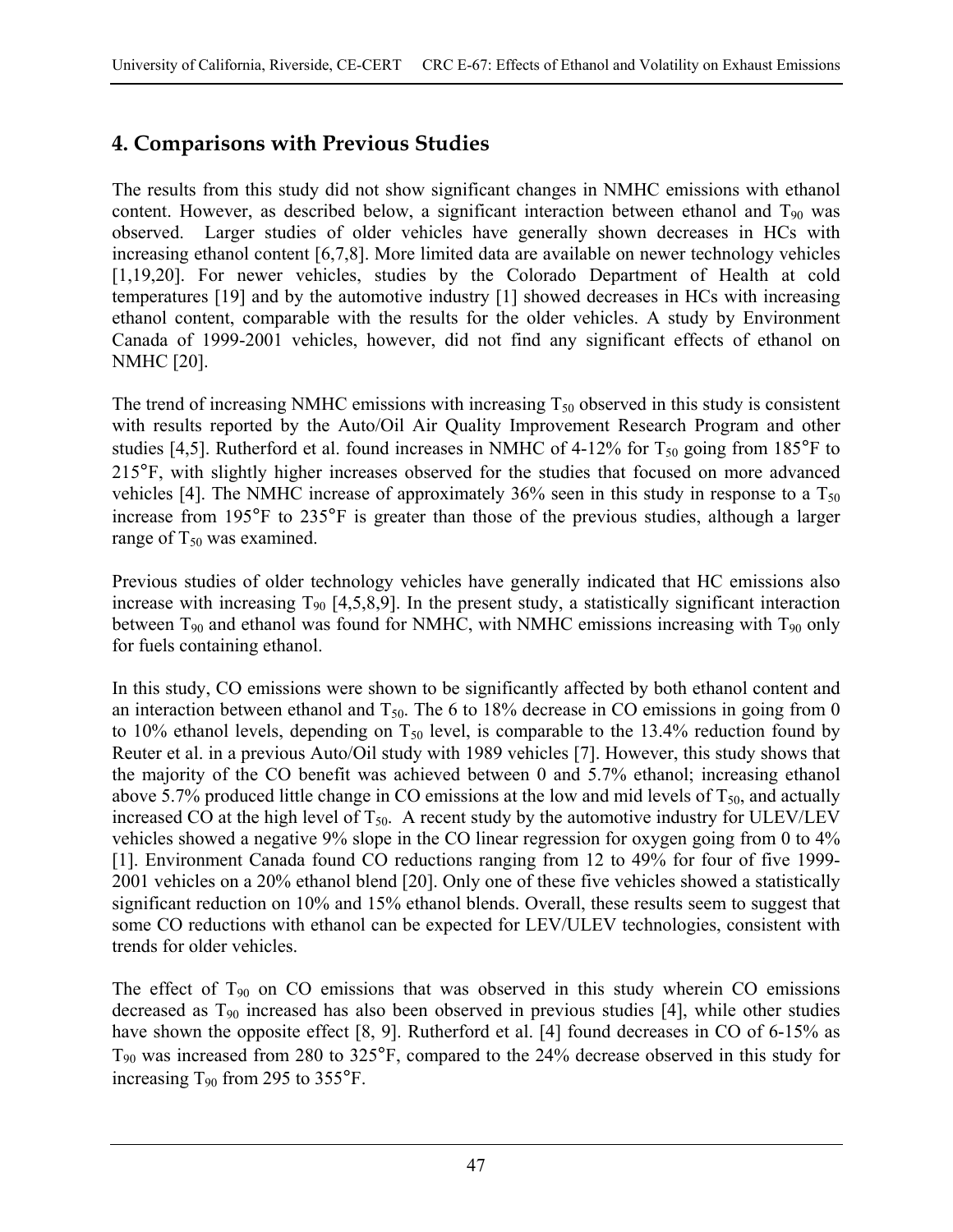The results in the literature show some tendency for  $NO<sub>x</sub>$  emissions to increase with greater ethanol levels, but this trend is not consistent or statistically significant over a wide range of studies. For this study, a statistically significant ethanol by  $T_{50}$  interaction was found, where higher NO<sub>x</sub> emissions were observed for the 10% ethanol fuels at the low and mid-T<sub>50</sub> values. For the low  $T_{50}$  value, NO<sub>x</sub> emissions were 12% higher with 10% ethanol than with 0% ethanol; for the mid  $T_{50}$  value, they were 5-6% higher, while for the high  $T_{50}$  value they were unchanged. Reuter et al. found  $NO<sub>x</sub>$  emissions to increase by 5.1% for fuels with 10% ethanol content in comparison with a base hydrocarbon fuel. Mayotte et al. in Phase 1 studies for the EPA found a 5.7% increase in  $NO<sub>x</sub>$  for a fleet of 20 1987 to 1990 normal emitters using a fuel containing 3.7% oxygen in the form of ethanol [8]. In Phase 2 studies of 28 1986 to 1991 normal emitters, however, Mayotte, et al. did not find any significant differences between a base fuel and a fuel designed to have an oxygen content of 2.0% using ethanol (although this fuel also contained some amount of MTBE) [9]. The Colorado Department of Health did find an increase in  $NO<sub>x</sub>$  of 19.8% with an ethanol based fuel for 12 Tier 1 vehicles at  $35^{\circ}$ F, but no changes in NO<sub>x</sub> for 12 Tier 0 vehicles tested at the same temperature [19]. Interestingly, a recent study by the automotive industry found  $NO<sub>x</sub>$  emissions for a non-oxygenated fuel were higher than those containing higher levels of oxygen (2 to 4%), somewhat in contrast with previous studies [1].

Fuel consumption was found to increase with increasing ethanol concentration, decreasing  $T_{50}$ , and decreasing  $T_{90}$ . In each case, the increase/decrease in fuel consumption between the lowest and highest values of a particular fuel parameter was 0.6 to 1.4%. Previous Auto/Oil studies have also found that ethanol and  $T_{90}$  can both affect fuel consumption [21]. For  $T_{90}$ , in that study, it was found that increasing  $T_{90}$  from 280°F to 360°F lowered fuel consumption by 1.5%, slightly greater than the value found in this study of 0.6%. Fuel consumption was also found to increase by 1.6% in the previous Auto/Oil study by adding 2.7 wt% oxygen to the fuel for a fleet of older (1983-1985 model year) vehicles. The "current" (1989 model year) vehicles from the previous Auto/Oil study showed greater changes in fuel consumption, with a 2.3% increase in fuel consumption for an addition of 2.7 wt% oxygen. Both of these results are comparable with the results from the present study of a 1.4% increase in fuel consumption for the addition of 10% ethanol (i.e., 3.5 wt% oxygen).

The effects of ethanol on toxic emissions have been studied in a number of previous studies. Ethanol studies have consistently shown that higher levels of fuel ethanol lead to increases in acetaldehyde emissions [7-9,20,22]. Reuter et al. [7] reported increases of over 150% in acetaldehyde for a fleet of 20 1989 model year vehicles using a fuel with 10% ethanol. Mayotte et al. found increases ranging from approximately 50 to 140% for studies with 1986 to 1991 vehicles including normal and high emitters [8,9]. The increase of 73% in acetaldehyde for a 0 to 10% increase in ethanol in the present study is similar in magnitude to that observed previously.

Interestingly, benzene emissions were found to increase with higher concentrations of ethanol in this study. This is in contrast to results from a number of studies that have shown decreasing benzene emissions with increasing ethanol or oxygen content [7-9]. It is important to note, however, that in some of these previous studies, the fuels with higher ethanol concentrations also typically had lower levels of benzene in the fuel. In the present study, the fuel benzene levels were relatively constant, and the exhaust benzene levels appear to track NMHC. This study also showed a 22% increase in 1,3-butadiene for the 10% ethanol fuel and a 14% increase in Bag 1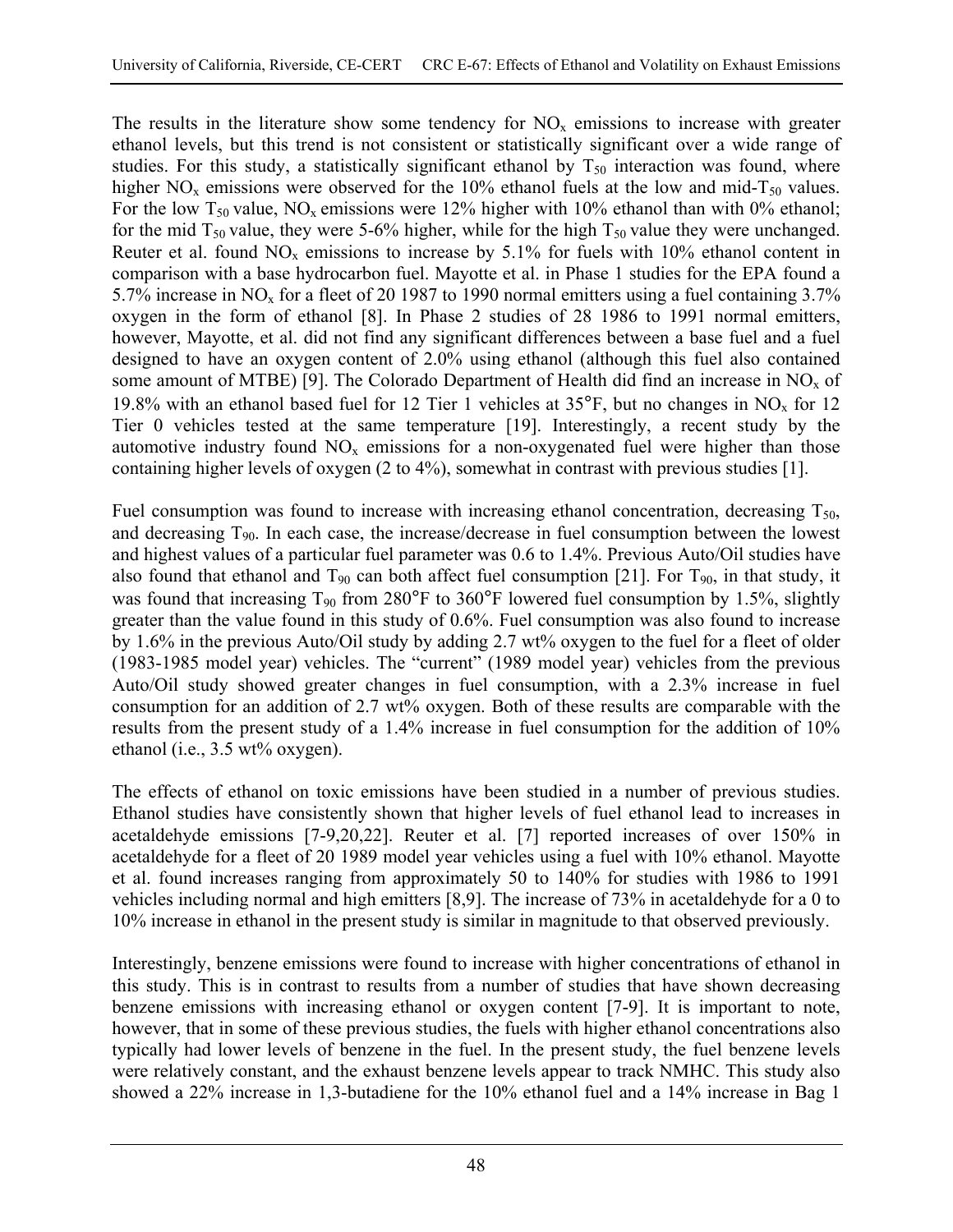formaldehyde for the 10% ethanol fuel. Previous studies have not shown any consistent effects for ethanol on formaldehyde or 1,3-butadiene [7-9].

The effects of  $T_{50}$  on toxic emissions appear to be strong in the present study compared to previous Auto/Oil studies. In this study, formaldehyde increased by 23%, benzene increased by 38%, and 1,3-butadiene increased by 56% when  $T_{50}$  was increased from 195 to 235°F. Rutherford et al. previously examined the effects of  $T_{50}$  on toxics [4]. This study showed statistically significant increases in benzene and 1,3-butadiene in changing  $T_{50}$  from 185 to 215°F for the advanced (1995 and later) technology vehicles. This increase was on the order of 11% for both benzene and 1,3-butadiene. Similar effects were not found in the current fleet (1989 vehicles) or a fleet of Federal Tier 1 vehicles. Mayotte et al. made some comparisons between an industry average fuel, a high  $T_{50}$  fuel and a series of other fuels [9]. The industry average fuel and the high  $T_{50}$  fuel had essentially the same  $T_{50}$  values (~240°F), however, so any differences between these fuels would probably be related to fuel properties other than  $T_{50}$ .

# **5. Driveability Index**

Driveability Index (DI) was originally developed to correlate vehicle driveability performance to fuel volatility. Due to the connection between driveability performance and NMHC emissions, DI has also been proposed as a simpler predictor of emissions than the individual fuel volatility parameters. Given this history, it is useful to examine the ability of DI to correlate emissions as compared to the study design variables.

For this analysis, the definition of DI that is currently being balloted by ASTM was used:

$$
DI = 1.5 * T_{10} + 3.0 * T_{50} + 1.0 * T_{90} + 2.4 * vol\% \text{ Ethanol}
$$

This equation is based on the most recent CRC analysis of vehicle driveability performance [23]. A model for NMHC emissions as a function of DI was developed similarly to the other models in this study, using DI as a fixed effect and Vehicle as a random effect.

Figure 36 is a comparison of the predictions made using the DI model with the predictions made using the full model developed using the design variables (Table 5) and the observed average NMHC emissions for the twelve fuels in the study. While the DI model does provide an approximation of the overall trend in NMHC emissions, it does not track detailed differences in the observed emissions that are captured in the full model (the full model accounts for 99.1% of the variation in the twelve fuel means, while the DI model accounts for 88.5%). It should be noted that DI is highly correlated (r=0.91) with  $T_{50}$  in this fuel set, despite the inclusion of  $T_{90}$ and ethanol terms in the DI equation.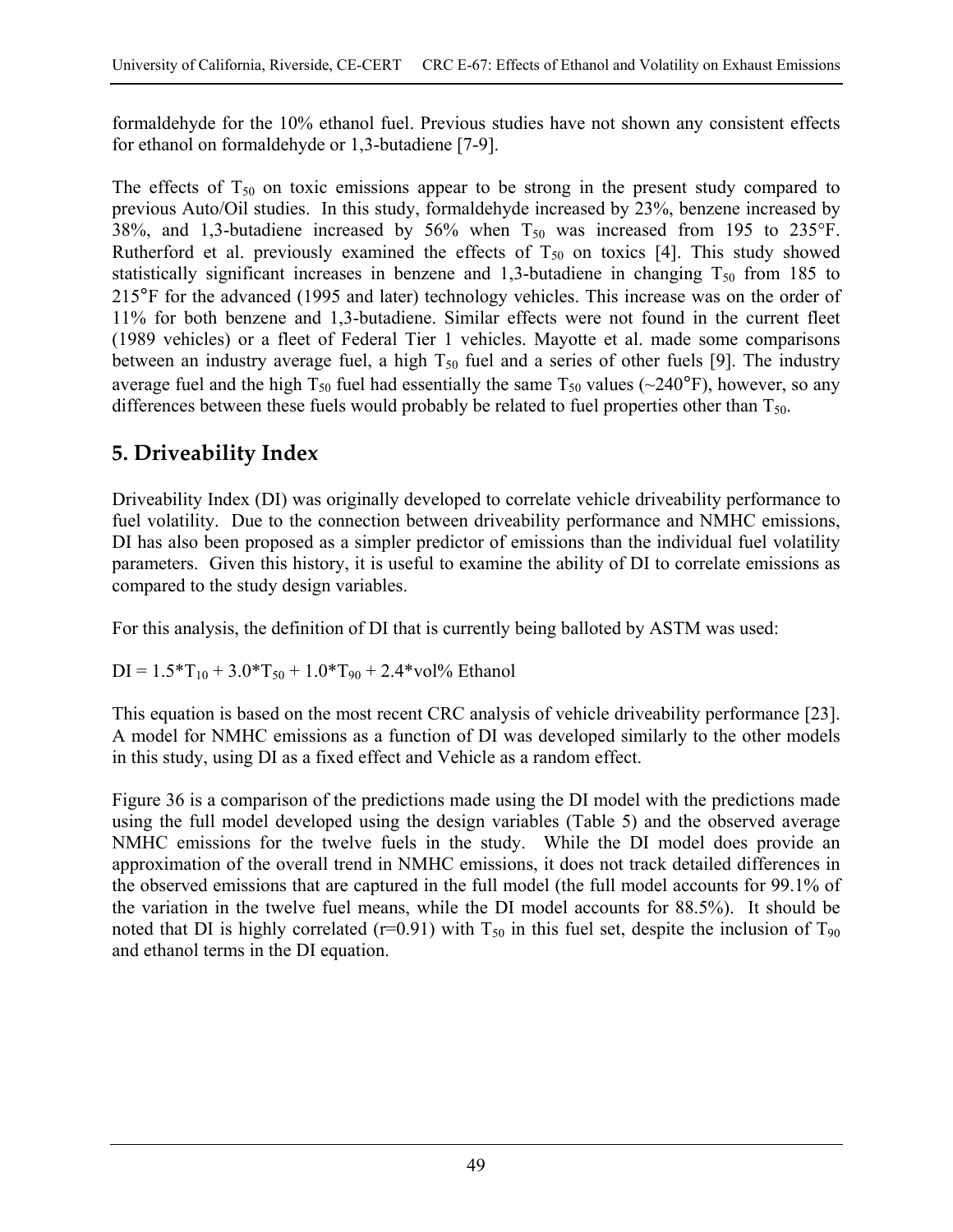

**Figure 36. DI Model Results**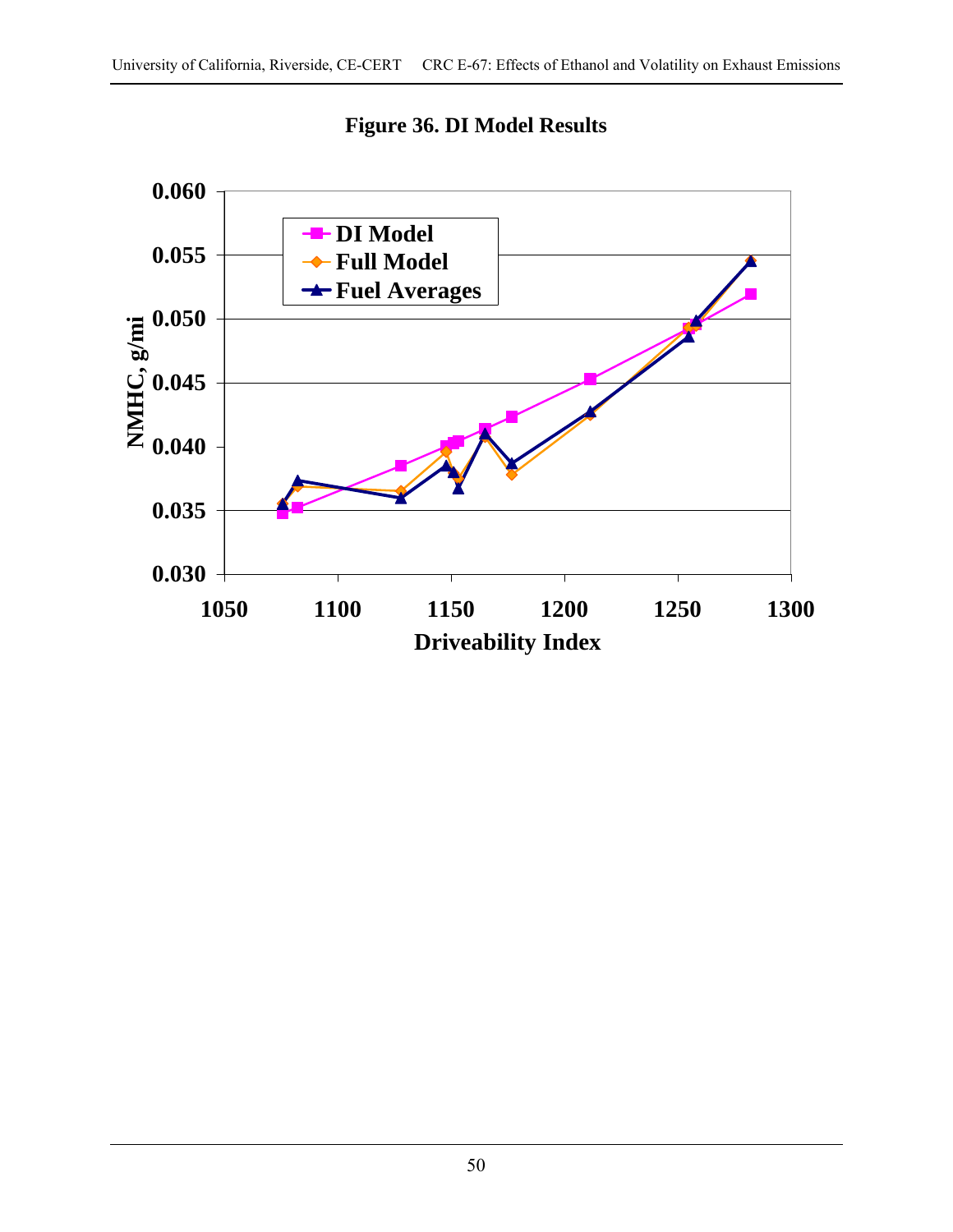# **6. Summary and Conclusions**

For this study, the emissions impacts of 12 fuels were evaluated in 12 vehicles. The 12 vehicles included California-certified LEV to SULEV vehicles split between passenger cars and lightduty trucks. The 12 fuels had independently varying levels of ethanol concentration (0%, 5.7%, and 10%),  $T_{50}$  (195°F, 215°F, and 235°F), and  $T_{90}$  (295°F, 330°F, and 355°F) in a partial factorial design intended to represent both non-oxygenated and oxygenated fuels available in California and the rest of the US. Vehicles were tested with catalysts that were bench-aged to an equivalent of 100,000 miles.

The final analysis of project data estimated regression coefficients for the fuel effects, with the levels of ethanol,  $T_{50}$ , and  $T_{90}$  used as continuous variables. Models predicting emissions and fuel consumption from first order effects, second order effects, and interactions of the fuel parameters were derived.

Key findings are as follows:

## *Regulated Emissions and Fuel Consumption*

- NMHC:
	- $\circ$  There was a statistically significant interaction between ethanol and T<sub>90</sub>. The interaction showed that NMHC emissions increased with increasing ethanol content at the mid-point and high level of  $T_{90}$ , but were unaffected at the low  $T_{90}$ level. Looked at another way, NMHC emissions increased with increasing  $T_{90}$  at the mid-point and high level of ethanol, but were unaffected by  $T_{90}$  at the zero level of ethanol.
	- $\circ$  NMHC emissions increased with increasing  $T_{50}$ . The percentage increases in NMHC emissions in going from the low and mid-point level for  $T_{50}$  to the high T50 level were 36 and 25%, respectively.
- CO:
- $\circ$  There was a statistically significant interaction between ethanol and T<sub>50</sub>. The interaction showed that CO emissions decreased as ethanol content was increased from the low to the mid-point level for all levels of  $T_{50}$ . However, increasing ethanol content from the mid-point to the high level produced little to no change in CO for the low and mid-point levels of  $T_{50}$ , and increased CO at the high level of  $T_{50}$ . Looked at another way, CO emissions increased with increasing  $T_{50}$  at the mid-point and high levels of ethanol, but were unaffected by  $T_{50}$  at the zero level of ethanol.
- $\circ$  CO emissions decreased with increasing  $T_{90}$ . The percentage decreases in CO emissions in going from the low and mid-point level for  $T_{90}$  to the high  $T_{90}$  level were 24% and 7%, respectively.
- $\bullet$  NO<sub>x</sub>:
- $\circ$  There was a statistically significant interaction between ethanol and  $T_{50}$ . The interaction showed that  $NO<sub>x</sub>$  emissions increase with increasing ethanol content at the low level of  $T_{50}$ . At the mid-point level of  $T_{50}$ , NO<sub>x</sub> emissions are largely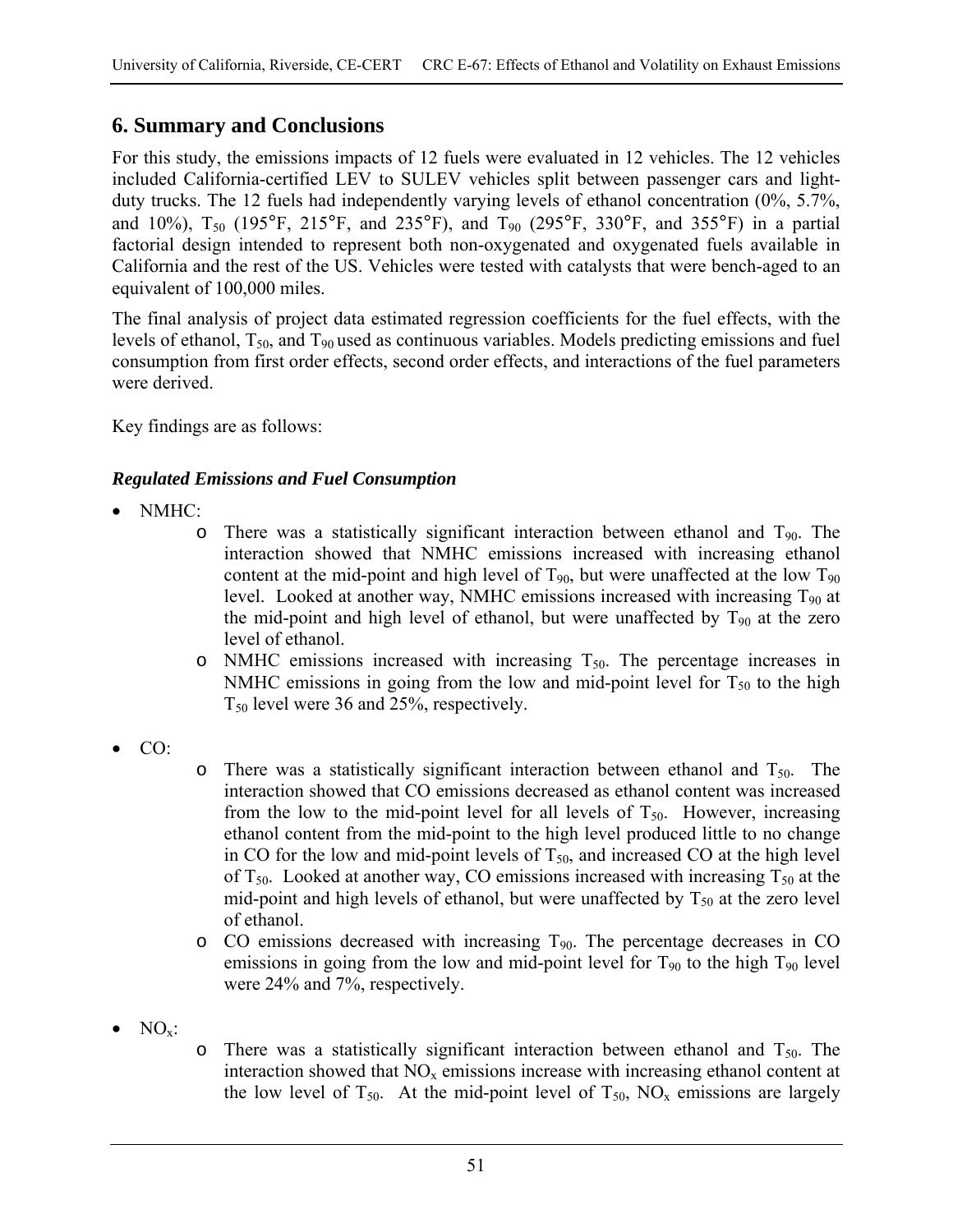unaffected as ethanol content is increased from the zero to the mid-point level, but increase as ethanol is increased to the high level. At the high level of  $T_{50}$ ,  $NO<sub>x</sub>$ emissions are largely unaffected by ethanol content. Looked at another way,  $NO<sub>x</sub>$ emissions decreased with increasing  $T_{50}$  at the high level of ethanol, but were largely unaffected by  $T_{50}$  at the zero and mid-point levels of ethanol.

- Fuel Consumption:
	- o Fleet average fuel consumption increased by 1.4% when ethanol content was increased from the zero to the high level.
	- $\circ$  Fleet average fuel consumption decreased by 1.2% when  $T_{50}$  was increased from the low to the high level.
	- $\circ$  Fleet average fuel consumption decreased by 0.6% when  $T_{90}$  was increased from the low to the high level.

In the fuel set used in this work, 10% ethanol tended to decrease volumetric heat content by  $2.2\%$ .

# *NMOG and Unregulated Emissions*

Detailed speciation measurements were performed for a subset of four fuels with target  $T_{90}$  = 355 $\degree$ F in order to evaluate the fuel effects of ethanol and  $T_{50}$  on NMOG and the four mobile source air toxics: benzene, 1,3-butadiene, formaldehyde and acetaldehyde. Key findings are as follows:

- NMOG:
	- o NMOG emissions increased by 14% when ethanol content was increased from the zero to the high level.
	- o NMOG emissions increased by 35% when  $T_{50}$  was increased from the low to the high level.
- Formaldehyde:
	- $\circ$  Formaldehyde emissions increased by 23% when T<sub>50</sub> was increased from the low to the high level.
- Acetaldehyde:
	- o Acetaldehyde emissions increased by 73% when ethanol content was increased from the zero level to the high level.
- Benzene:
	- o Benzene emissions increased by 18% when ethanol content was increased from the zero to the high level.
	- $\circ$  Benzene emissions increased by 38% when  $T_{50}$  was increased from the low to the high level.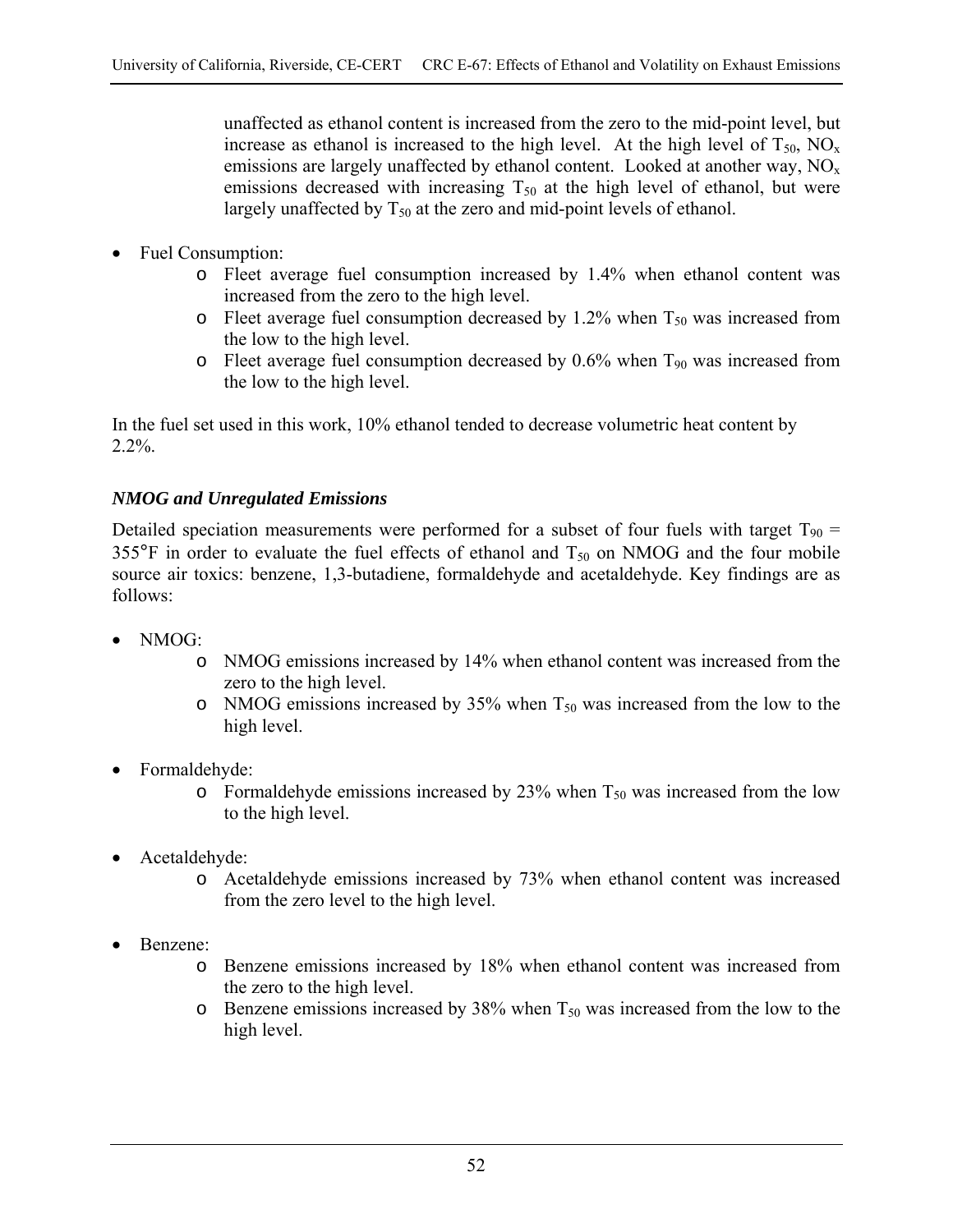- 1,3-butadiene:
	- o 1,3-butadiene emissions increased by 22% when ethanol content was increased from the zero to the high level.
	- $\circ$  1,3-butadiene emissions increased by 56% when  $T_{50}$  was increased from the low to the high level.

The effects of ethanol and  $T_{50}$  on NMOG and mobile source toxics described above were only observed for the subset of fuels having the high level of  $T_{90}$ . The results of this study do not permit any conclusions as to what effects ethanol or  $T_{50}$  might have had on NMOG or toxics emissions for fuels having low or mid-point  $T_{90}$  levels.

The following table presents in summary form the fuel effects (i.e., first order, second order, or interactions) which were determined to be either statistically significant, marginally significant, or not significant in predicting composite FTP emissions, fuel economy, and toxics in this study.

|      |                       | 12 fuel set<br><b>Regulated Emissions</b> |                     |             |                           | 4 fuel set $(D, E, K, L)$ |                                                         |                        |               |             |  |
|------|-----------------------|-------------------------------------------|---------------------|-------------|---------------------------|---------------------------|---------------------------------------------------------|------------------------|---------------|-------------|--|
|      |                       |                                           |                     |             |                           |                           |                                                         | NMOG & Toxic Emissions |               |             |  |
|      |                       | <b>NMH</b>                                | CO                  | NOx         | $FC*1000$                 | Formaldehyde              | Acetaldehyde                                            | Benzene                | 1,3-Butadiene | <b>NMOG</b> |  |
|      |                       | С                                         |                     |             |                           |                           |                                                         |                        |               |             |  |
|      | $T_{50}$              | S                                         | N                   | N           | $\mathbf C$<br>ð.         | S                         | N                                                       | C<br>G.                | S             | S           |  |
| بم   | $T_{90}$              | M                                         | S                   | N           | S                         | $- -$                     | --                                                      | $- -$                  | --            |             |  |
| ┗    | EtOH                  | N                                         | S                   | M           | S                         | N                         | S                                                       | S                      | S             | S           |  |
| site | $T_{50}$ <sup>2</sup> | S                                         | S                   | N           | N                         | $- -$                     | --                                                      | $- -$                  | --            | $- -$       |  |
|      | $T_{90}$ <sup>2</sup> | S                                         | M                   | N           | N                         | $- -$                     | $- -$                                                   | $- -$                  | --            | $- -$       |  |
| ompo | EtOH <sup>2</sup>     | N                                         | S                   | M           | N                         | $- -$                     | $- -$                                                   | $- -$                  | --            | $- -$       |  |
|      | $T_{50}$ x EtOH       | M                                         | S                   | S           | N                         | N                         | N                                                       | N                      | N             | N           |  |
|      | $T_{90}$ x EtOH       | S<br>$\sim$                               | M<br>$\cdot$ $\sim$ | N<br>$\sim$ | M<br>$\sim$ $\sim$ $\sim$ | $\cdot$ $\cdot$ $\sim$    | $\sim$ $\sim$ $\sim$ $\sim$ $\sim$ $\sim$ $\sim$ $\sim$ |                        | --            |             |  |

 $S =$  significant,  $M =$  marginally significant,  $N =$  not significant " $-$ " = not analyzed

## *Driveability Index*

The recently-balloted ASTM Driveability Index (DI) equation was compared with the full model as a predictor of NMHC results from this study. While the DI model does provide an approximation of the overall trend in NMHC emissions, it does not track detailed differences in the observed emissions that are captured in the full model (the full model accounts for 99.1% of the variation in the twelve fuel means, while the DI model accounts for 88.5%). It should be noted that DI is highly correlated (r=0.91) with  $T_{50}$  in this fuel set, despite the inclusion of  $T_{90}$ and ethanol terms in the DI equation.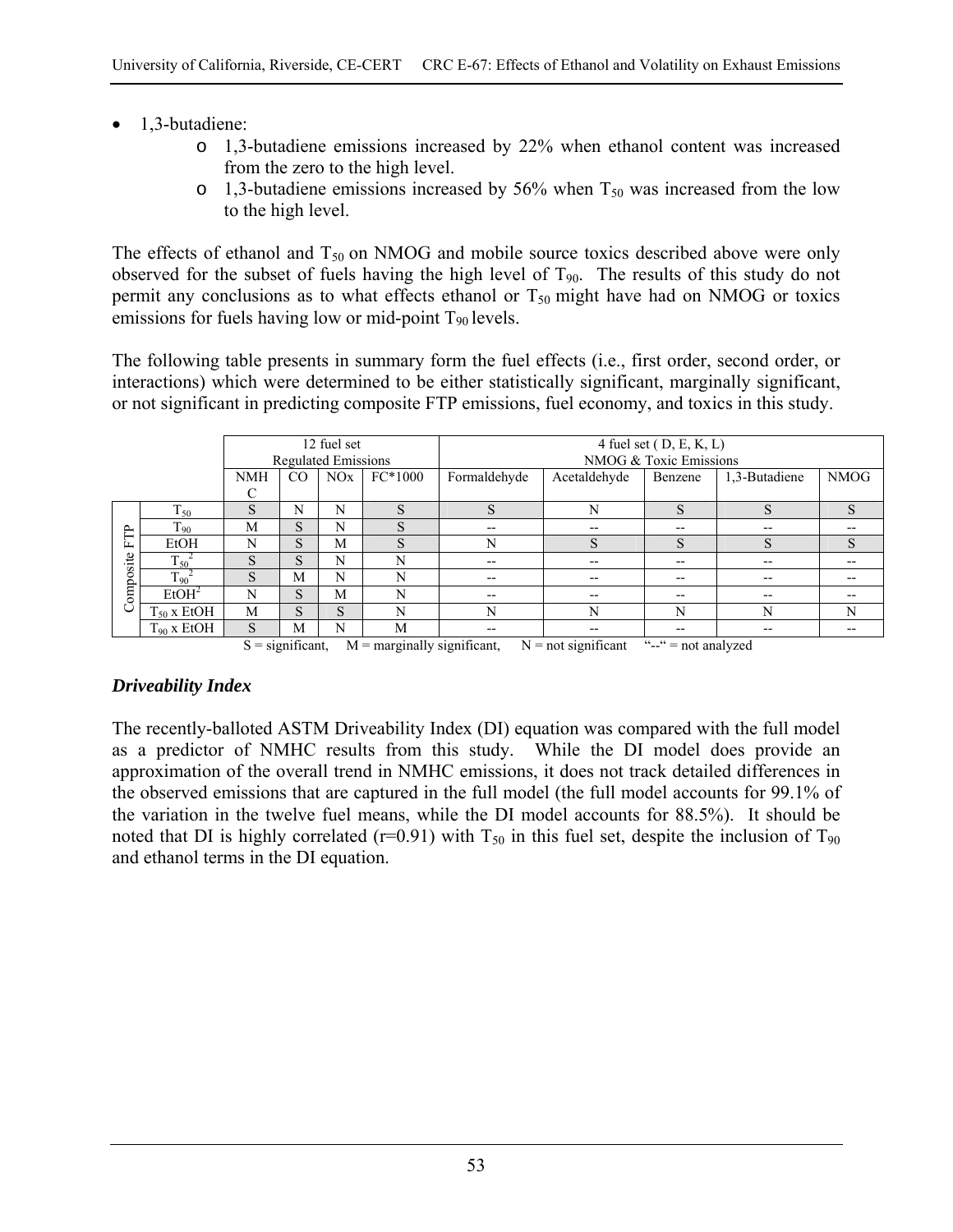# **7.0 Acknowledgments**

The authors acknowledge the contribution and support of the following individuals during the course of this project. Dave Martis, Joseph Calhoun, and Ross Rettig of the Vehicle Emissions Research Laboratory (CE-CERT) performed the emissions testing on the vehicles. We thank the CRC E-67 statistics panel for their input and advice including Jim Rutherford, Richard Gunst, James P. Uihlein, Gary Hatfield, and Anne Coleman. We thank Leo Zafonte of the California Air Resources Board and the staff of the CARB Haagen-Smit Laboratory for their assistance in improving our analytical methods for speciation measurements. We thank Chevron Products Company for providing a test vehicle for this program. We thank the Coordinating Research Council for their financial support of this program under CRC Contract E-67.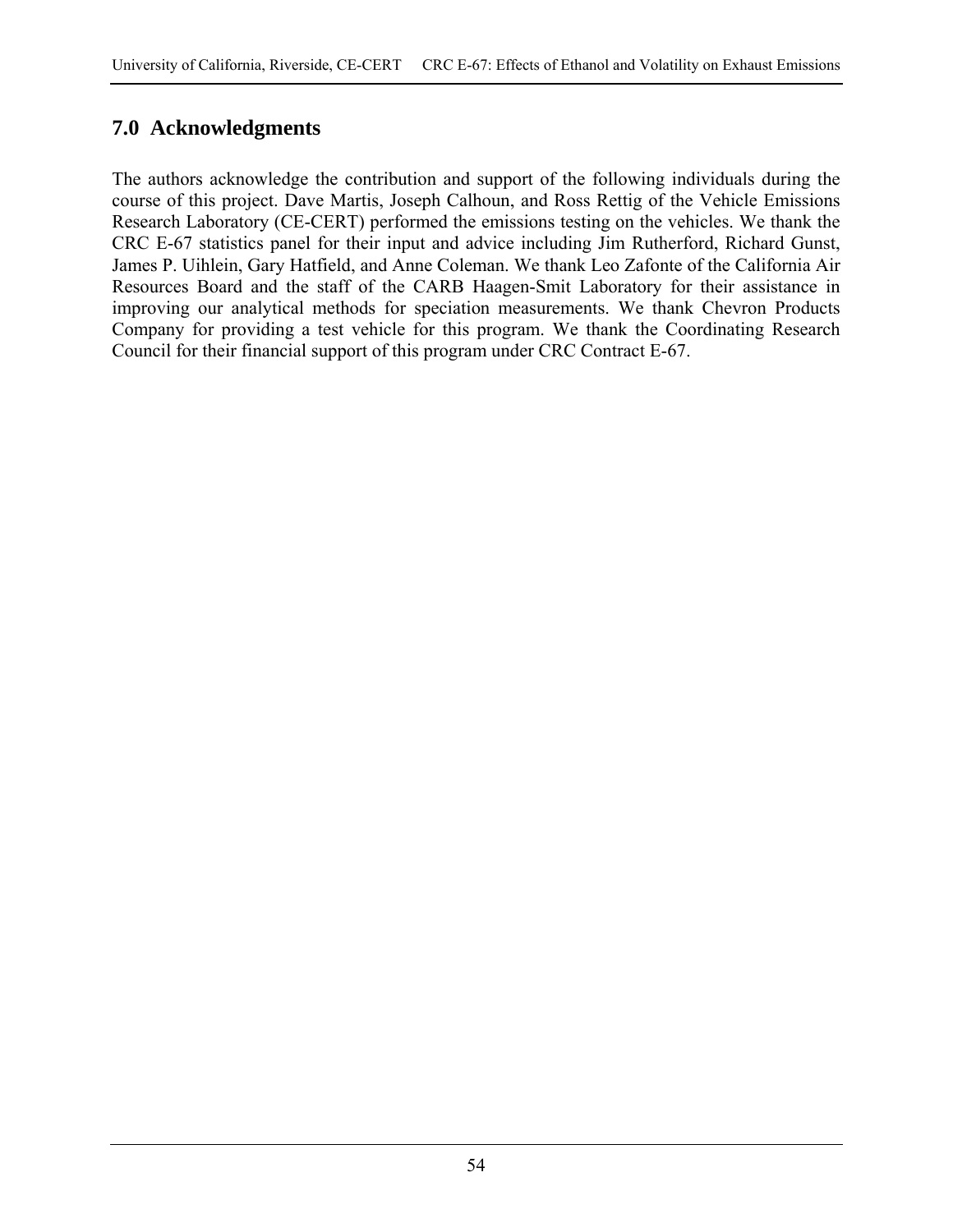# **8.0 References**

- 1. AAM/AIAM Industry Low-Sulfur Test Program. Presented to the California Air Resources Board by the Alliance of Automobile Manufacturers (AAM) and the Association of International Automobile Manufacturers (AIAM), ww.arb.ca.gov/cbg/meeting/2001/ mtg2001.htm, September 2001.
- 2. Hochhauser, A.M.; Benson, J.D.; Burns, V.R.; Gorse, R.A.; Koehl, W.J.; Painter, L.J.; Rippon, B.H.; Reuter, R.M.; and Rutherford, J.A., "The Effect of Aromatics, MTBE, Olefins, and  $T_{90}$  on Mass Exhaust Emissions from Current and Older Vehicles – The Auto/Oil Air Quality Improvement Research Program" SAE Technical Paper No. 912322. Warrendale, PA: Society of Automotive Engineers, 1991.
- 3. Rapp, L.A.; Hochhauser, A.M.; Painter, L.J.; Benson, J.D.; Knepper, J.C.; Reuter, R.M.; Burns, V.R.; Koehl, W.J.; Rutherford, J.A.; Gorse, R.A.; and Leppard, W.R., "Effects of Fuel Properties on Mass Exhaust Emissions During Various Modes of Operation." SAE Technical Paper No. 932726. Warrendale, PA: Society of Automotive Engineers, 1993.
- 4. Rutherford, J.A.; Burns, V.R.; Leppard, W.R.; Rippon, B.; Koehl, W.J.; Hochhauser, A.M.; Painter, L.J.; Reuter, R.M.; Benson, J.D.; Knepper, J.C.; and Rapp, L.A., "Effects of Gasoline Properties on Emissions of Current and Future Vehicles –  $T_{50}$ ,  $T_{90}$ , and Sulfur Effects – The Auto/Oil Air Quality Improvement Research Program", SAE Technical Paper No. 952510. Warrendale, PA: Society of Automotive Engineers, 1995.
- 5. Leppard, W.R.; Burns, V.R.; Painter, L.J.; Reuter, R.M.; Koehl, W.J.; Hochhauser, A.M.; Rapp, L.A.; Rutherford, J.A.; Benson, J.D.; Knepper, J.C.; and Rippon, B., "Effects of Gasoline Properties  $(T_{50}, T_{90},$  and Sulfur) on Exhaust Hydrocarbon Emissions of Current and Future Vehicles: Modal Analysis – The Auto/Oil Air Quality Improvement Research Program", SAE Technical Paper No. 952504. Warrendale, PA: Society of Automotive Engineers, 1995.
- 6. Knepper, J.C.; Koehl, W.J.; Benson, J.D.; Burns, V.R.; Gorse, R.A.; Hochhauser, A.M.; Leppard, W.R.; Rapp L.A.; and Reuter, R.M., "Fuel Effects in Auto/Oil High Emitting Vehicles", SAE Technical Paper No. 930137. Warrendale, PA: Society of Automotive Engineers, 1993.
- 7. Reuter, R.M.; Hochhauser, A.M.; Benson, J.D.; Koehl, W.J.; Burns, V.R.; Painter, L.J.; Gorse, R.A. Jr.; Rippon, B.H.; and Rutherford, J.A., "Effects of Oxygenated Fuels on RVP on Automotive Emissions – Auto/Oil Air Quality Improvement Program", SAE Technical Paper No. 920326. Warrendale, PA: Society of Automotive Engineers, 1992.
- 8. Mayotte, S.C.; Lindhjem, C.E.; Rao, V.; and Sklar, M.S., "Reformulated Gasoline Effects on Exhaust Emissions: Phase 1; Initial Investigation of Oxygenate, Volatility, Distillation, and Sulfur Effects", SAE Technical Paper No. 941973. Warrendale, PA: Society of Automotive Engineers, 1994.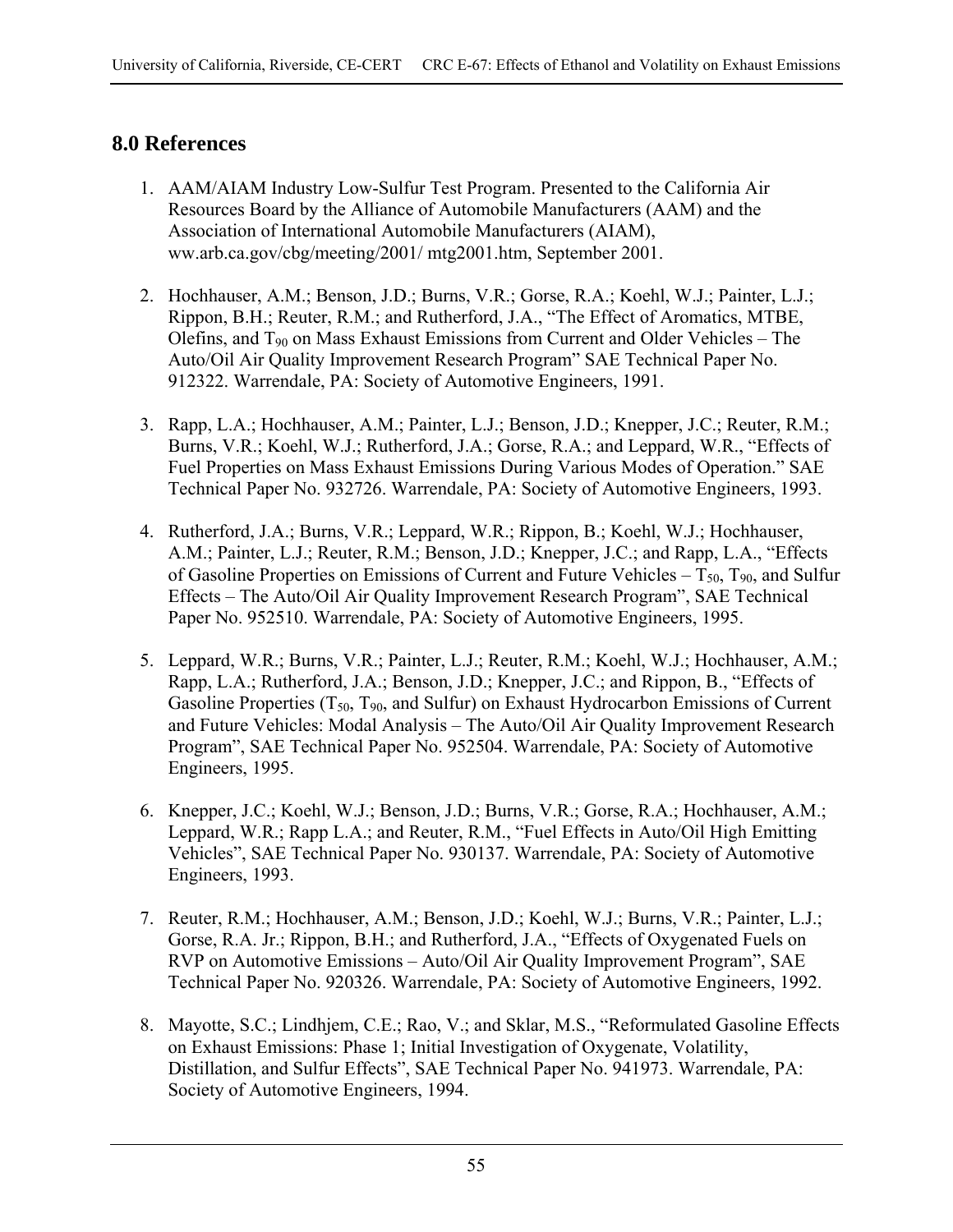- 9. Mayotte, S.C.; Rao, V.; Lindhjem, C.E.; and Sklar, M.S., "Reformulated Gasoline Effects on Exhaust Emissions: Phase 2; Continued Investigation of the Effects of Fuel Oxygenate Content, Oxygenate Type, Sulfur, Olefins, and Distillation Parameters", SAE Technical Paper No. 941974. Warrendale, PA: Society of Automotive Engineers, 1994.
- 10. Korotney, D.J.; Rao, V.; Lindhjem, C.E.; and Sklar, M.S., "Reformulated Gasoline Effects on Exhaust Emissions: Phase 3; Continued Investigation of the Effects of Fuel Oxygenate Content, Oxygenate Type, Sulfur, Olefins, and Distillation Parameters", SAE Technical Paper No. 950782. Warrendale, PA: Society of Automotive Engineers, 1995.
- 11. California Air Resources Board, "Air Quality Impacts of the Use of Ethanol in California Reformulated Gasoline". December, 1999.
- 12. Crary, B., "Effects of Ethanol on Emissions of Gasoline LDVs". Toyota Motor Corporation, 2000.
- 13. Durbin, T. D.; Miller, J. W.; Pisano, J. T.; Sauer, C.; Rhee, S. H.; and Huai, T. "Impact of Engine Oil Properties on Emissions", Coordinating Research Council, CRC Project No. E-61, CE-CERT Technical Report No. 02-VE-59971-02-DFR, August, 2002.
- 14. Durbin, T. D.; Miller, J. W.; Pisano, J. T.; Sauer, C.; Younglove, T.; Rhee, S. H.; Huai, T.; and MacKay, G.I..; "The Effect of Fuel Sulfur on NH3 and Other Emissions from 2000-2001 Model Year Vehicles", Final Report for Coordinating Research Council, CRC Project No. E-60, CE-CERT Technical Report No. 02-VE-59971-E60-04, May, 2003.
- 15. Sims, G.S. and Johri, S., "Catalyst Performance Study Using Taguchi Methods", SAE Technical Paper 881589. Warrendale, PA: Society of Automotive Engineers, 1988.
- 16. Shoffner, B., "A Vehicle Fuel Tank Flush Effectiveness Evaluation Program", Final Report by the Southwest Research Institute, for the Coordinating Research Council under Contract No. CM-138-01/1. San Antonio, TX: August, 2001.
- 17. Siegl, W.O.; Richert, J.F.O.; Jensen, T.E.; Schuetzle, D.; Swarin, S.J.; Loo, J.F.; Prostak, A.; Nagy, D.; and Schlenker, A.M. "Improved Emissions Speciation Methodology for Phase II of the Auto/Oil Air Quality Improvement Research Program – Hydrocarbons and Oxygenates", SAE Technical Paper 930142. Warrendale, PA: Society of Automotive Engineers, 1993.
- 18. Painter, L.J. and Rutherford, J.A. "Statistical Design and Analysis Methods for the Auto/Oil Air Quality Research Program", SAE Technical Paper 920319. Warrendale, PA: Society of Automotive Engineers, 1992.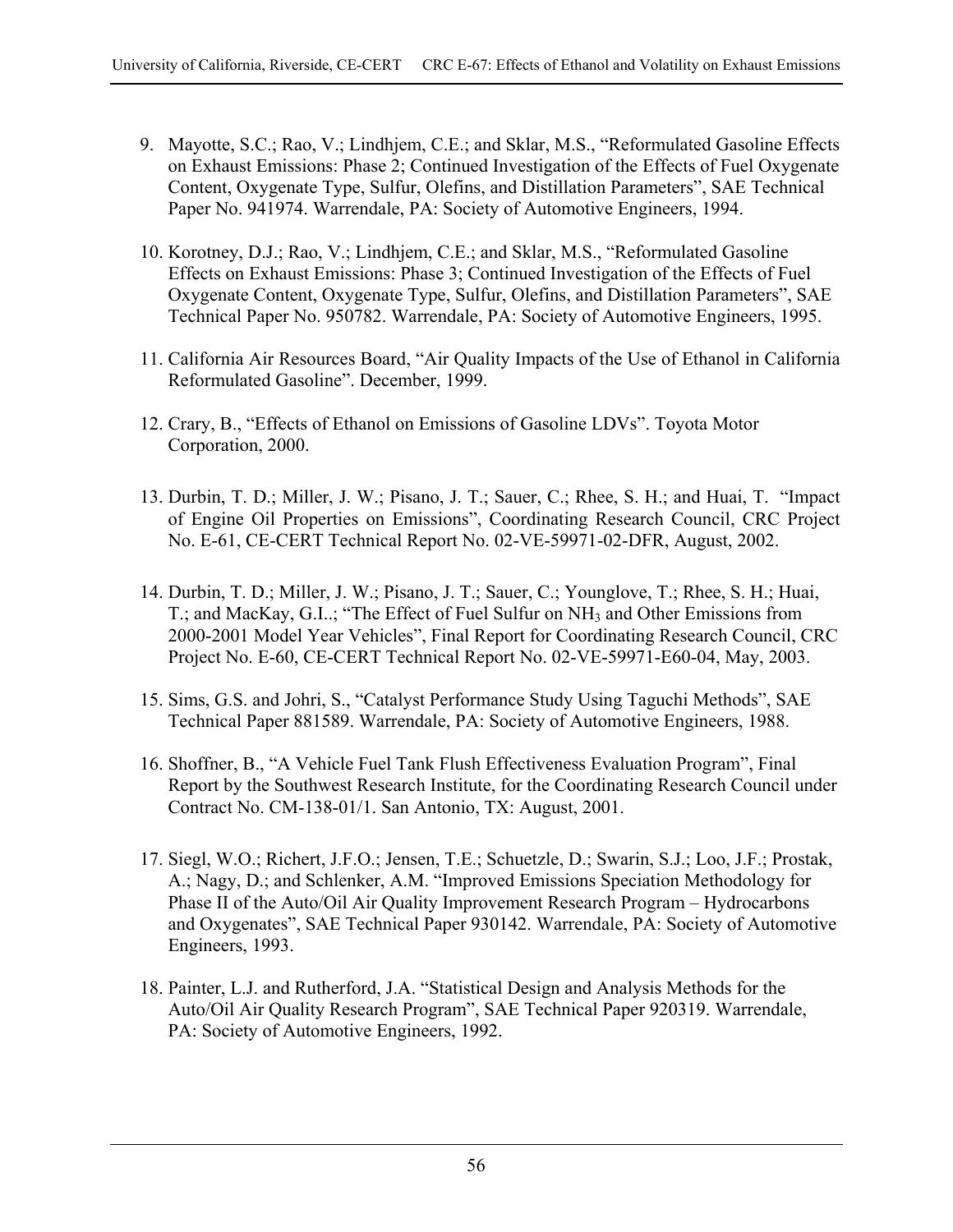- 19. Colorado Department of Health, "The Impact of a 10% Ethanol Blended Fuel on the Exhaust Emissions of Tier 0 and Tier 1 Light-Duty Gasoline Vehicles at 35 °F". Aurora Vehicle Emissions Testing Center, January, 1999.
- 20. Aubin, K. and Graham, L., "The Evaluation of Ethanol Gasoline Blends on Vehicle Exhaust and Evaporative Emissions: Phase 1". Report by Environment Canada, Emissions Research and Measurement Division, October, 2002.
- 21. Hochhauser, A.M.; Koehl, W.J.; Benson, J.D.; Painter, L.J.; Burns, V.R.; Reuter, R.M.; Gorse, R.A. Jr.; and Rutherford, J.A., "Fuel Composition Effects on Automotive Fuel Economy – Auto/Oil Air Quality Improvement Research Program", SAE Technical Paper 930138. Warrendale, PA: Society of Automotive Engineers, 1993.
- 22. Durbin, T.D., "The Impact of Ethanol Addition to Gasoline on Emissions of Vehicles", Report to Health Canada. Ottawa, Canada, May, 2003.
- 23. "2003 CRC Intermediate-Temperature Volatility Program", CRC Report No. 638. February, 2004.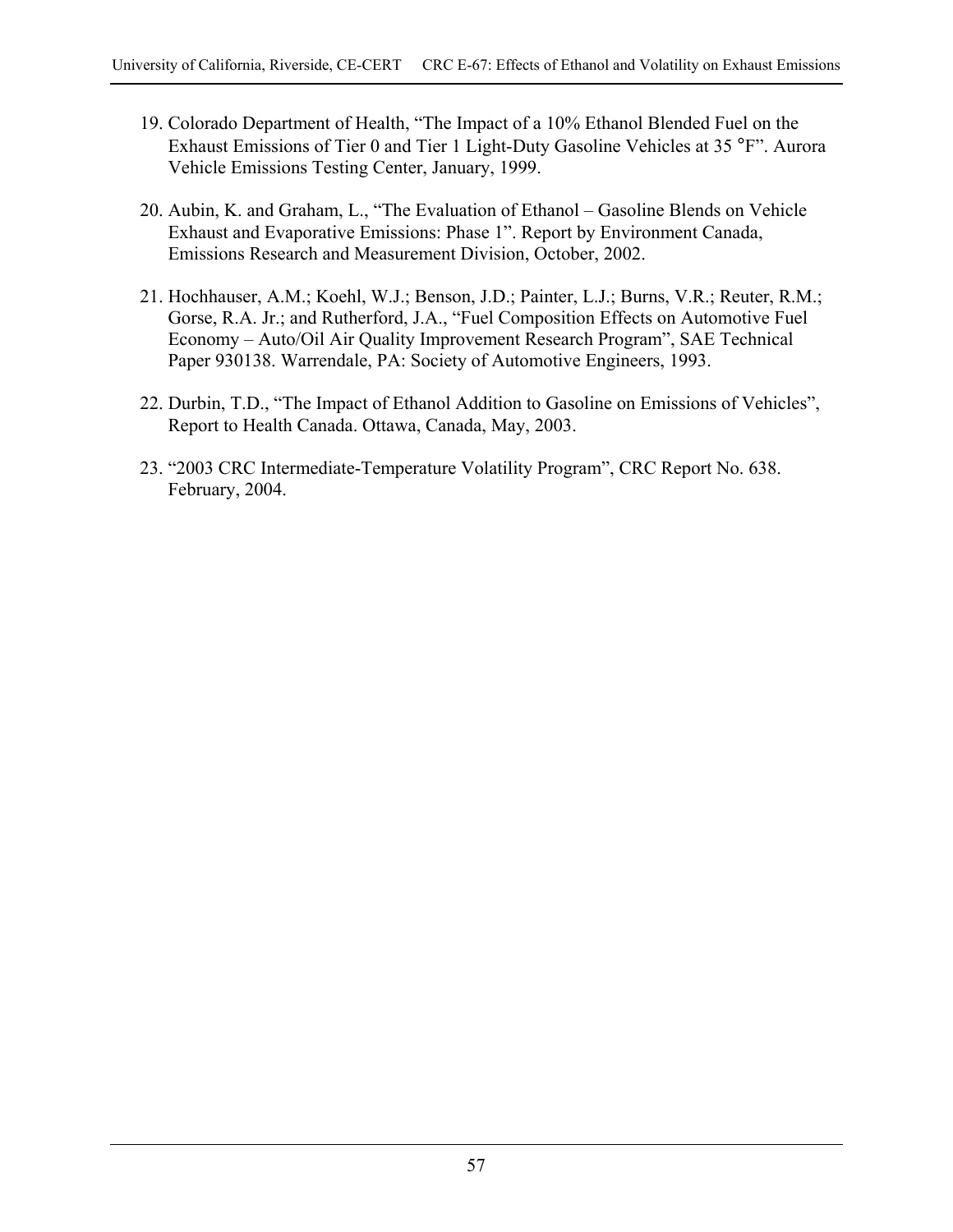| Inspection                        | Units                   |                |                |                |                |                |                |                |                |                |                |                |                |
|-----------------------------------|-------------------------|----------------|----------------|----------------|----------------|----------------|----------------|----------------|----------------|----------------|----------------|----------------|----------------|
|                                   | $^{\circ}$ API          | Fuel A<br>62.1 | Fuel B<br>59.9 | Fuel C<br>57.6 | Fuel D<br>61.4 | Fuel E<br>56.7 | Fuel F<br>60.1 | Fuel G<br>57.1 | Fuel H<br>60.6 | Fuel I<br>57.2 | Fuel J<br>56.6 | Fuel K<br>59.3 | Fuel L<br>54.4 |
| <b>API Gravity</b>                |                         | 0.7310         | 0.7393         | 0.7482         | 0.7337         | 0.7519         | 0.7387         | 0.7502         | 0.7366         | 0.7498         | 0.7525         | 0.7416         | 0.7611         |
| <b>Relative Density</b>           | 60/60°F                 | 7.74           | 7.84           | 7.70           | 7.65           | 7.80           | 7.62           | 7.78           | 7.85           | 7.68           | 7.57           | 7.71           | 7.69           |
| <b>DVPE</b>                       | psi                     |                |                |                |                |                |                |                |                |                |                |                |                |
| Oxygenates--D 4815<br><b>MTBE</b> | vol %                   | 0.03           | 0.03           | 0.13           | 0.03           | 0.11           | 0.08           | 0.13           | 0.09           | 0.16           | 0.13           | 0.16           | 0.16           |
| <b>ETBE</b>                       | vol %                   | 0.02           | 0.02           | 0.01           | 0.01           | 0.01           | 0.08           | 0.04           | 0.01           | 0.01           | 0.01           | 0.02           | 0.01           |
| EtOH                              | vol %                   | 0.02           | 5.62           | 10.37          | 0.00           | 10.26          | 0.00           | 10.15          | 0.05           | 5.94           | 5.90           | 0.00           | 10.49          |
| O <sub>2</sub>                    | wt %                    | 0.02           | 2.10           | 3.84           | 0.01           | 3.78           | 0.03           | 3.76           | 0.04           | 2.22           | 2.19           | 0.03           | 3.83           |
| Sulfur Content                    | ppm                     | 18.8           | 16.7           | 19.0           | 18.2           | 17.2           | 18.1           | 17.5           | 18.6           | 16.8           | 19.1           | 21.9           | 20.6           |
| <b>IBP</b><br>D86 Distillation    | $\,^{\circ} \mathsf{F}$ | 94.2           | 107.6          | 104.3          | 88.8           | 106.3          | 94.2           | 103.7          | 94.2           | 100.7          | 102.6          | 93.9           | 106.1          |
| 5% Evaporated                     | $^\circ \mathsf{F}$     | 126.3          | 127.2          | 124.6          | 123.2          | 124.3          | 121.6          | 125.3          | 122.7          | 124.0          | 126.0          | 117.9          | 129.4          |
| 10% Evaporated                    | $^\circ \mathsf{F}$     | 136.0          | 133.2          | 130.5          | 133.3          | 130.5          | 135.0          | 133.2          | 134.0          | 130.2          | 134.4          | 129.7          | 140.0          |
| 20% Evaporated                    | $\circ$ F               | 148.6          | 140.8          | 138.8          | 147.6          | 139.5          | 154.7          | 143.7          | 151.6          | 139.0          | 146.6          | 148.4          | 152.4          |
| 30% Evaporated                    | $\circ$ F               | 163.6          | 154.1          | 146.6          | 164.1          | 147.2          | 177.0          | 152.9          | 173.3          | 150.8          | 175.5          | 174.4          | 158.8          |
| 40% Evaporated                    | $\circ$ F               | 179.8          | 176.1          | 153.7          | 182.3          | 153.8          | 200.2          | 163.4          | 197.0          | 191.0          | 220.5          | 208.5          | 202.1          |
| 50% Evaporated                    | $^\circ \mathsf{F}$     | 194.7          | 190.9          | 192.7          | 199.5          | 197.7          | 216.8          | 212.2          | 216.3          | 215.9          | 236.6          | 236.1          | 232.7          |
| 60% Evaporated                    | $^\circ \mathsf{F}$     | 209.0          | 203.2          | 223.5          | 216.9          | 226.2          | 227.6          | 226.7          | 230.4          | 235.9          | 251.5          | 255.2          | 248.7          |
| 70% Evaporated                    | $\,^{\circ}\mathsf{F}$  | 224.2          | 219.3          | 245.7          | 237.9          | 259.2          | 238.2          | 237.0          | 245.9          | 260.9          | 271.9          | 279.6          | 273.5          |
| 80% Evaporated                    | $\,^{\circ}\mathsf{F}$  | 243.4          | 240.9          | 281.5          | 274.3          | 299.7          | 254.7          | 251.7          | 273.7          | 311.3          | 305.2          | 319.1          | 307.7          |
| 90% Evaporated                    | $\,^{\circ}\mathsf{F}$  | 294.3          | 289.8          | 329.2          | 355.0          | 351.7          | 295.0          | 290.7          | 326.9          | 354.2          | 329.2          | 355.5          | 349.1          |
| 95% Evaporated                    | $\,^{\circ}\mathsf{F}$  | 327.4          | 325.9          | 343.4          | 367.3          | 364.9          | 324.0          | 327.8          | 343.7          | 366.6          | 338.7          | 368.6          | 367.4          |
| EP                                | $\,^{\circ}\mathsf{F}$  | 351.2          | 352.0          | 374.0          | 392.0          | 385.4          | 361.2          | 365.4          | 374.4          | 391.8          | 365.8          | 390.3          | 389.6          |
| Recovery                          | vol %                   | 97.0           | 97.9           | 97.7           | 97.9           | 97.4           | 97.2           | 96.7           | 98.0           | 97.9           | 97.6           | 98.1           | 97.3           |
| Residue                           | vol %                   | 1.8            | 1.1            | 1.2            | 0.8            | 1.4            | 1.7            | 1.5            | 1.0            | 1.1            | $1.2$          | 1.0            | $1.0\,$        |
|                                   |                         | 1.2            | 1.0            | 1.1            | 1.3            | 1.2            | 1.1            | 1.8            | 1.0            | 1.0            | 1.3            | 0.9            | 1.7            |
| Loss<br>Driveability Index        | vol %                   | 1082.4         | 1075.8         | 1128.0         | 1153.3         | 1165.1         | 1148.0         | 1151.2         | 1176.8         | 1211.5         | 1254.9         | 1258.2         | 1282.3         |
| E200                              | vol %                   | 53.6           | 57.6           | 52.1           | 50.6           | 50.6           | 40.0           | 47.4           | 41.7           | 43.1           | 35.2           | 37.6           | 39.4           |
| E300                              | vol %                   | 90.9           | 91.5           | 84             | 83.6           | 80.0           | 90.9           | 79.5           | 85.2           | 77.8           | 78.4           | 75.2           | 78.0           |
| Aromatics                         | vol %                   | 25.9           | 25.9           | 25.4           | 25.1           | 26.7           | 26.7           | 25.2           | 25.6           | 26.8           | 26.4           | 26.0           | 26.4           |
| Olefins                           | vol %                   | 5.3            | 5.5            | 5.3            | 5.4            | 5.3            | 5.5            | 5.2            | 5.1            | 5.2            | 5.4            | 5.5            | 5.5            |
| <b>Saturates</b>                  | vol %                   | 68.8           | 68.6           | 69.3           | 69.5           | 68.0           | 67.8           | 69.6           | 69.3           | 67.7           | 68.2           | 68.5           | 68.1           |
| Benzene                           | vol %                   | 0.9            | 0.9            | 1.0            | 1.0            | 0.9            | 1.0            | 1.0            | 1.0            | 0.9            | 0.9            | 1.0            | 0.9            |
| Heating Value                     | BTU/gal                 | 113,037        | 111,424        | 110,737        | 113,714        | 111,052        | 114,068        | 110,937        | 113,978        | 112,884        | 113,286        | 114,795        | 112,365        |
| Research Octane Number            |                         | 92.0           | 91.5           | 93.2           | 93.2           | 93.9           | 94.5           | 94.0           | 92.2           | 93.6           | 94.7           | 92.5           | 94.5           |
| Motor Octane Number               |                         | 84.0           | 83.2           | 84.0           | 84.6           | 84.4           | 84.8           | 85.1           | 84.8           | 85.5           | 85.8           | 84.2           | 85.2           |
| $(R+M)/2$                         |                         | 88.0           | 87.4           | 88.6           | 88.9           | 89.2           | 89.7           | 89.6           | 88.5           | 89.6           | 90.3           | 88.4           | 89.9           |

## **Appendix A. Properties of the Test Fuels.**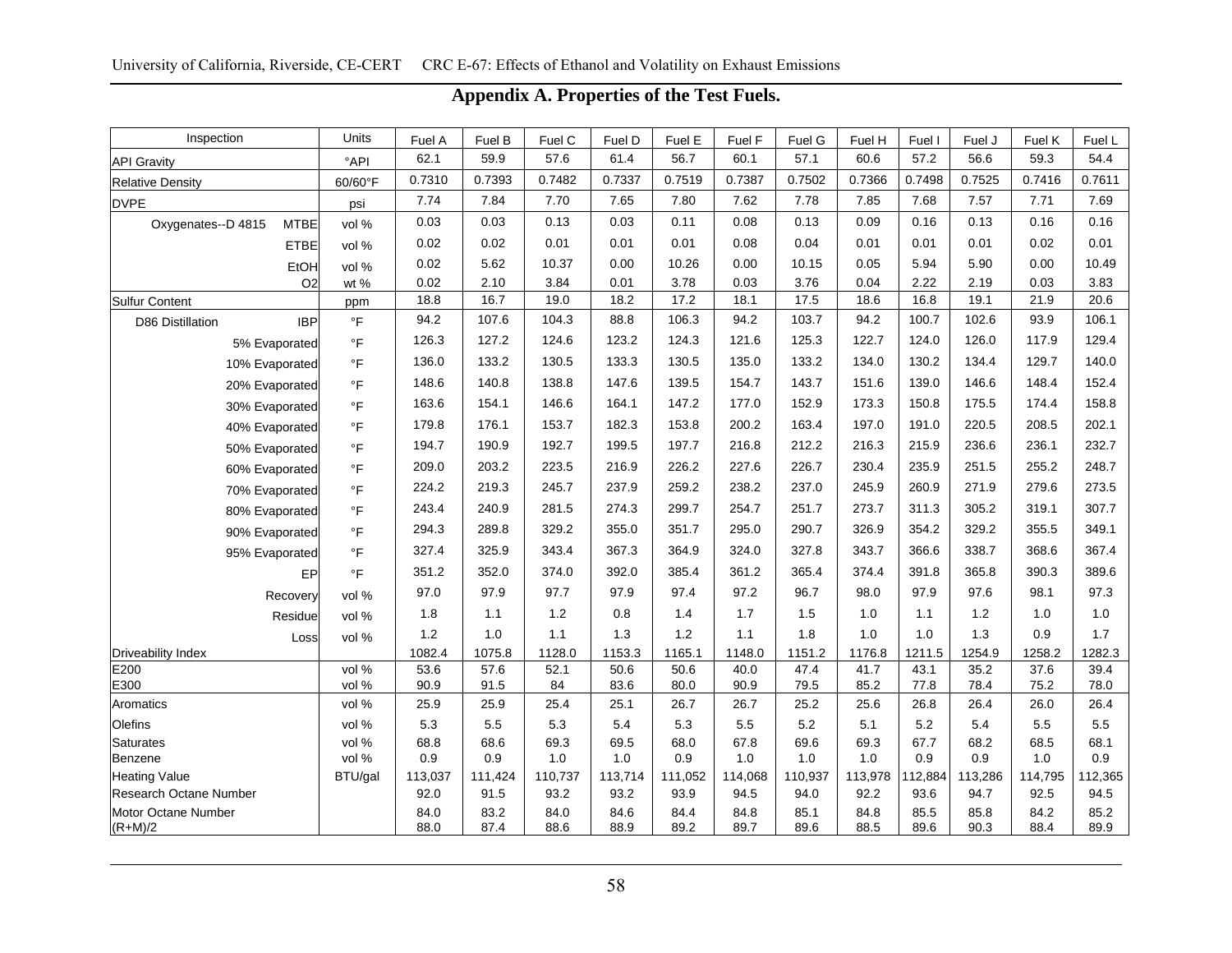### **Appendix B. Results for Testing of Vinyl Acetate Fuel Effects.**

Vehicle emissions tests were conducted on 3 of the 12 test vehicles with an in-use, nonoxygenated California gasoline. Each vehicle was tested over the FTP twice on the undoped fuel and twice on the doped fuel. Some additional tests were performed on Vehicle 10 due to greater variability that was observed in the  $NO<sub>x</sub>$  measurements. The results for NMHC, CO, and  $NO<sub>x</sub>$  are plotted below, with the error bars representing one standard deviation of the measurement averages. The results show no statistically significant differences in the undoped and the doped fuels for these emissions.



**Baseline Additized Fuel**

**0.00**

**0.30**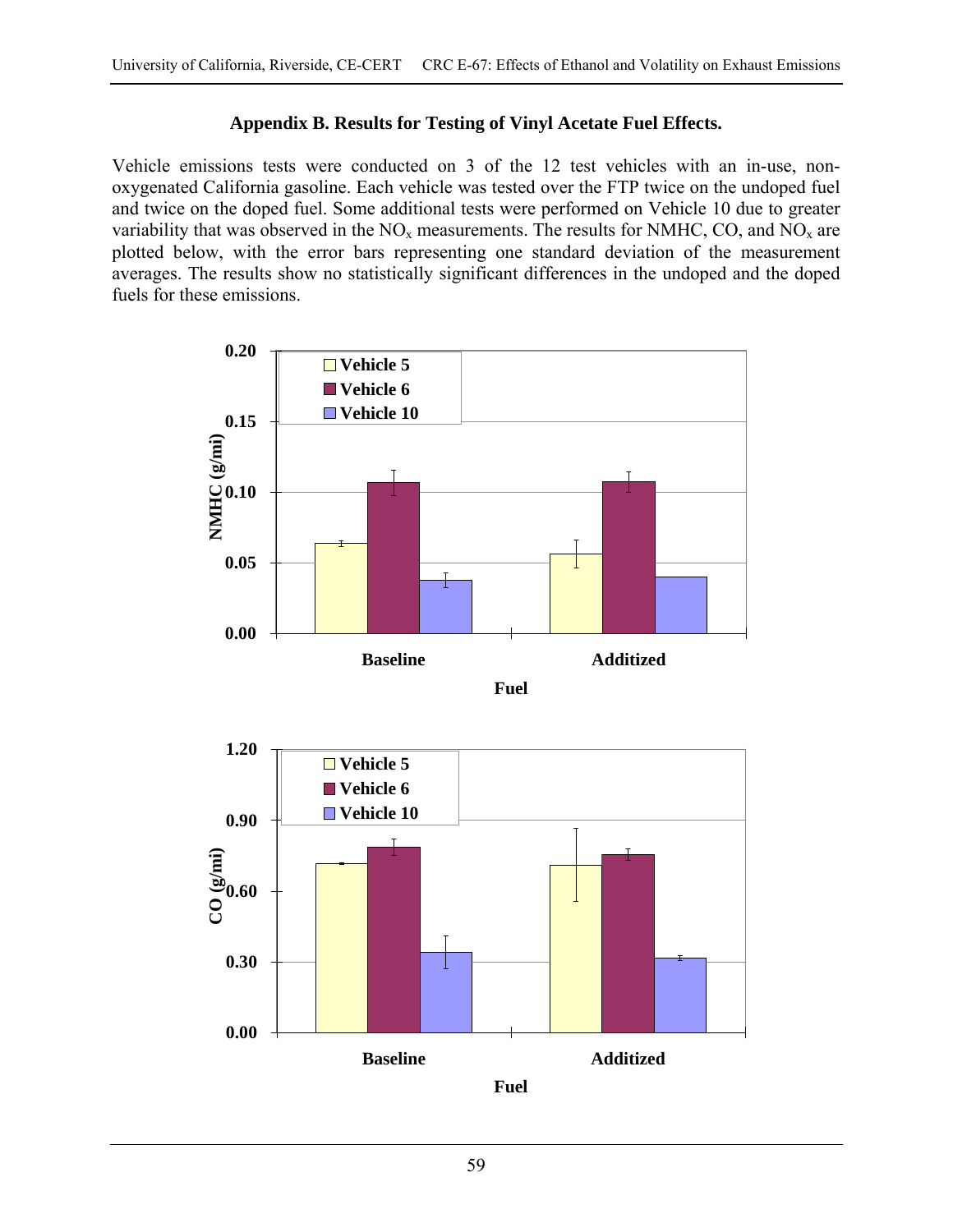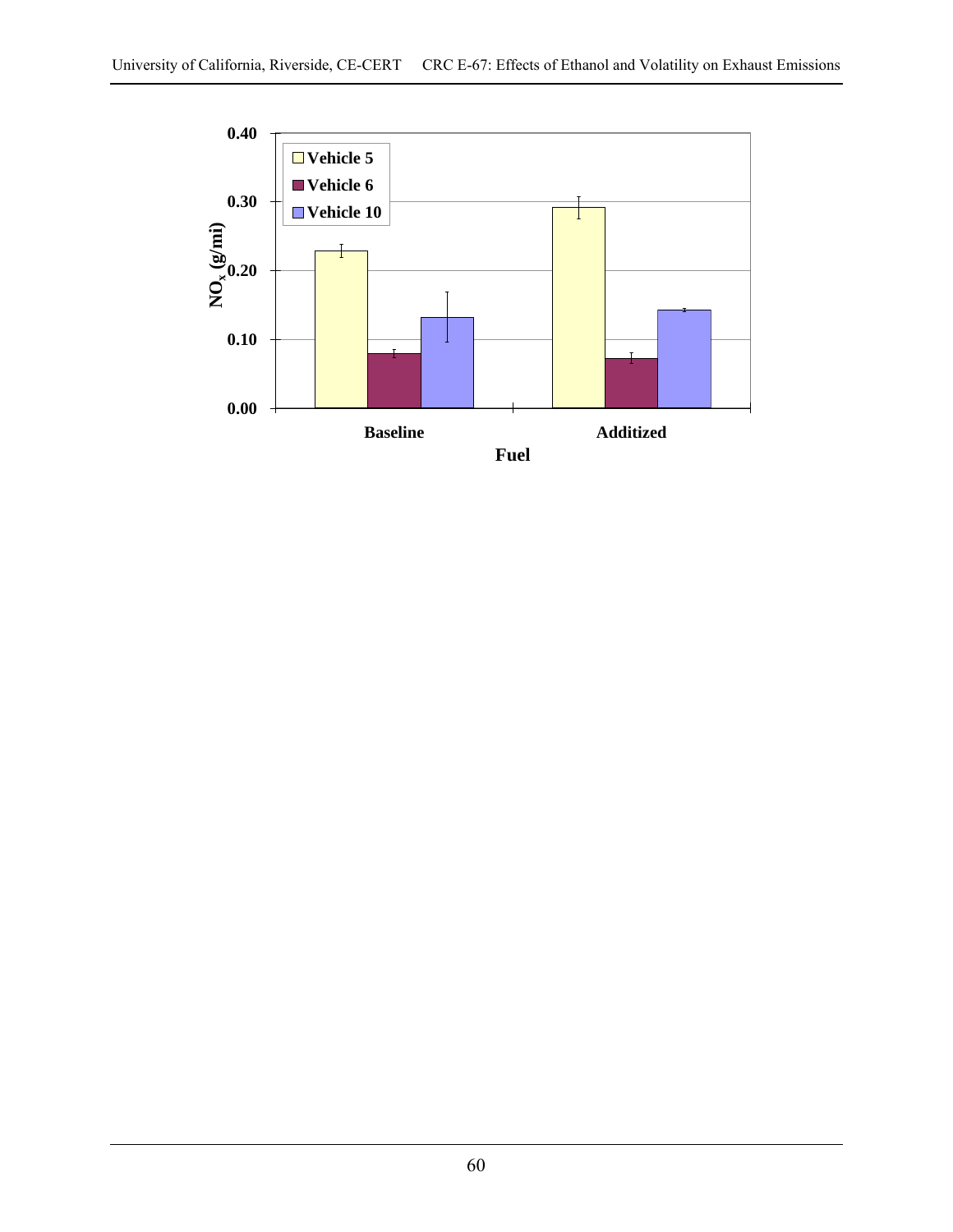## **Appendix C. Description of Catalyst Aging.**

Catalyst aging was performed for 12 individual catalyst assemblies. Catalyst aging was performed over the RAT-A cycle for a period of 75 hours. This cycle is described below. Catalyst systems included all closed-coupled and underbody catalysts and oxygen sensors. The catalysts were provided in the original configuration and returned in the original configuration.

### **RAT-A Aging Protocol.**

### **Step Description**

- Duration=40 seconds. Stoichiometric, closed loop exhaust conditions (A/F=14.3). Catalyst inlet temperature  $\sim 800^{\circ}$ C.
- 2 Duration= 6 seconds. Open loop, fuel injector pulse width same as used in Step 3.
- 3 Duration=10 seconds. Open loop, fuel injection pulse width increased from Step 1 to achieve 2.9 percent CO at catalyst inlet with secondary air source supplying additional air to achieve an oxygen concentration of 3.0 percent at the catalyst inlet. Typical catalyst bed temperature= 940±10°C (catalyst bed temperature measured one inch downstream of catalyst front face).
- 4 Duration=4 seconds. Fuel control returned to closed-loop (stoichiometric conditions). Air injection from Step 3 continues for duration (air injection point is located downstream of oxygen sensor used to control the engine).

### **General Steps of Catalyst Aging Procedure Including Configuration for Testing**

### **Step Description**

- 1 CE-CERT provided 12 new catalyst systems (including close coupled and underfloor catalyst, and oxygen sensors) in their as purchased configuration.
- 2 The catalysts were configured for the aging cell, including addition of thermocouples. Temperature was monitored continuously throughout the actual aging of the catalyst.
- 3 The engine oil was drained and replaced with standard oil.
- 4 The RAT-A aging cycle was set up and cycle specifications verified. If more than one converter was in a system, then setup was performed on the first catalyst only. Flows were adjusted to provide equal flows through each of the two catalyst systems being simultaneously aged. Aging was conducted with a 15 ppm sulfur fuel. Raw exhaust concentrations were monitored at the start of the aging (zero hours).
- 5 After 25 hours of aging, the exhaust conditions were verified to insure correct and stable operating conditions.
- 6 After 50 hours of aging, the exhaust conditions were verified and the test parts were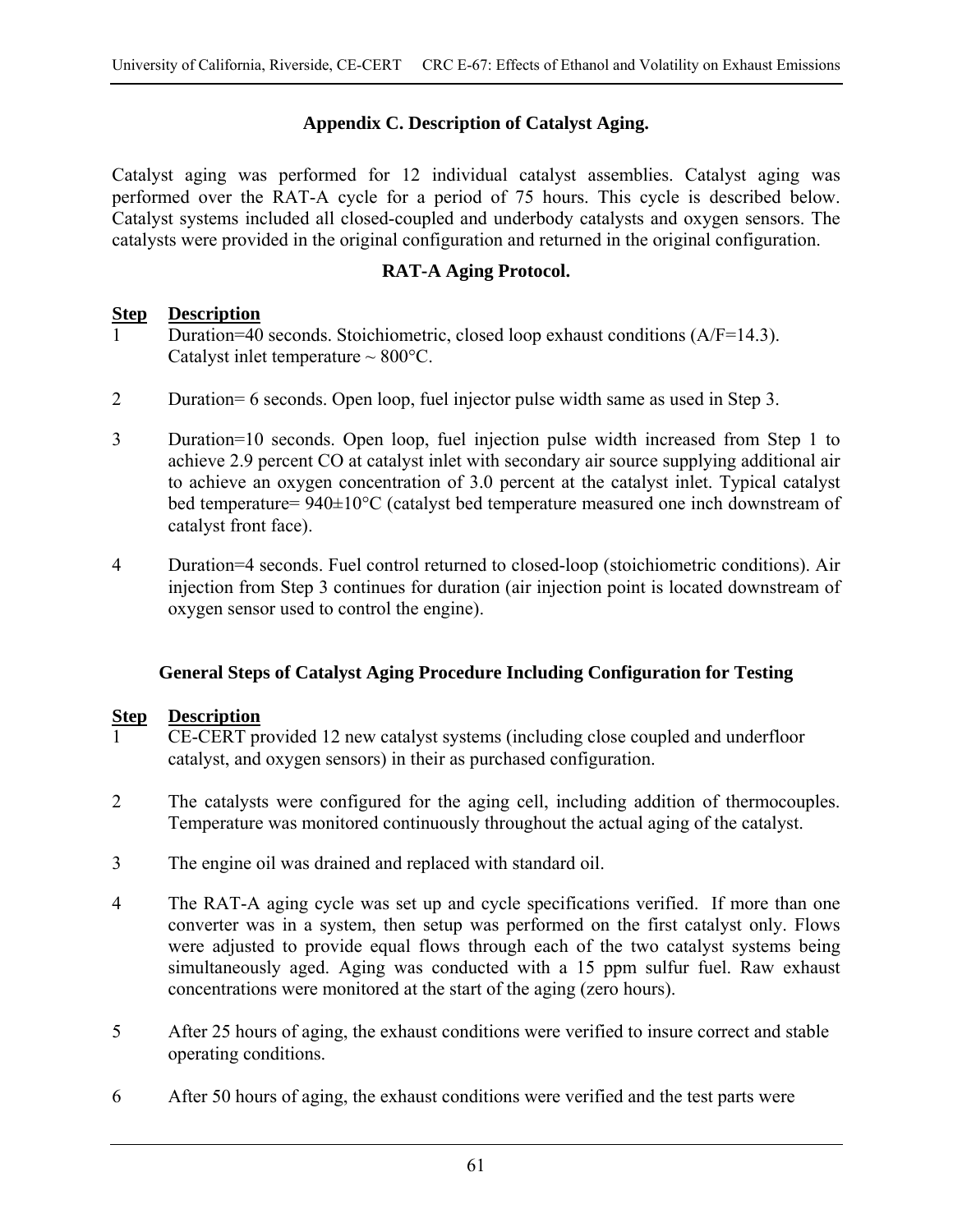rotated between the banks of the engine.

- 7 After 75 hours of aging, final emissions verification was made and the parts were removed from the test stand.
- 8 Catalysts were configured into original as-received configuration and returned to CE-CERT.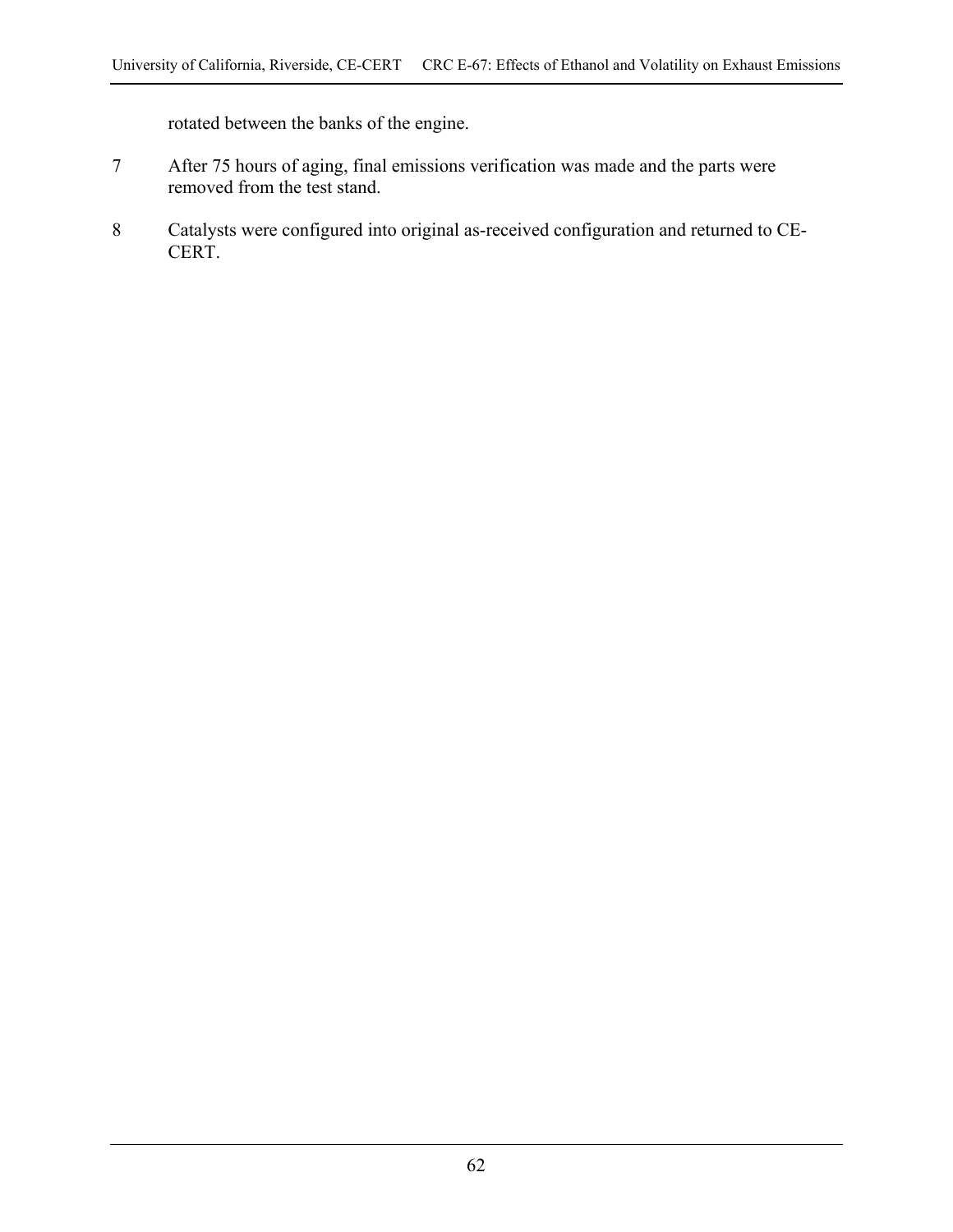## **Appendix D. Detailed Description of Statistical Analysis**

## *D.1 Statistical Analysis Methodology*

All analyses were run using the Proc Mixed procedure in PC/SAS from SAS Institute, Inc. The use of a mixed model was required because the Vehicle effect is a random effect. Vehicle effects, as distinguished from vehicle type or certification effects, are random because the specific vehicles selected from each certification class and vehicle type are only representative of all possible vehicles that could be selected from the classes and types.

The main analysis was used to estimate the coefficients for the fuel effects, with the levels of EtOH,  $T_{50}$ , and  $T_{90}$  used as continuous variables within the model. This model estimates regression coefficients for the fuel effects as opposed to testing for differences between levels of the factors. This model tests the quantitative effects (linear, quadratic, and interactions) of the fuels. This model included  $T_{50}$ ,  $T_{50}^2$ ,  $T_{90}$ ,  $T_{90}^2$ , EtOH, EtOH<sup>2</sup>, and the EtOH by  $T_{50}$  and EtOH by  $T_{90}$  interactions, but did not include the  $T_{50}$  by  $T_{90}$  or EtOH by  $T_{50}$  by  $T_{90}$  interactions. The study was not designed to include these latter interactions because previous studies had not found them significant. This model was run on the fuel factors after centering the data by subtracting the average for each fuel factor over the data set.

The analyses used the natural logarithms of the data for the regulated emissions, toxics, and NMOG. The data were log transformed partially to correct for skewness and unequal variances in the residuals. Analyses using the logarithmic transform of the data have been conducted in similar previous studies that have shown that emissions variance is relatively constant as a percentage of the emission level [18]. For example, vehicles with higher emission levels will tend to have a higher variability than those with lower emissions levels. Taking the logarithm of the data helps to provide a more constant variability across the range of the data set, produce residuals that are more normally distributed thus better satisfying assumptions for the standard analyses, and might reduce non-inherent complexity in models through multiplicative rather than additive fuel parameter effects.

Analyses for fuel economy were run using the inverse of fuel economy multiplied by 1000. The multiplication factor was used because of numerical instabilities in estimating variance components using SAS Proc Mixed without the scaling factor. It has become standard practice to analyze fuel consumption rather than fuel economy partly because the chassis dynamometer tests are run with constant mileage and it is the amount of fuel consumed during the test that varies. This puts the variable in the numerator rather than the denominator and thereby produces residuals that more closely match the assumptions implied by standard statistical modeling. The reader should note that this transformation, unlike the logarithmic transformation, reverses the scale; i.e., with fuel consumption lower is better. The fuel consumption values presented here are also based on the inverse of the fuel economy calculation and the inherent weighting factors used in making this calculation and, as such, might differ slightly from those obtained in making a straight FTP weighted calculation of fuel consumption.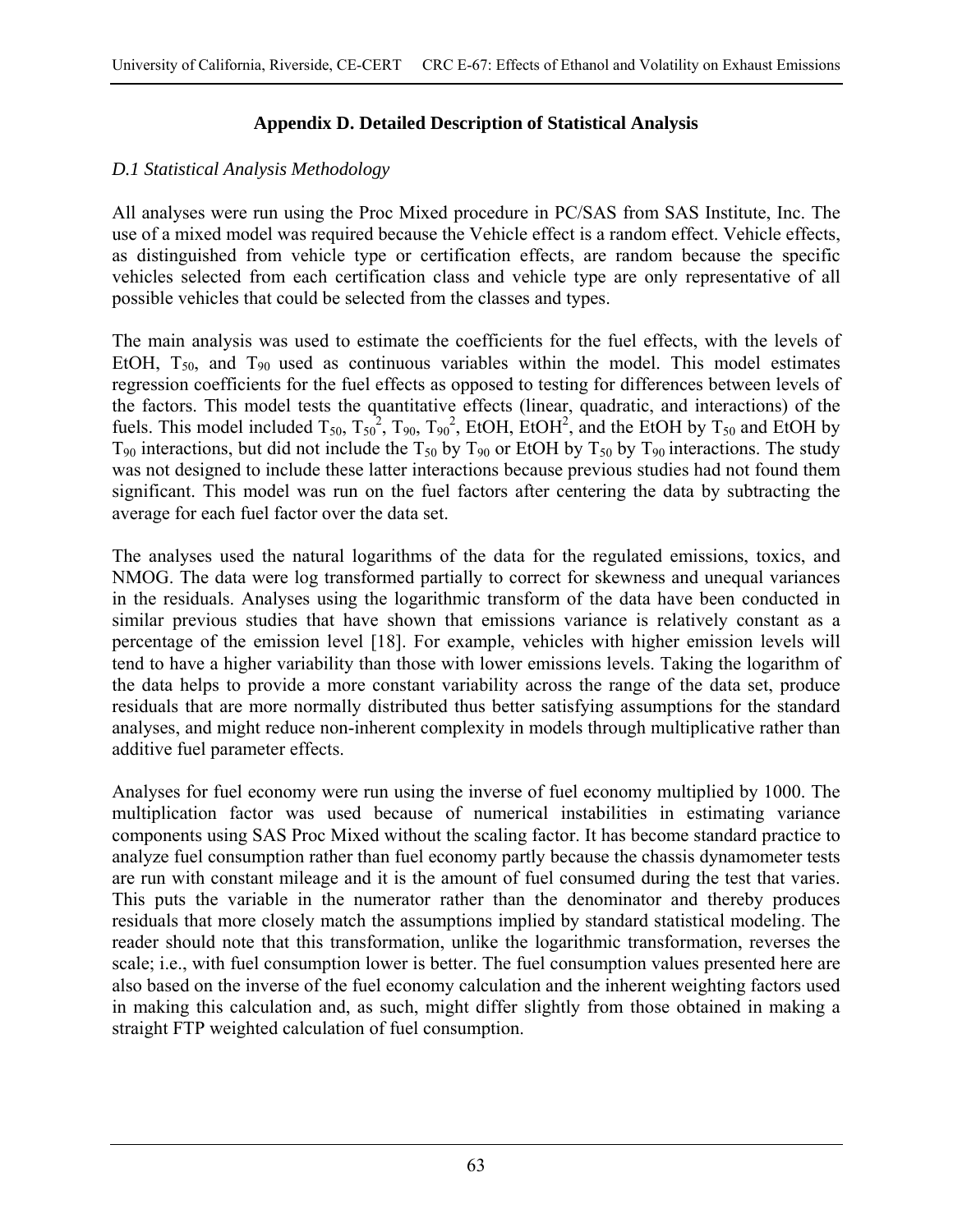The model equations developed for each dependent variable are listed in Table D-1. These equations represent the emissions responses of the twelve vehicle test fleet to changes in the design fuel properties. Responses for an individual vehicle are the sum of the fleet response and the random effects that represent the interaction between that vehicle and the intercept,  $T_{50}$ ,  $T_{90}$ , and ethanol. As a measure of how well the fleet responses match the data, the percentage of the total squared variation about the mean for the twelve fuels that is explained by the fleet model equations is also presented in Table D-1.

The "balanced averages" used these main analysis model results to calculate emissions values for specific combinations of the design variables. For each calculation, the desired level(s) of the design parameter(s) of interest were used in the full model for that emission; all other design parameters were assumed to be at their mid-level design value. This includes the random effects for vehicle x intercept and vehicle x design parameters, with the modification that the vehicle effect is given a value of 1 if the calculation of interest is for that specific vehicle and 0 if not (i.e., all vehicles get a value of 0 for fleet effects. The resulting model predictions using the analysis model were then transformed back to the arithmetic scale to create the balanced averages. The percentage changes presented are based on the appropriate combinations of these balanced averages.

In another model, an ANOVA using the fuel factors (EtOH,  $T_{50}$ , and  $T_{90}$ ) at their three target values was used to characterize the twelve fuels. This model broke the 12 fuels down into the three factors that characterize each fuel. The actual values were compared against the target values prior to running the ANOVA. It was determined that the actual values and target values were sufficiently close that the target values could be used throughout the course of this analysis. The statistical significance of the fuel factors was also examined using pairwise difference comparisons. This provides information on differences between specific fuel combinations to supplement the ANOVA results that merely indicate the existence of statistically significant differences between some fuels within the test matrix. The pairwise comparisons were conducted using least squares means with a Tukey-Kramer multiple comparisons test adjustment.

An ANOVA was also run to test the simple hypothesis that there were no significant differences in emissions among the individual test fuels. This model treated the individual fuels without regard to fuel characteristics.

## *D.2 Outliers*

Outlier test results were identified simultaneously on an individual emission basis, as well as on a multivariate basis across NMHC, CO, and  $NO<sub>x</sub>$ . Potential individual outlier test results were identified with the studentized residuals from the individual fuels means model. The analyses were re-run without the potential outliers to determine the influence of the identified data points. Because the analysis of these data is focused on one variable at a time, this check of the effects of the influential test results is an essential step prior to final analysis. A total of 17 tests were found to have one or more emissions with studentized residuals greater than 3 in absolute value. The second analyses run without these flagged data points showed only minor differences in results, indicating that the potential outliers were not having a large influence on the results.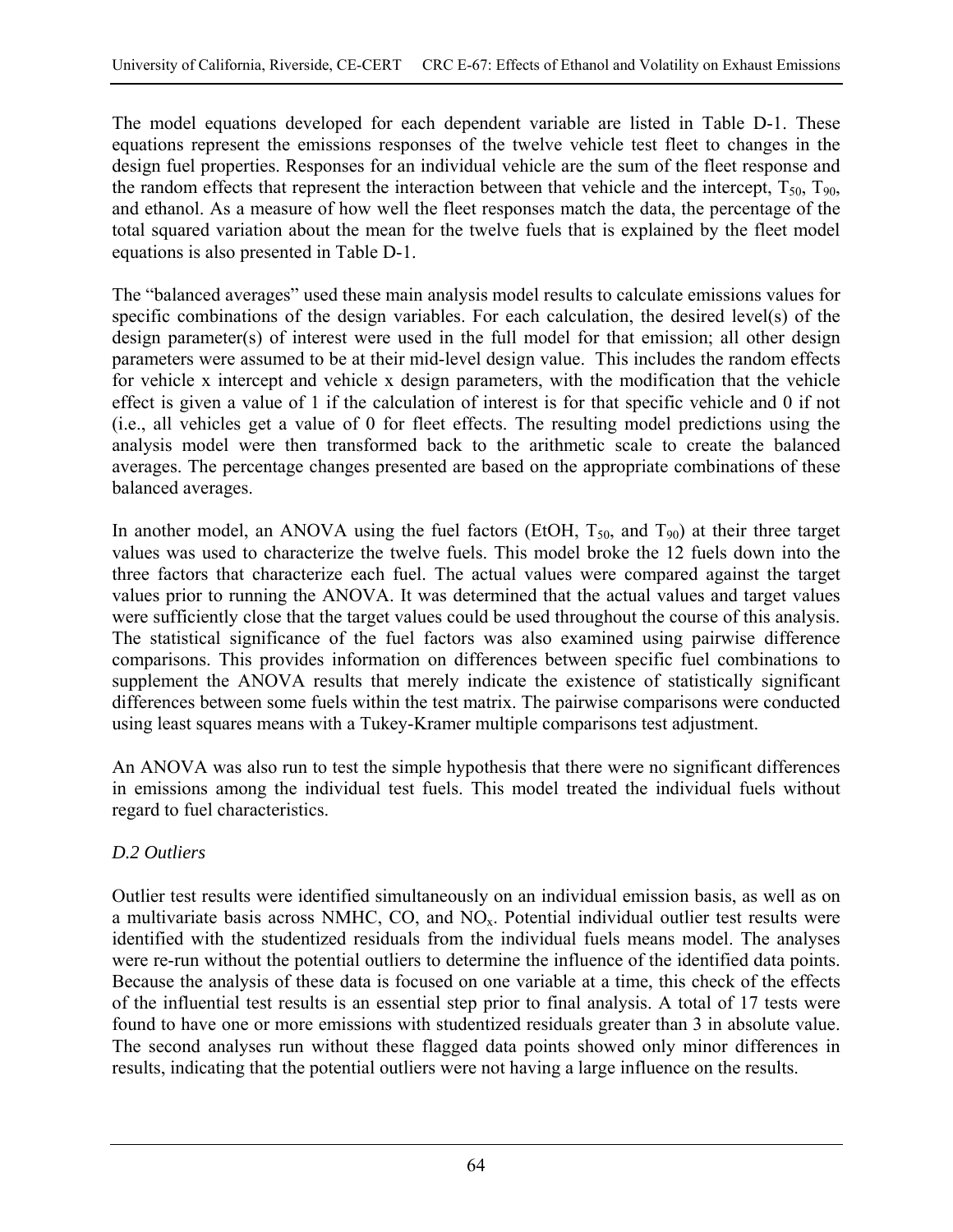A multivariate outlier test was also conducted to identify test runs that were potential outliers. Multivariate outlier analysis should be more sensitive than univariate analyses to tests where the entire run may have been affected by unusual test conditions or unusual operating behavior of the vehicle. The SAS macro program "outlier.sas" developed by Michael Friendly was used to screen the data for multivariate outliers using Mahalanobis distance for each observation. Using Mahalanobis distance has the advantage of considering if a case is an outlier relative to a particular set of group data where individual measurements are not unusual, but the particular combination of measurements is unusual. This procedure was found to be somewhat sensitive to the specific variables included in the analysis. In the final versions the analysis focused on the tailpipe emissions of CO, THC, and  $NO<sub>x</sub>$  after logarithmic transformation and a second run focusing on the difference of each observation from its replicate average after logarithmic transformation.

No significant outliers were found in the lnTHCw, lnCOw, and lnNO<sub>x</sub>w measurements at α=0.01. Twenty-one tests were flagged by the procedure for the difference of each observation from its corresponding replicate average (n=2 or n=3). The majority of the tests identified by the multivariate approach did not match up with the cases identified by the univariate approach. Identified tests' logbooks were re-checked for problems in the test and no significant deviations from test procedures were found. The effect of these tests on the analysis of individual emissions would be less than the cases found using the studentized residual outlier analysis. After conducting the two outlier tests, it was concluded that the analysis should be conducted using the entire data set.

Studentized residuals were examined for lack of fit using the SAS GLM procedure with random effects. While GLM uses an approximation for random effects, ANOVA's and Proc Mixed are preferred. GLM does provide estimates of the model and allows for checking of residuals. Individual large (>3) studentized residuals were indicative of individual data points with problems. The models were checked for lack of fit for groups of observations such as would be observed if the model did not fit for a particular vehicle and fuel combination. For  $ln CO<sub>2</sub>$  Vehicle 10 had large studentized residuals for both observations for Fuel C, indicating a potential lack of fit for the model for that vehicle/fuel combination. Other emissions only had individual observations with studentized residuals greater than 3.

Additional comparisons were made between the bag measurements and the raw exhaust tailpipe and engine out modal emissions. Since these measurements were taken with separate sets of analyzers, similar trends in the data between the bag and modal emissions provide an additional check of the data consistency. For tests identified as outliers, comparisons were made for specific bags where outliers were observed to identify emissions events, higher engine-out emissions or other characteristics that might have contributed to the outlier observation. Tests in which a poor comparison between the bag measurements and the modal tailpipe emissions was found were also more closely scrutinized to ensure there were no measurement errors in the bag emissions results.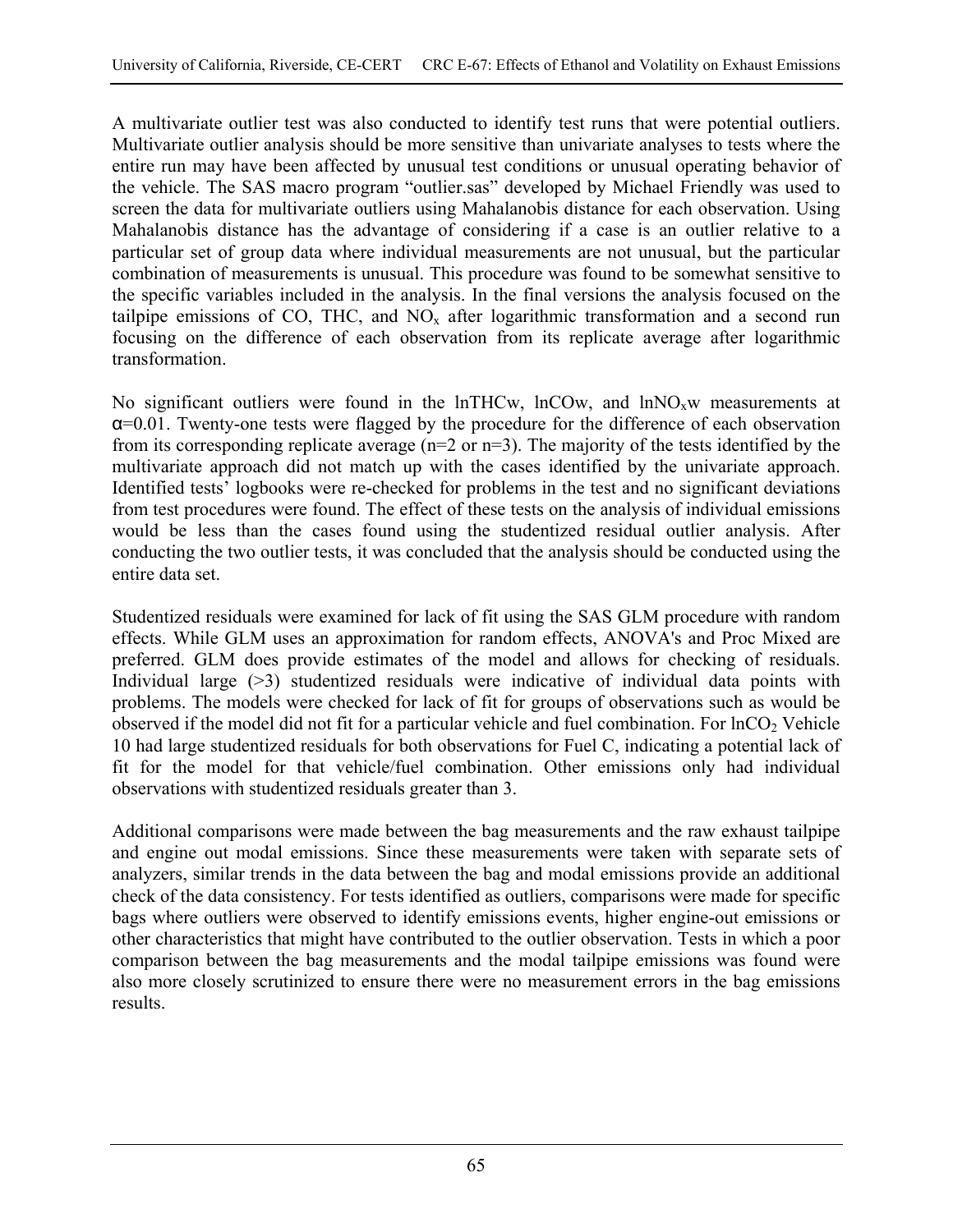## **Table D-1 Model Equations**

| $ln(NMHC) = -3.2942$         |                                                                                                                                                                                                                                                                                                                                      | + $0.005679 * (EtOH - 4.8502) + 0.006300 * (T_{50} - 211.60) + 0.001685 * (T_{90} - 326.84)$<br>+ 0.000722 * $(EtOH - 4.8502)^2$ + 0.000176 * $(T_{50} - 211.60)^2$ + 0.000058 * $(T_{90} - 326.84)^2$<br>$+0.000195*(EtOH - 4.8502)*(T_{50}-211.60)+0.000244*(EtOH - 4.8502)*(T_{90}-326.84)$<br>Explained Variation = $99.1\%$                   |  |
|------------------------------|--------------------------------------------------------------------------------------------------------------------------------------------------------------------------------------------------------------------------------------------------------------------------------------------------------------------------------------|----------------------------------------------------------------------------------------------------------------------------------------------------------------------------------------------------------------------------------------------------------------------------------------------------------------------------------------------------|--|
| $ln(CO) =$                   |                                                                                                                                                                                                                                                                                                                                      | $-0.7966$<br>$-0.015810*(EtOH - 4.8502) + 0.001227*(T_{50} - 211.60) - 0.004500*(T_{90} - 326.84))$<br>$+0.003118*(EtOH - 4.8502)^2 + 0.000099*(T_{50} - 211.60)^2 + 0.000045*(T_{50} - 326.84)^2)$<br>+ 0.000355 * $(EtOH - 4.8502)$ * $(T_{50} - 211.60)$ + 0.000174 * $(EtOH - 4.8502)$ * $(T_{90} - 326.84)$<br>Explained Variation = $95.5\%$ |  |
| $ln(NO_X) =$                 | $-2.6183$<br>+ $0.005710*(EtOH - 4.8502) - 0.000130*(T_{50} - 211.60) + 0.000240*(T_{90} - 326.84))$<br>$+0.001622*(EtOH - 4.8502)^{2} - 0.000060*(T_{50} - 211.60)^{2} + 0.000043*(T_{90} - 326.84)^{2}$<br>$-0.000320*(EtOH - 4.8502)*(T_{50}-211.60)-0.0000012*(EtOH - 4.8502)*(T_{90}-326.84)$<br>Explained Variation = $98.8\%$ |                                                                                                                                                                                                                                                                                                                                                    |  |
| $1000/mpg =$                 | 49.8527                                                                                                                                                                                                                                                                                                                              | $+0.073760*(EtOH - 4.8502) - 0.015380*(T_{50} - 211.60) - 0.004200*(T_{90} - 326.84)$<br>+ 0.004197 * $(EtOH - 4.8502)^2$ + 0.000175 * $(T_{50} - 211.60)^2$ + 0.000098 * $(T_{90} - 326.84)^2$<br>$-0.000650*(EtOH - 4.8502)*(T_{50}-211.60)-0.000680*(EtOH - 4.8502)*(T_{90}-326.84)$<br>Explained Variation = $97.9\%$                          |  |
| $ln(Formaldehyde) = -0.3148$ |                                                                                                                                                                                                                                                                                                                                      | $+0.009851 * (EtOH - 4.8502) + 0.005152 * (T_{50} - 211.60)$<br>+ $0.000020$ * $(EtOH - 4.8502)$ * $(T_{50} - 211.60)$<br>Explained Variation = $99.5\%$                                                                                                                                                                                           |  |
| $ln(Acetaldehyde) =$         |                                                                                                                                                                                                                                                                                                                                      | $-0.5976$<br>+ 0.054480 * $(EtOH - 4.8502)$ + 0.001629 * $(T_{50} - 211.60)$<br>$+0.000097*(EtOH - 4.8502)*(T50 - 211.60)$<br>Explained Variation = $99.7\%$                                                                                                                                                                                       |  |
| $ln(Benzene) =$              |                                                                                                                                                                                                                                                                                                                                      | 0.3967<br>+ 0.016890 * $(EtOH - 4.8502)$ + 0.008186 * $(T_{50} - 211.60)$<br>$-0.000120*(EtOH - 4.8502)*(T_{50} - 211.60)$<br>Explained Variation = $99.7\%$                                                                                                                                                                                       |  |